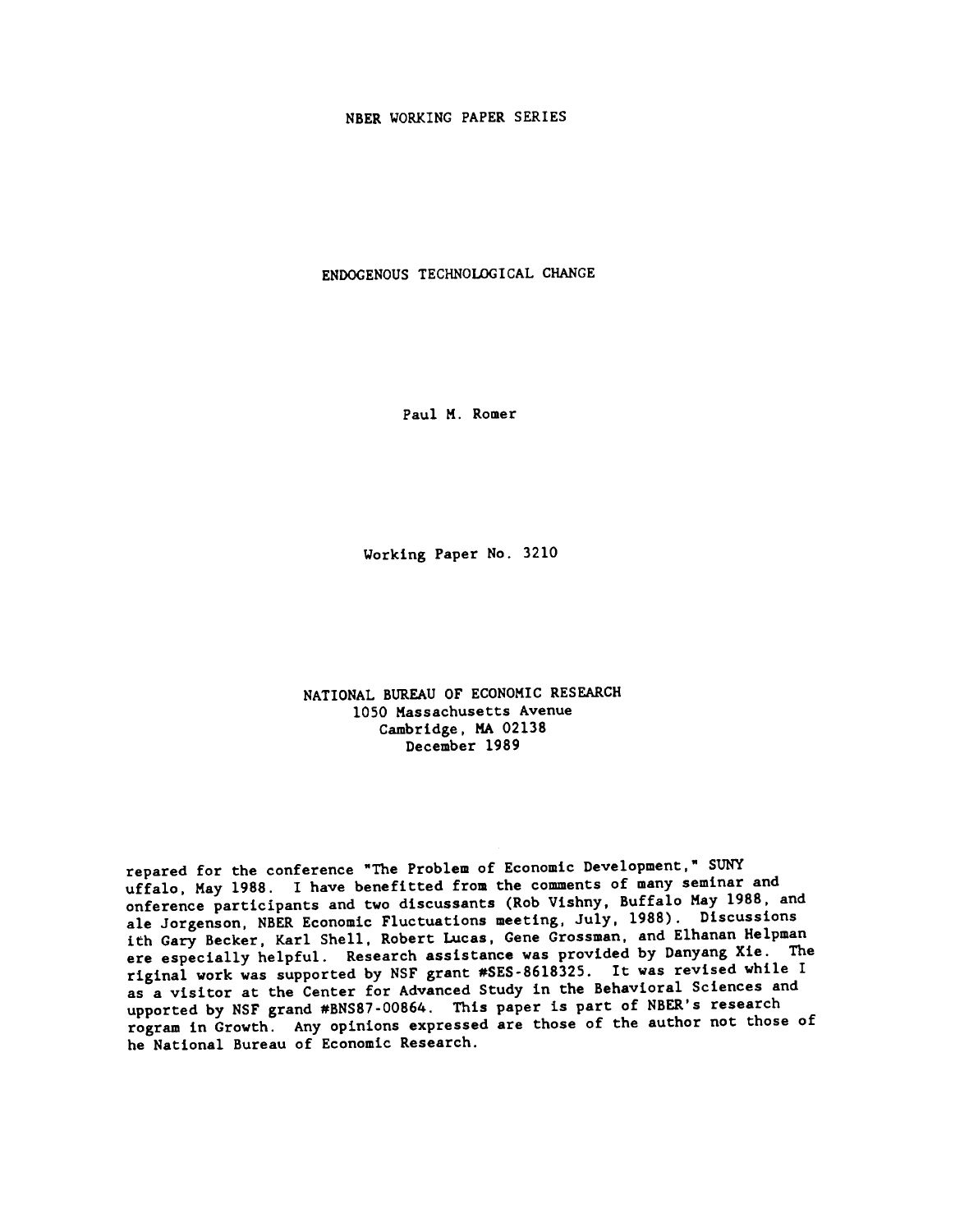NBER Working Paper #3210 December 1989

### ENDOGENOUS TECHNOLOGICAL CHANGE

#### ABSTRACT

Growth in this model is driven by technological change that arises from intentional investment decisions made by profit maximizing agents. The distinguishing feature of the technology as an input is that it is neither a conventional good nor a public good; it is a nonrival, partially excludable good. Because of the nonconvexity introduced by a nonrival good, price-taking competition cannot be supported, and instead, the equilibriumis one with monopolistic competition. The main conclusions are that the stock of human capital determines the rate of growth, that too little human capital is devoted to research in equilibrium, that integration into world markets will increase growth rates, and that having a large population is not sufficient to generate growth.

> Paul M. Romer Department of Economics University of Chicago 1126 East 59th Street Chicago, IL 60637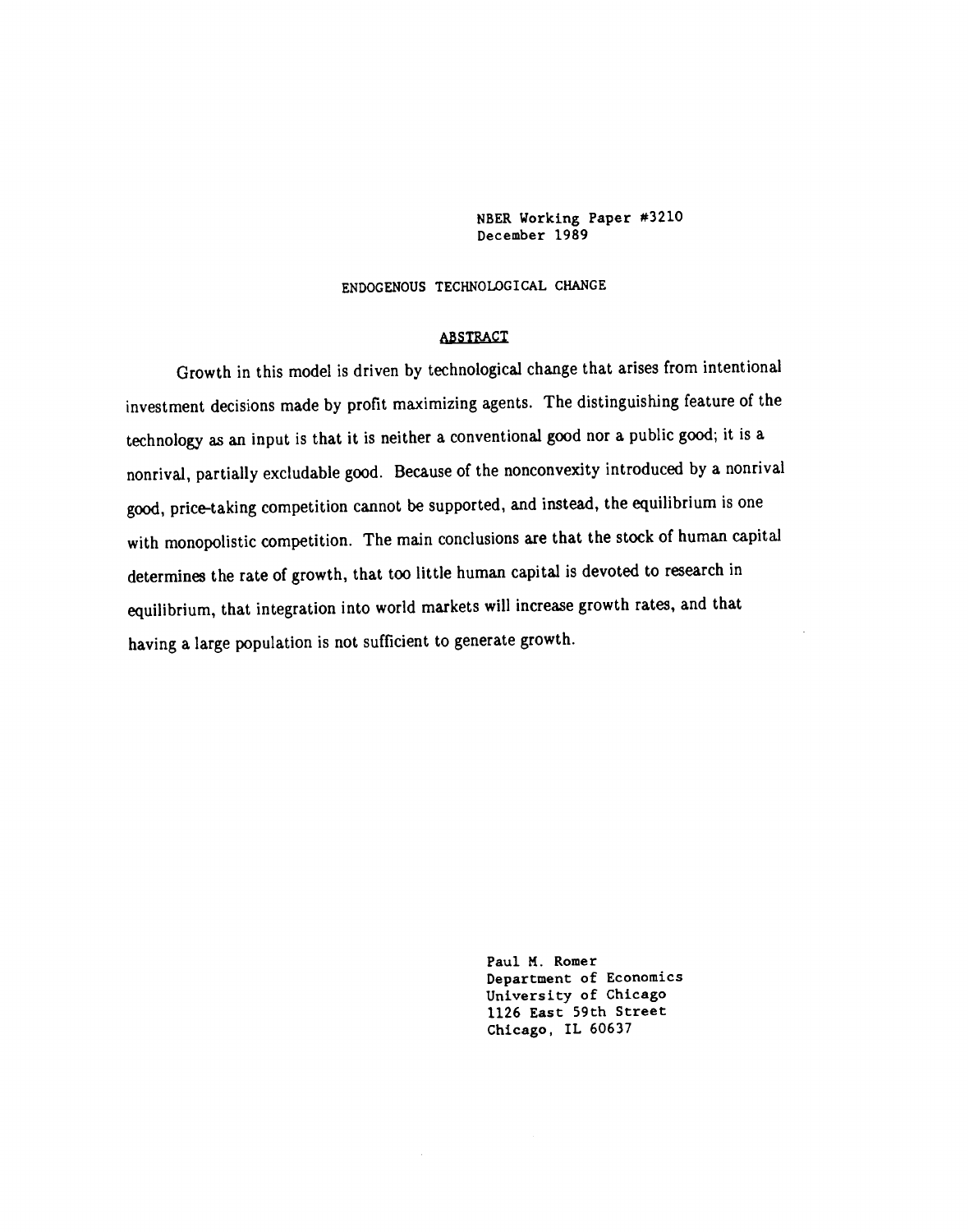### I. Introduction

Output per hour worked in the United States today is ten times as valuable as output per hour worked 100 years ago. (Maddison, 1982). Since the 1950s, economists have attributed much of the change in output per hour worked either directly or indirectly to technological change. (Abromowitz, 1956, Kendrick, 1956, Solow, 1957.) From a naive point of view this seems right. The raw materials that we use have not changed, but as a result of trial and error, experimentation, refinement, and scientific investigation, the instructions that we follow for combining raw materials have become vastly more sophisticated. One hundred years ago, all we could do to get visual stimulation from iron oxide was to use it as pigment. Now we put it on plastic tape and use it to make video cassette recordings.

The argument presented in this paper is based on three premises. The first is that technological change—improvement in the instructions for mixing together raw materials lies at the heart of economic growth. As a result, the model presented here resembles the Solow (1956) model with technological change. Technological change provides the incentive for continued capital accumulation, and together, capital accumulation and technological change account for much of the increase in output per hour worked.

The second premise is that technological change arises in large part because of intentional actions taken by people who respond to market incentives. Thus, the model is one of endogenous rather than exogenous technological change. This does not mean that everyone who contributes to technological change is motivated by market incentives. An academic scientist who is supported by government grants may be totally insulated from them. The premise here is that market incentives nonetheless play an essential role in the process whereby new knowledge is translated into goods with practical value. Our initial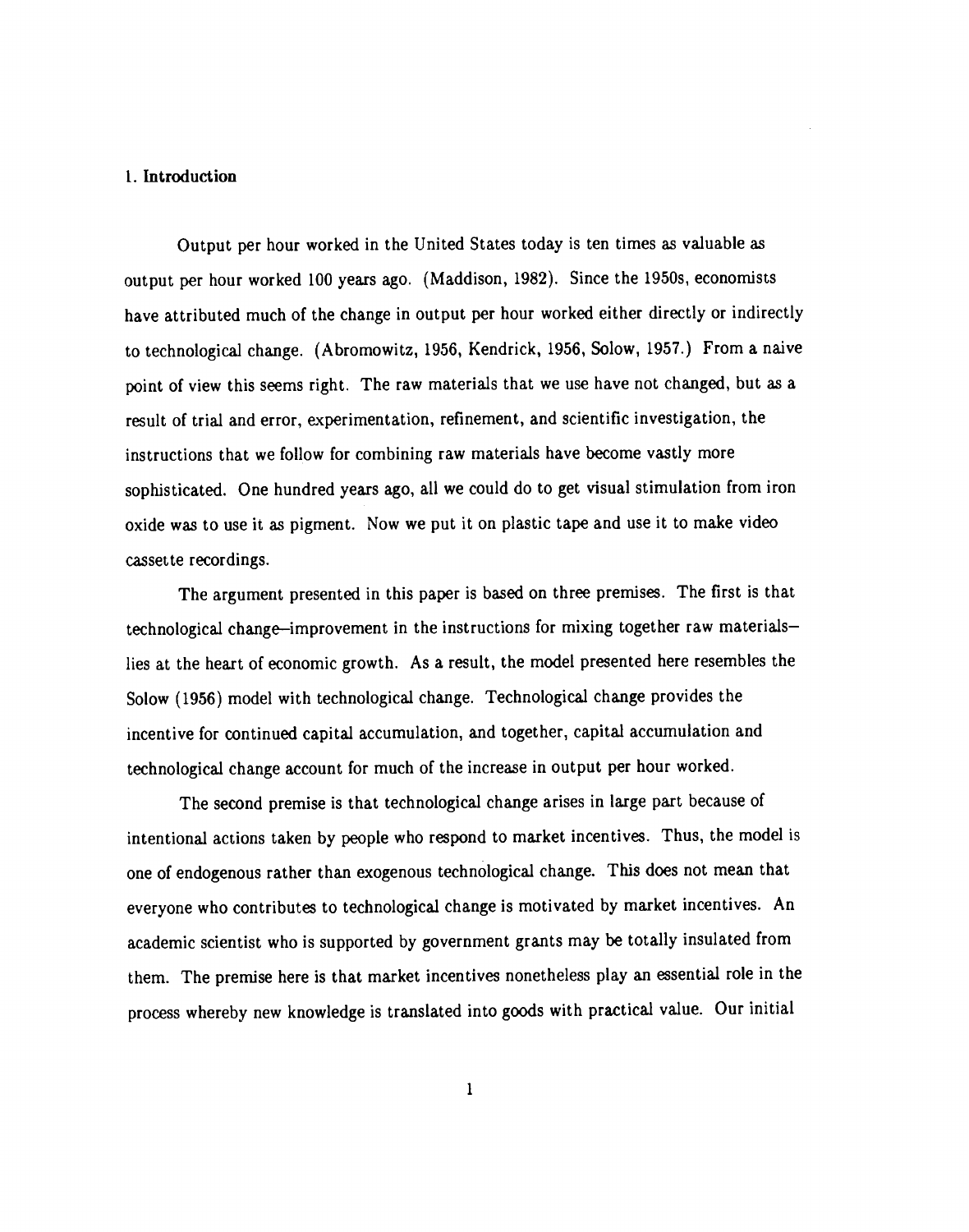understanding of electromagnetism arose from research conducted in academic institutions, but magnetic tape and home video cassette recorders resulted from attempts by private firms to earn a profit.

The third and most fundamental premise is that instructions for working with raw materials are inherently different from other economic goods. Once the cost of creating a new set of instructions has been incurred, the instructions can be used over and over again at no additional cost. Developing new and better instructions is equivalent to incurring a fixed cost. This property is taken to be the defining characteristic of technology.

Most models of aggregate growth, even those with spillovers or external effects, rely on price-taking behavior. But once these three premises are granted, it follows directly that an equilibrium with price-taking cannot be supported. Section 2 of the paper starts by showing why this is so. It also indicates which of the the premises is dropped in growth models that do depend on price-taking behavior. The argument in this section is fundamental to the motivation for the particular model of monopolistic competition that follows, but is more general than the model itself.

In the specific model outline in Section 3, a firm incurs fixed design or research and development costs when it creates a new good. It recovers those costs by selling the new good for a price that is higher than its constant cost of production. Since there is free entry into this activity, firms earn zero profit in a present value sense.

The conclusions of the model follow directly from this specification. Based on results from the static theory of trade with differentiated goods (see for example Helpman and Krugman 1985), one should expect that fixed costs lead to gains from increases in the size of the market, and therefore to gains from trade between different countries. Perhaps the most interesting feature of the equilibrium calculated for the model constructed here is that increases in the size of the market have effects not only on the level of income and welfare, but also on the rate of growth. Larger markets induce more research and faster growth.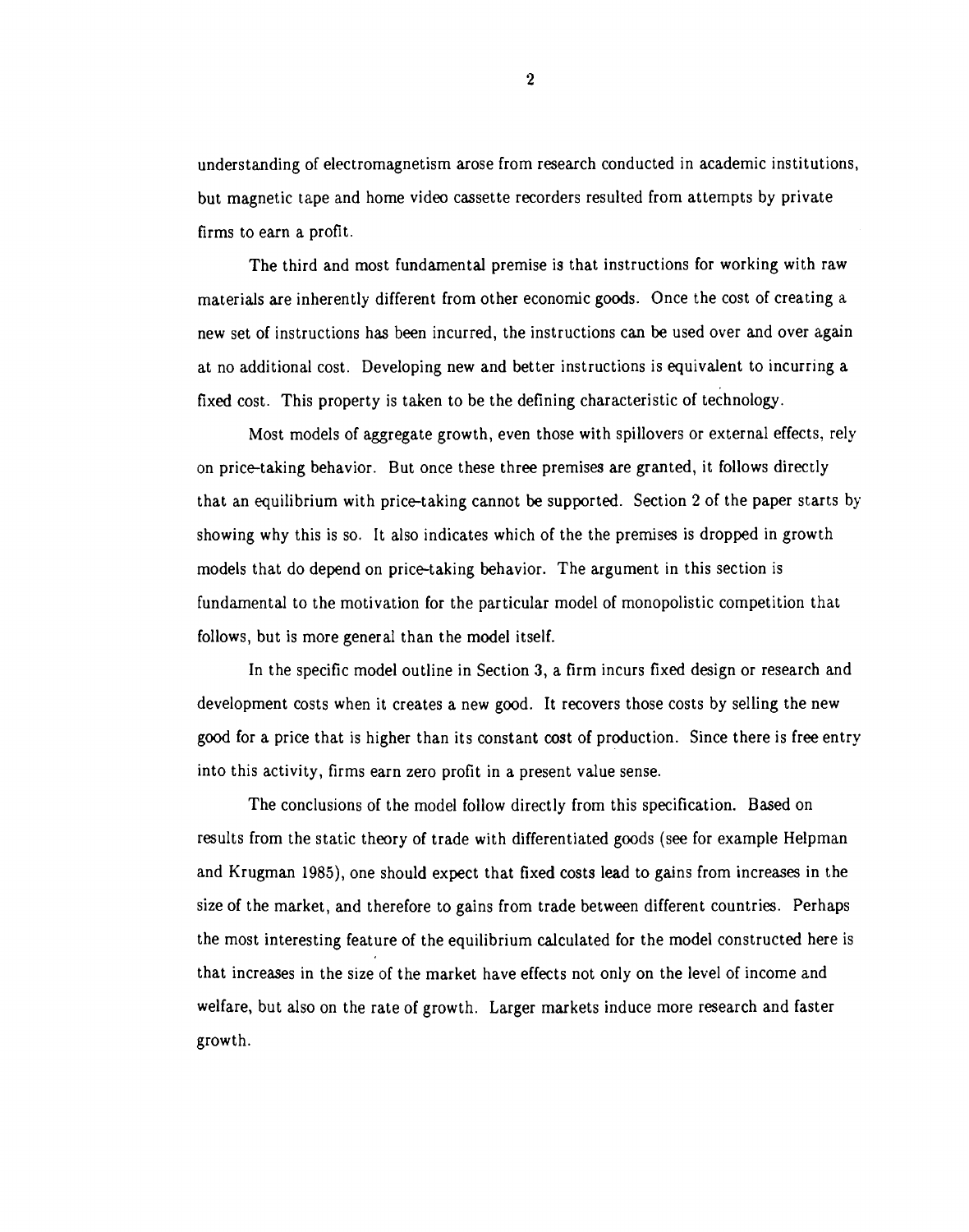The analysis also suggests why population is not the right measure of market size, and why the presence of a large domestic market in countries like China or India is not a substitute for trade with the rest of the world. The growth rate is increasing in the stock of human capital, but it does not depend on the total size of the labor force or the population. In a limiting case that may have be relevant for historical analysis and for the poorest countries today, if the stock of human capital is too low, growth may not take place at all.

These implications of the model are taken up briefly in the final sections of the paper. Section 3 describes the functional forms that are used to describe the preferences and the technology for the model. It defines an equilibrium that allows for both monopolistic competition and external effects arising from knowledge spillovers. Section 4 offers a brief intuitive description of a balanced growth equilibrium for the model. Section 5 formally characterizes the equilibrium and compares it to the social optimum that could be achieved by an omniscient, omnipotent planner. The paper closes with a discussion of the implications of the model concerning trade, research, and growth. Algebraic details of the derivations are placed in an appendix.

## 2. Rivalry, excludability, and nonconvexities

Economists studying public finance have identified two fundamental attributes of any economic good: the degree to which it is rivalrous and the degree to which it is excludable. (Comes and Sandler, 1986) Rivalry is a purely technological attribute. A purely rival good has the property that its use by one firm or person precludes its use by another; a purely nonrival good has the property that its use by one firm or person in no way limits its use by another. Excludability is a function of both the technology and the legal system. A good is excludable if the owner of the good can prevent others from using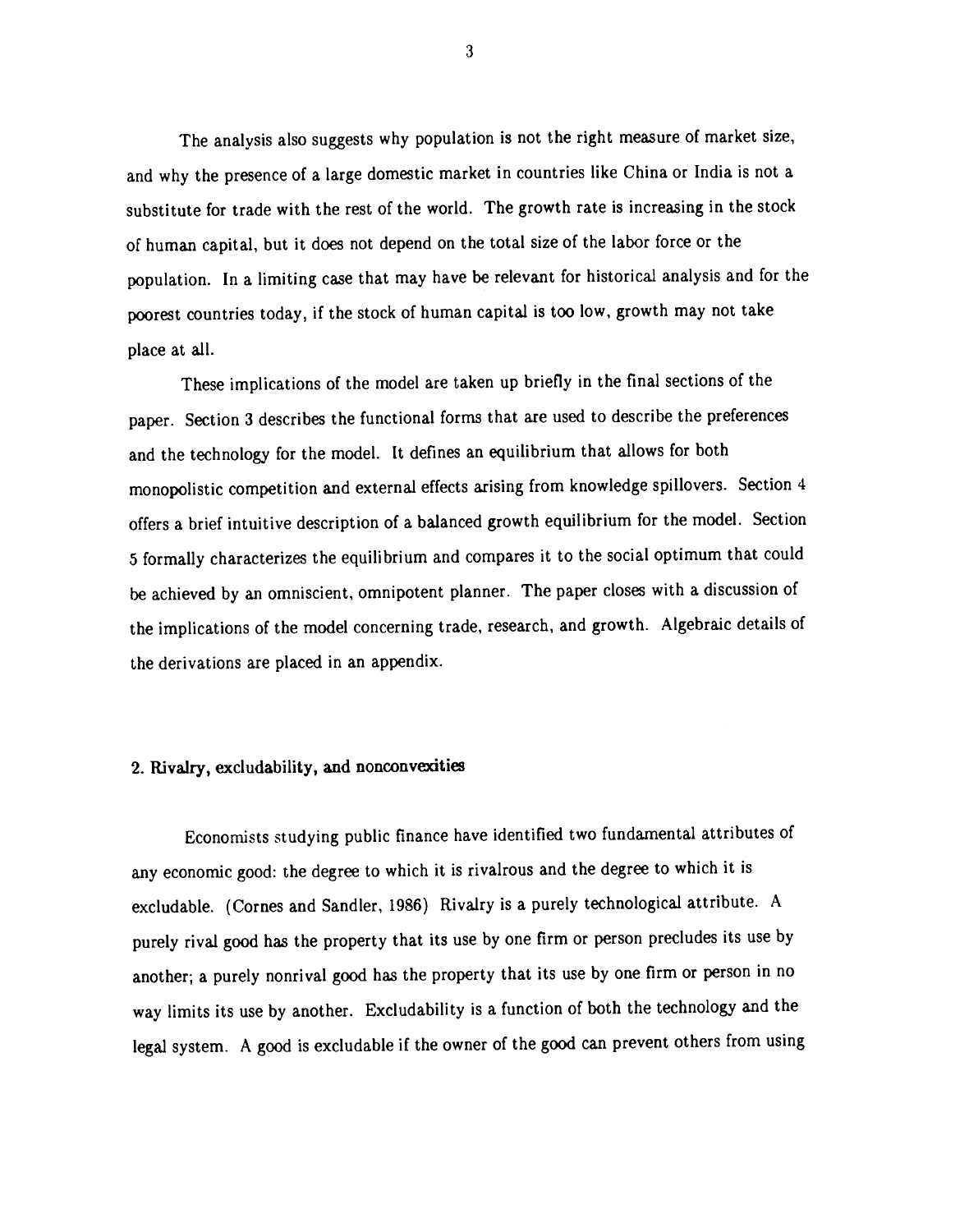it. A good like the code for a computer program can be made excludable by means of a legal system that sanctions copying or by means of encryption and copy protection schemes.

Conventional economic goods are both rivalrous and excludable. They are privately provided and can be traded in competitive markets. By definition, public goods are both nonrival and nonexciudable. Because they are nonexciudable, they cannot be privately provided or traded in markets. Public goods can be introduced into a model of price-taking behavior by assuming the existence of a government that can levy taxes. Basic scientific research is an example of a public good that could be provided in this way and that is relevant for modeling growth.

Rivalry and excludability are closely linked because there is no interesting sense in which a good can be rival but nonexciudable. For a rival good, the ability to use the good necessarily implies the ability to exclude others from doing so. Problems of spillovers or incomplete appropriability do not arise.

A good can, however, be excludable and nonrival. The third premise cited in the introduction implies that technology is a nonrival input. The second premise implies that technological change takes place because of the actions of self-interested individuals, so improvements in the technology must confer benefits that are at least partially excludable. The first premise therefore implies that growth is driven fundamentally by the accumulation of a partially excludable, nonrival input.

To evaluate these claims, it helps to have a specific case in mind. The example of a nonrival inputs used in what follows is a design for a new good. The vast majority of designs result from the research and development activities of private, profit maximizing firms. A design is, nonetheless, nonrival. Once the design is created, it can be used as often as desired, in as many productive activities as desired.

In this sense, a design differs in a crucial way from a piece of human capital like the ability to add. The design is nonrival but the ability to add is not. The difference arises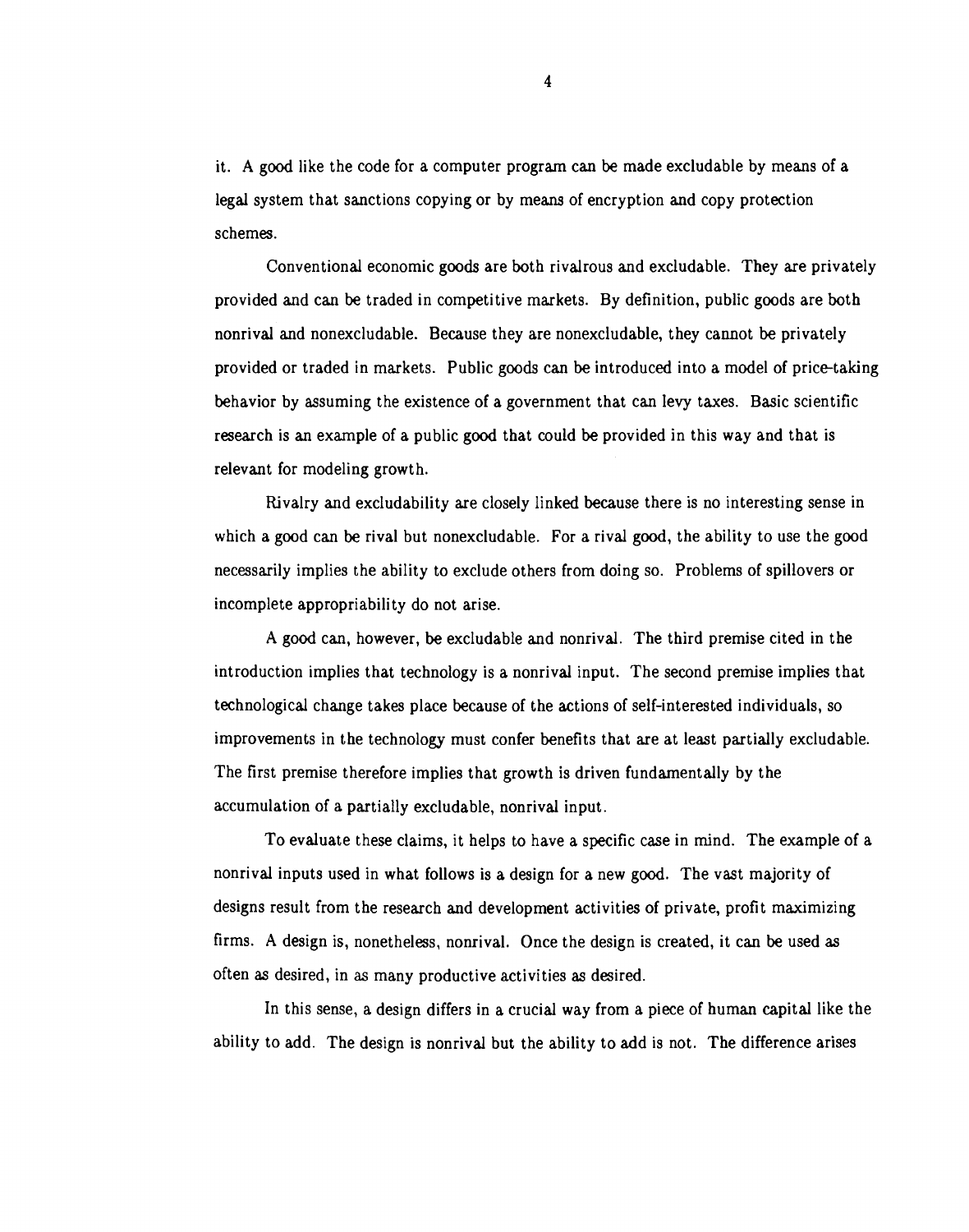because the ability to add is inherently tied to a physical object (a human body) whereas the design is not.<sup>1</sup> The ability to add is rivalrous because the person who possesses this ability cannot be in more than one place at the same time; nor can this person solve many problems at once. By the argument noted above, rivalry implies that human capital is also excludable. Thus, human capital can be privately provided and traded in competitive markets. In contrast, the design is nonrival because it is independent of any physical object. It can be copied and used in as many different activities as desired.

Like any scientific concept, nonrivairy is an idealization. It is sometimes observed that a design cannot be a nonrival good because it is itself tied to the physical piece of paper or the physical computer disk on which it is stored. What is unambiguously true about a design is that the cost of replicating it with a draftsman, a photocopier, or a disk drive is trivial compared to the cost of creating the design in the first place. This is not true of the ability to add. Training the second person to add is as costly as training the first. For simplicity, the arguments here will treat designs as idealized goods that are not tied to any physical good and can be costlessly replicated, but nothing hinges on whether this is literally true or merely close to being true.

Nonrivairy has two important important implications for the theory of growth. First, nonrival goods can be accumulated without bound on a per capita basis, whereas a piece of human capital like the ability to add cannot. Each person has only a finite number of years that can be spent acquiring skills. When this person dies, the skills are lost, but any nonrival good that this person produces—a scientific law, a principle of mechanical, electrical and chemical engineering, a mathematical result, software, a patent, a mechanical drawing, or a blueprint—lives on after the person is gone. Second, treating

<sup>&#</sup>x27;The original version of this paper used the terms "embodied" and "disembodied" to refer to the difference between an intangible like the ability to add that is tied to a specific person and an intangible like a design that is not. This choice of terminology is not used in this revision because embodiment has another meaning in growth theory and because the notion of rivalry already exists in the public finance literature.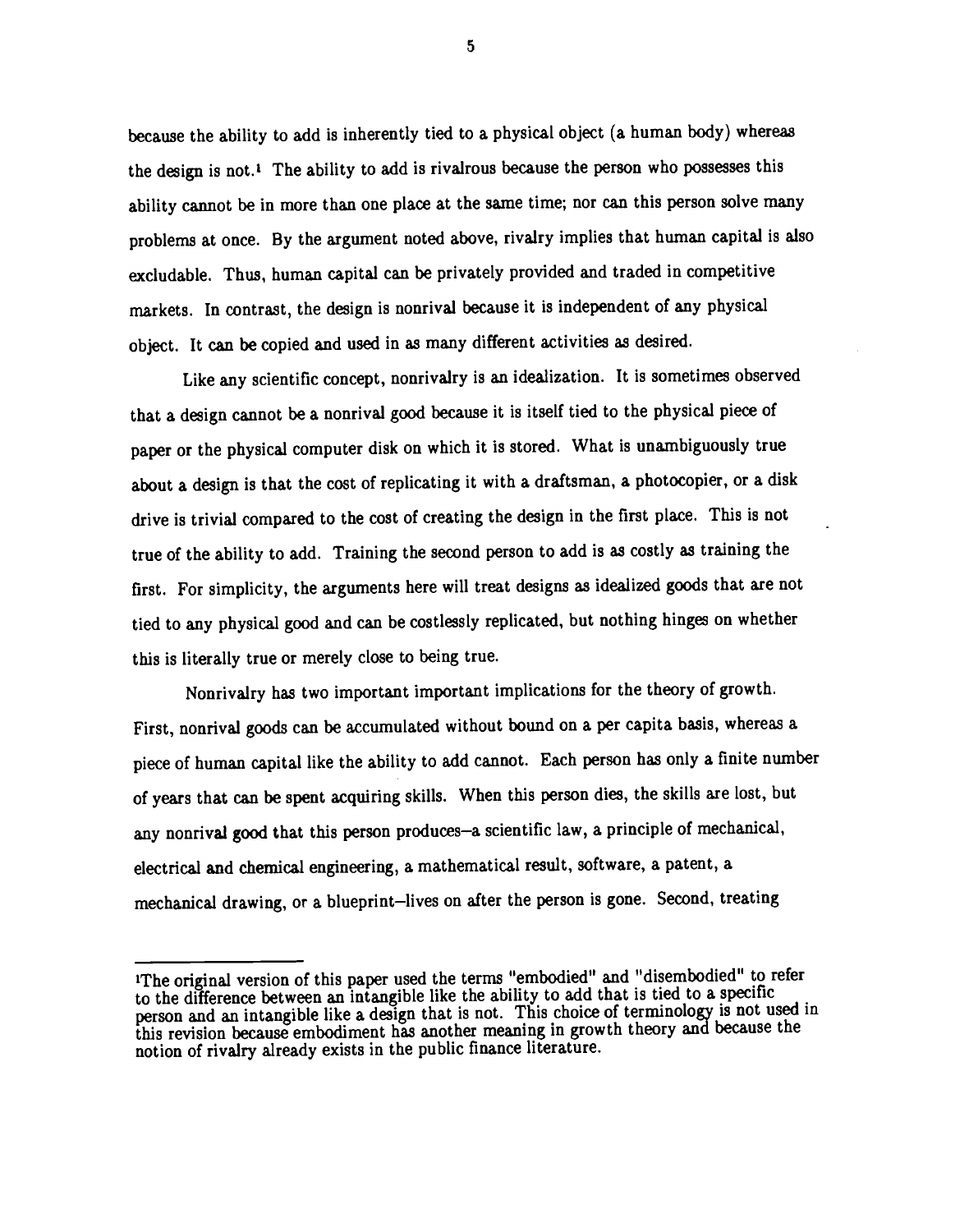knowledge as a nonrival good makes it possible to talk sensibly about knowledge spillovers, i.e. incomplete excludability. These two features of knowledge—unbounded growth and incomplete appropriability—are features that are generally recognized as being relevant for the theory of growth. What thinking about nonrivairy shows is that these features are inextricably linked to nonconvexities.

If a nonrival input has productive value, then output cannot be a constant returns to scale function of all of its inputs taken together. The standard replication argument used to justify homogeneity of degree one does not apply because it is not necessary to replicate nonrival inputs. Suppose that a firm can invest 10,000 hours of engineering time to produce a design for a 20 megabyte hard disk drive for computers. Suppose it can produce a total of 2 trillion megabytes of storage per year (i.e. 100,000 units of the drive) if it builds a \$10 million factory and hires 100 workers. If it merely replicates the rival inputs—the factory and the workers—it can double its output to 4 trillion megabytes of storage per year.

Suppose that the firm could have invested 20,000 hours of engineering time in the design work instead of 10,000 hours, and by so doing, could have designed a 30 megabyte hard disk drive that could be manufactured with the same factory and workers. When the firm doubles all of its inputs, it uses a 20,000 hour design, 2 factories, and 200 workers and produces 6 trillion megabytes of storage per year, 3 times the output original output.

More formally, if  $F(A,X)$  represents a production process that depends on rival inputs X and nonrival inputs A, then by a replication argument, it follows that

$$
F(A,\lambda X)=\lambda F(A,X).
$$

This replication argument assumes that the list X is an exhaustive list of the rival inputs. Because the focus here is on national economies, the argument neglects integer problems that may be relevant for a small market that gets stuck between n and n+1 plants. The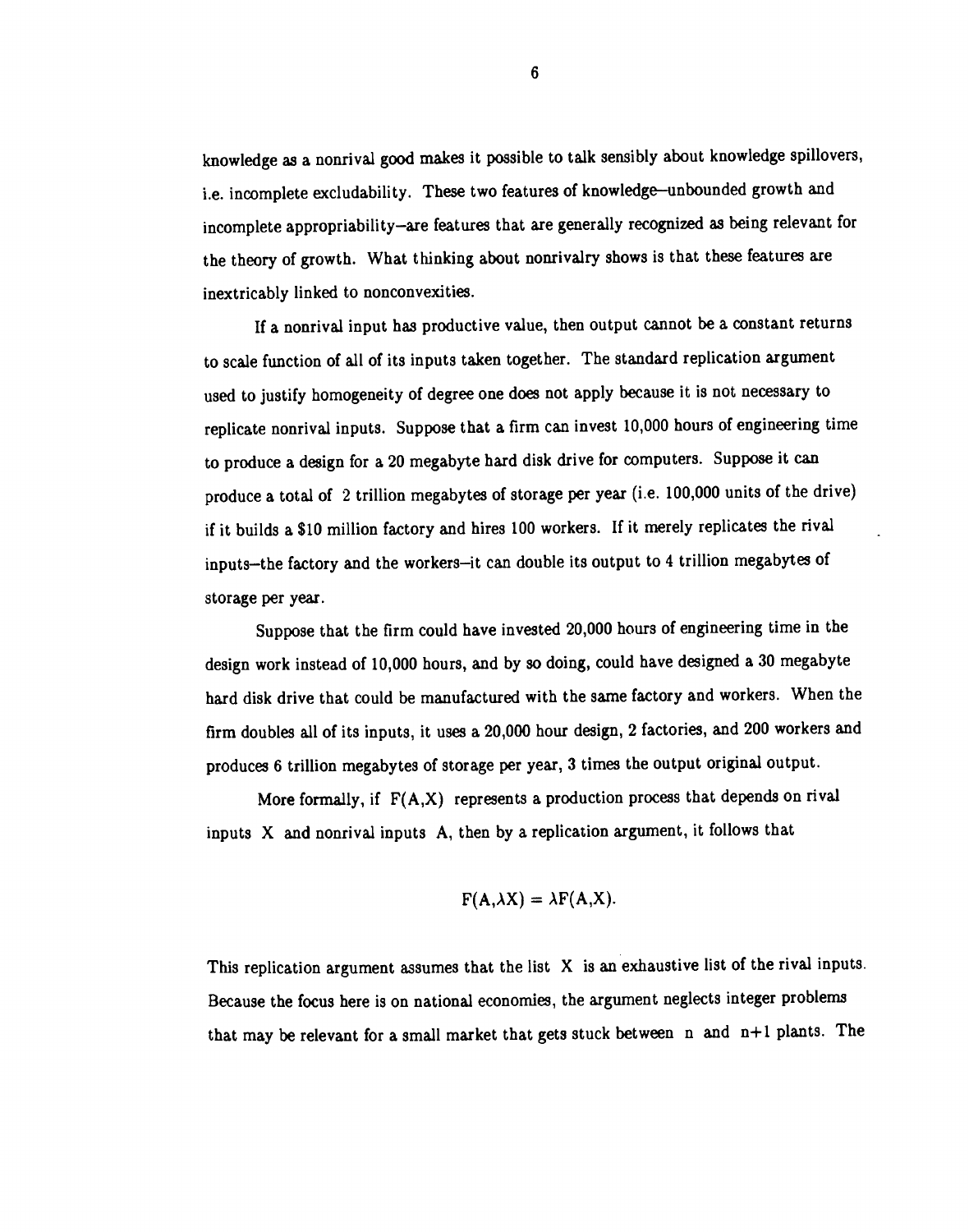fact that it may not actually be possible to actually replicate all of the inputs in the list X has no bearing on this argument about the properties of  $F(\cdot)$ .

If A is productive as well, it follows that F cannot be a concave production function because

$$
F(\lambda A, \lambda X) > \lambda F(A, X).
$$

Because of the properties of homogeneous functions, it also follows that a firm with this kind of production possibilities could not survive as a price-taker. If disk drives sold for marginal cost, annual revenue for the firm would just equal interest payments on the capital and wage payments to workers. More generally, since  $F(A,Z) = X \cdot \frac{\partial F}{\partial X}(A,X)$ , it follows that

$$
F(A,Z) < A \cdot \frac{\partial F}{\partial A}(A,X) + X \cdot \frac{\partial F}{\partial X}(A,X).
$$

If all inputs were paid their value marginal product, the firm would suffer losses.

This point has been made many times before. (Schumpeter 1942, Arrow, 1962b, Shell, 1966, 1967, 1973, Nordhaus, 1969, and Wilson 1975.) Previous growth models have avoided this difficulty in various ways. Solow (1956) treats A as an exogenously provided public input (i.e. an input that is both nonexciudable and nonrival). Shell (1966,1967) treats it as a public input that is provided by the government. In each case, the factor <sup>A</sup> receives no compensation, and every individual firm is assumed to be free to exploit the entire stock of A. These models are consistent with the first premise, that technological change drives growth, and the third, that the technology is a nonrival good, but they are inconsistent with the second premise. They both deny the role that private, maximizing behavior plays in generating technological change.

In an attempt to make the evolution of A responsive to market incentives, Arrow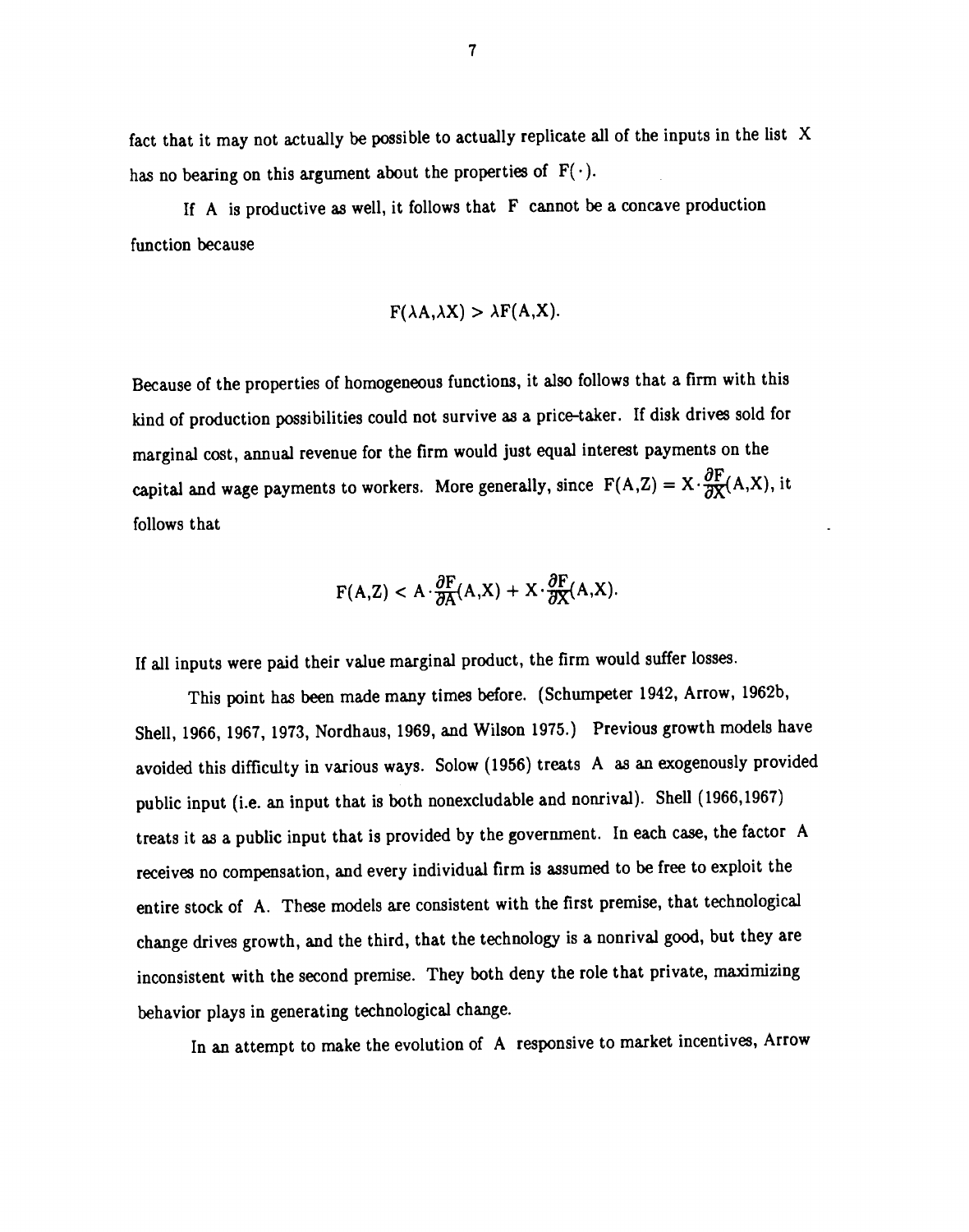(1962a) assumed that an increase in K necessarily leads to an equiproportionate increase in knowledge through "learning-by-doing", but still treats knowledge as a public good. Lucas (1988) assumes in effect that it is production of human capital rather than physical capital that generates this nonrival, nonexciudable good. Both of these papers make the production of a nonrival, nonexcludable good an unintentional side effect of the production of a conventional good.

The learning-by-doing formulation has the advantage that it makes the rate of accumulation of nonrival knowledge endogenous, but it is unsatisfactory because it takes the strict proportionality between knowledge and physical capital or knowledge and education as an unexplained and exogenously given feature of the technology. It preserves the public good character of knowledge assumed by Solow and Shell, but makes it a public good that is privately provided as a side effect. Like the other public good formulations, it rules out the possibility that firms make intentional investments in research and development.

This formulation has the additional difficulty that it is not robust. The nonrival input produced through learning-by-doing must be completely nonexcludable. If it were even partially excludable, Dasgupta and Stiglitz (1988) show that decentralized equilibrium with many firms would not be sustainable.

In a partial equilibrium model of an industry in which firms face upward sloping cost curves, Shell (1973) proposed a model with price-taking in which expenditure on research was compensated out of quasi-rents. Griliches (1979), again in an industry setting, made this formulation more explicit. He assumed that the production function takes the form  $F(A_N, A_E, X)$ , where  $A_E$  represents an excludable part the benefits of research and development and  $A_N$  represents the nonexcludable part. Since  $A_E$  is excludable, it is accumulated intentionally. The nonexcludable part  $A_N$  is created as a side effect of producing  $A_{E}$ . He also assumed that the function  $F(\cdot)$  is homogeneous of degree 1 in X and  $A_{\overline{E}}$  taken together.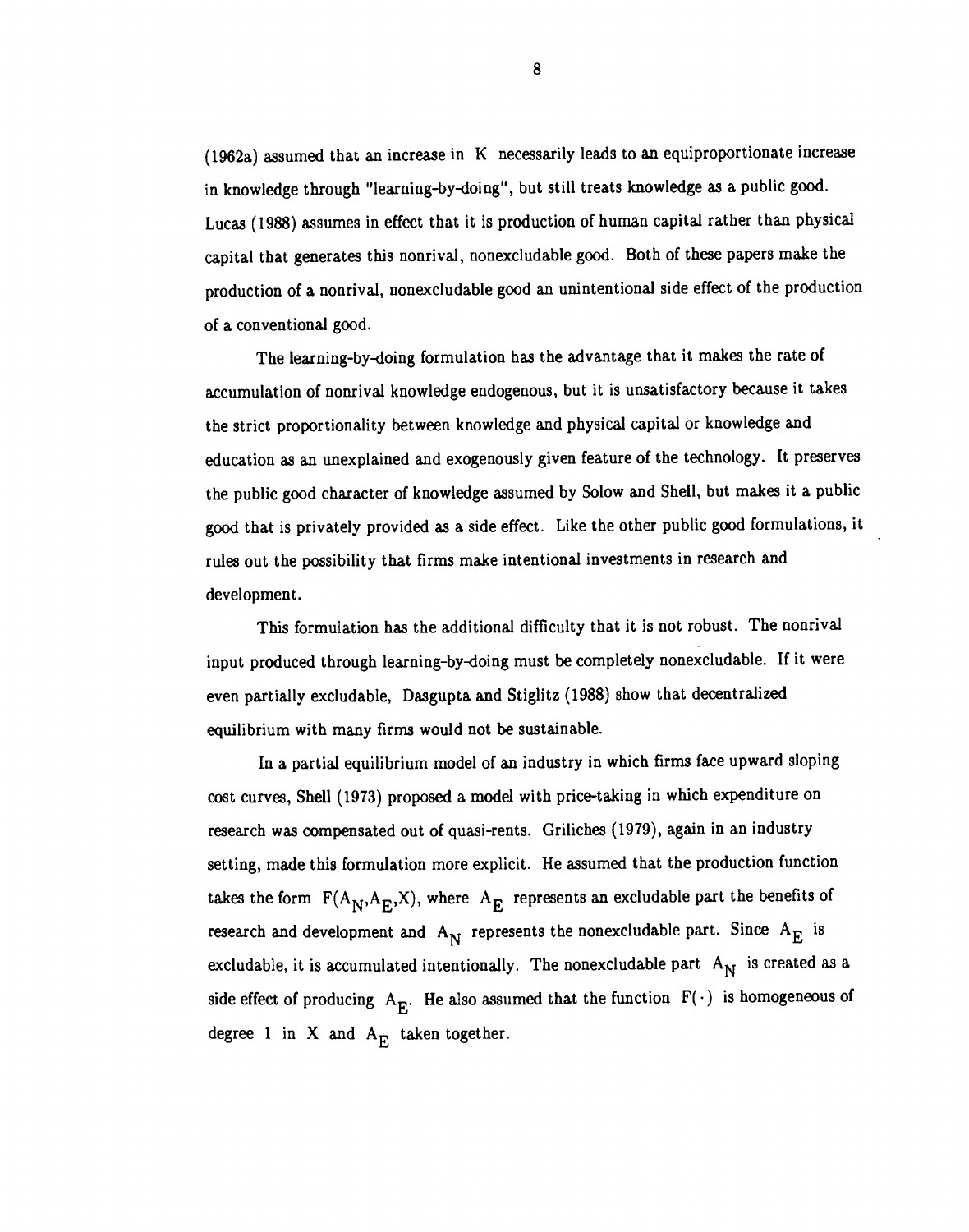In an aggregate model of growth, I made the same kind of assumption (Romer 1986). To make the dynamic analysis in this paper simple, I reduced the dynamic model to one with a single state variable model by assuming that the excludable good  $A_{\overline{E}}$  that the firm produces intentionally is used in fixed proportions with physical capital. As a result, the model ends up having dynamic similar to those of Arrow's learning-by-doing model and the mathematical equations presented can equally well be interpreted along the lines suggested by Arrow.

The advantage of this type of formulation is that it allows for intentional private investments in research and development. The difficulty is that it violates the logic of the replication argument. If the input  $A_{\overline{E}}$  is truly the result of research and development, it is a nonrival good. In this case, the function  $F(\cdot)$  must be homogeneous of degree 1 in X alone and the Dasgupta and Stiglitz (1987) argument applies. If a nonrival input is even partially excludable, nonconvexities are present and a decentralized equilibrium cannot be sustained. Stated in terms of cost curves, the replication argument implies that long run cost curves are horizontal when all rival inputs are treated as being variable. What appear to be quasi-rents are merely competitive returns to rival factors that are in fixed supply. These quasi-rents cannot be used to compensate both the innovation activity and the rival, fixed factors. Even if these factors are in fixed supply at the aggregate level, they presumably have alternative uses and would not be supplied to an activity if they are not paid their marginal product.

An alternative approach to growth theory with price-taking competition is to dispute the first and third premises, that technology change drives growthand that knowledge about the technology is a nonrival input. Human capital models like presented by King and Rebelo (1987), Rebelo (1988), Becker, Murphy and Tamura (1989), and Jones and Manuelli (1988) treat all forms of intangible knowledge as being analogous to human capital skills that are rivalous and excludable. There is no nonrival input like the technology, hence, no nonconvexities or spillovers.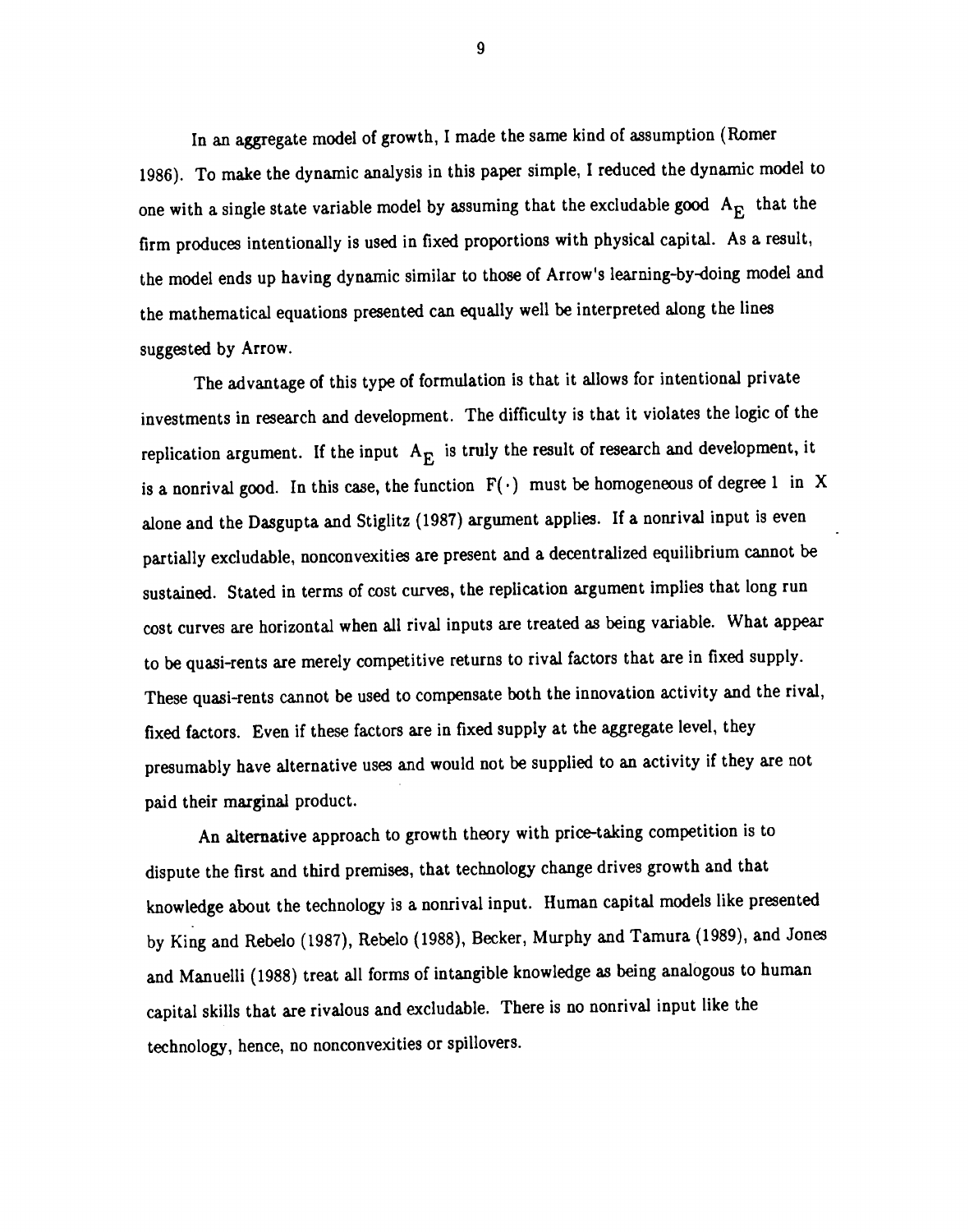The only way to accept all three of the premises described in the introduction is to return to the suggestion of Schumpeter (1942) and explicitly introduce market power. Shell (1973) described a model with a single monopolist who invests in technological change, but as he recognizes, it is difficult to give an aggregate interpretation to a model dominated by a single firm. In a recent paper (Romer, 1987) I presented a model with market power but also with free entry and many firms. It builds on the model of monopolistic competition in consumption goods formulated by Dixit and Stiglitz (1972), applied in a dynamic setting by Judd (1985), and extended to differentiated inputs in production by Either (1982). Like the present model, this model has the property that the size of the market affects the rate of growth, but the motivation for the presence of the fixed cost is not well articulated, and a separate role for human capital in the production of technological innovation is not emphasized. The extension of this model presented here tries to remedy these defects.

### 3. Description of the Model

The four basic inputs in this model are capital, labor, human capital, and an index of the level of the technology. Capital is measured in units of consumption goods. Labor services L are skills like eye-hand coordination that are available from a healthy physical body. They are measured by counts of people. As used here, human capital H is a distinct measure of the cumulative effect of activities like formal education and on-the-job training.

The concept of human capital as years of education or training that are person specific is close to the one used in labor market contexts (e.g., Rosen 1976 and Heckman 1976). It corresponds to the practice in growth accounting applications that take account of changes in the quality of the labor force due to changes in observables like the level of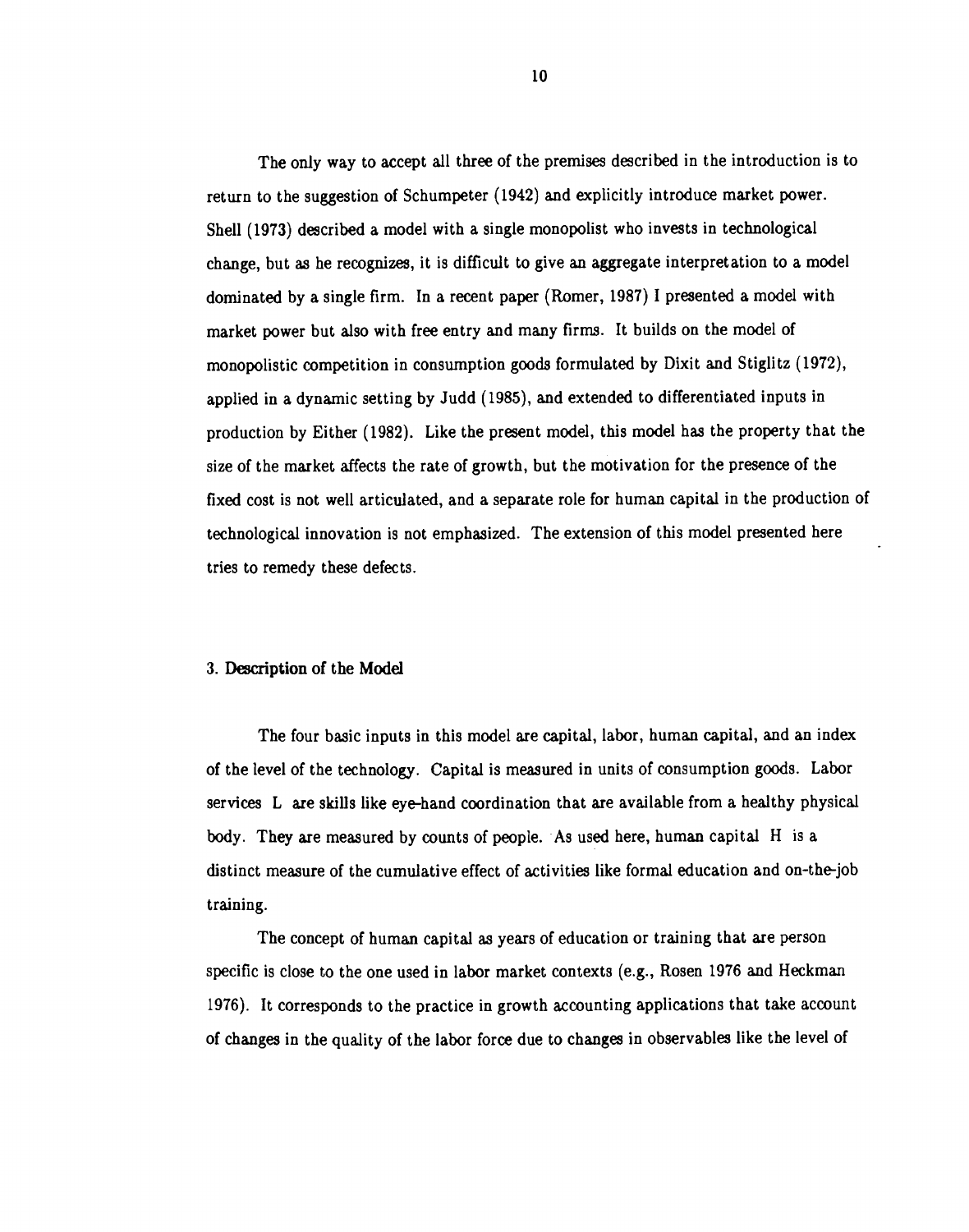education and experience. (See for example Gollop and Jorgenson 1980.) This concept of human capital is more limited than the notion used in theoretical models of growth based on unlimited human capital accumulation such as those presented by Lucas (1988), King and Rebelo (1987), and Becker, Murphy, and Tamura (1989). These models implicitly combine a notion of knowledge that can outlive any individual with a the labor market notion of human capital that does not.

The model used here separates the rival component of knowledge, H, from the nonrival, technological component, A. Because it has an existence that is separate from that of any individual, A can grow without bound. In the specific formulation used below, each new unit of knowledge corresponds to a design for a new good, so there is no conceptual problem measuring A. It is a count of the number of designs.

The formal model of the economy has three sectors. The research sector uses human capital and the existing stock of knowledge to produce new knowledge. Specifically, it produces designs for new producer durables. An intermediate goods sector uses the designs from the research sector together with capital to produce the large number of producer durables that are available for use in final goods production at any time. In practice, one might expect research on a new design and the production of the new good to take place within the same firm, and nothing in the analysis here rules this out; design work can take place either internally or in a separate firm that sells its patent to the firm that will produce the actual good. A final goods sector uses labor, human capital, and the set of producer durables that are available to produce final output. Output can be either consumed or saved as new capital.

To keep the dynamic analysis simple and highlight the effects of interest, several simplifying assumptions are used. The first is that the population and the supply of labor are both constant. This rules out an analysis of fertility, labor force participation, or variation in hours worked per worker. The second is that the total stock of human capital in the population is fixed and that the fraction supplied to the market is alsofixed. Thus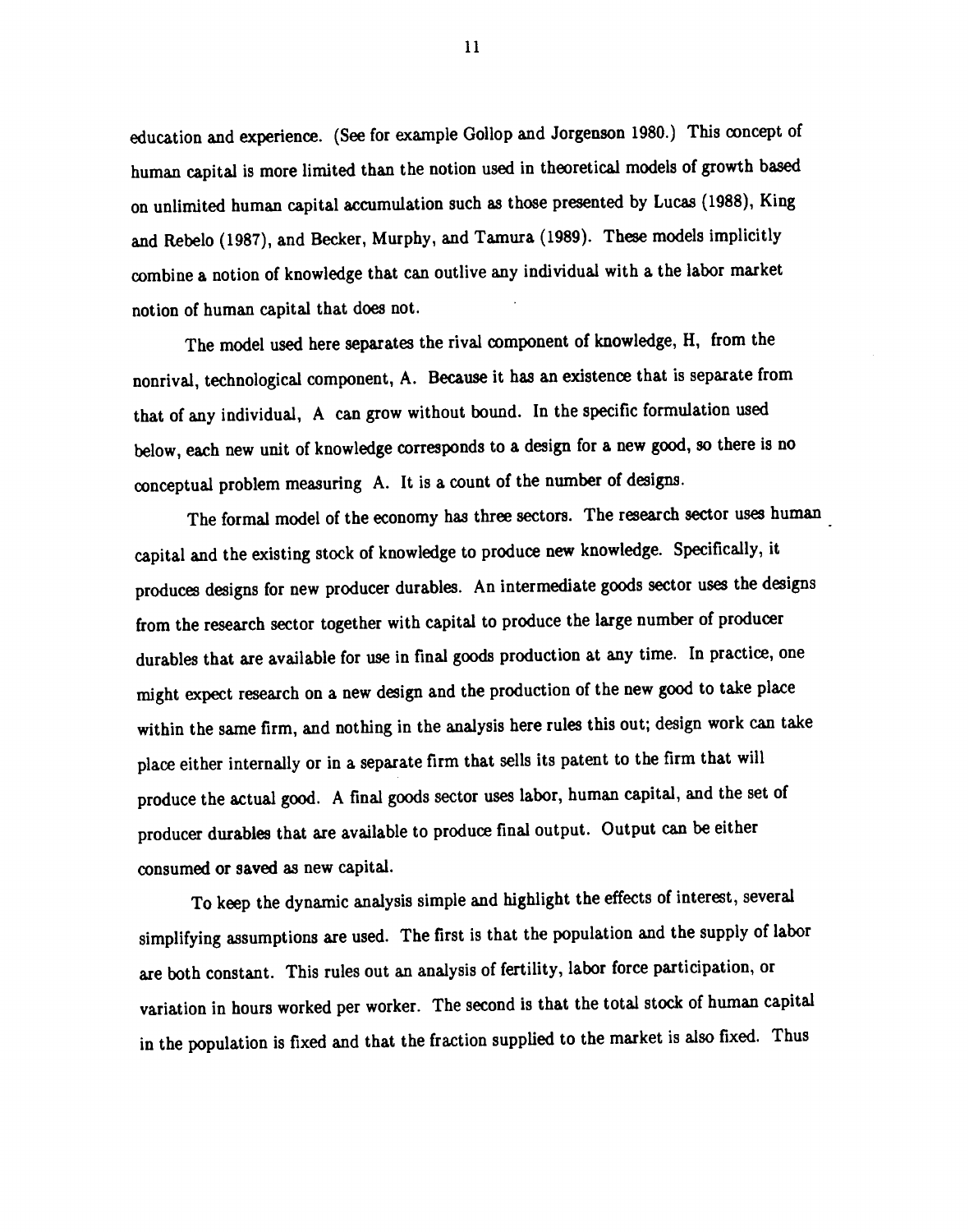the supply of the aggregate factors L and H is fixed. The assumption on H is made largely for technical reasons. The dynamic analysis is greatly simplified by restricting attention to equilibria with constant growth rates. In a stationary population where people have finite lives, the only feasible constant growth rate for total years of education or experience is zero. A more complicated dynamic analysis could consider the effects of the kinds of increases in H and L that have been observed historically.

The other simplifying assumptions are extreme assumptions on factor intensities. One has already been made implicitly. Assuming that capital can be accumulated as forgone output is equivalent to assuming that capital goods are produced in a separate sector that has the same technology as the final output sector. Forgoing consumption is then equivalent to shifting resources from the consumption sector into the capital sector. Also, the plausible assertion that research is relatively human-capital- and knowledge intensive is translated into an extreme specification in which only knowledge and human capital are used to produce new designs or knowledge. Labor and capital do not enter at all. These kinds of restrictions will reduce the analysis of the dynamics of this system to a system of equations that can be explicitly solved by doing algebra. Presumably, a relaxation of these assumptions that preserves the factor intensity orderings used here would not change the basic dynamics of the model.

The set of possible producer durables is indexed by the non-negative half line  $\mathbb{R}_+$ . An input list is therefore a non-negative function x from  $\mathbb{R}_+$  into  $\mathbb{R}_+$  with the property that the integral  $\int_{0}^{\infty} x(i)di$  is well defined and finite. Let  $\chi$  denote the set of all such functions. (Formally,  $\lambda$  is the positive cone in the space of absolutely integrable Lebesgue measurable functions.) Final goods output is defined to be a function  $Y: \mathbb{R}_+ \times \mathbb{R}_+ \times \mathbb{Z} \longrightarrow \mathbb{R}_+$  that maps human capital  $H_1$ , labor L, and a list of durables  $x(\cdot)$ .  $(H_1$  denotes the stock of human capital used in this production activity;  $H_2$  will denote the stock of human capital devoted to the research sector.) The simplest interesting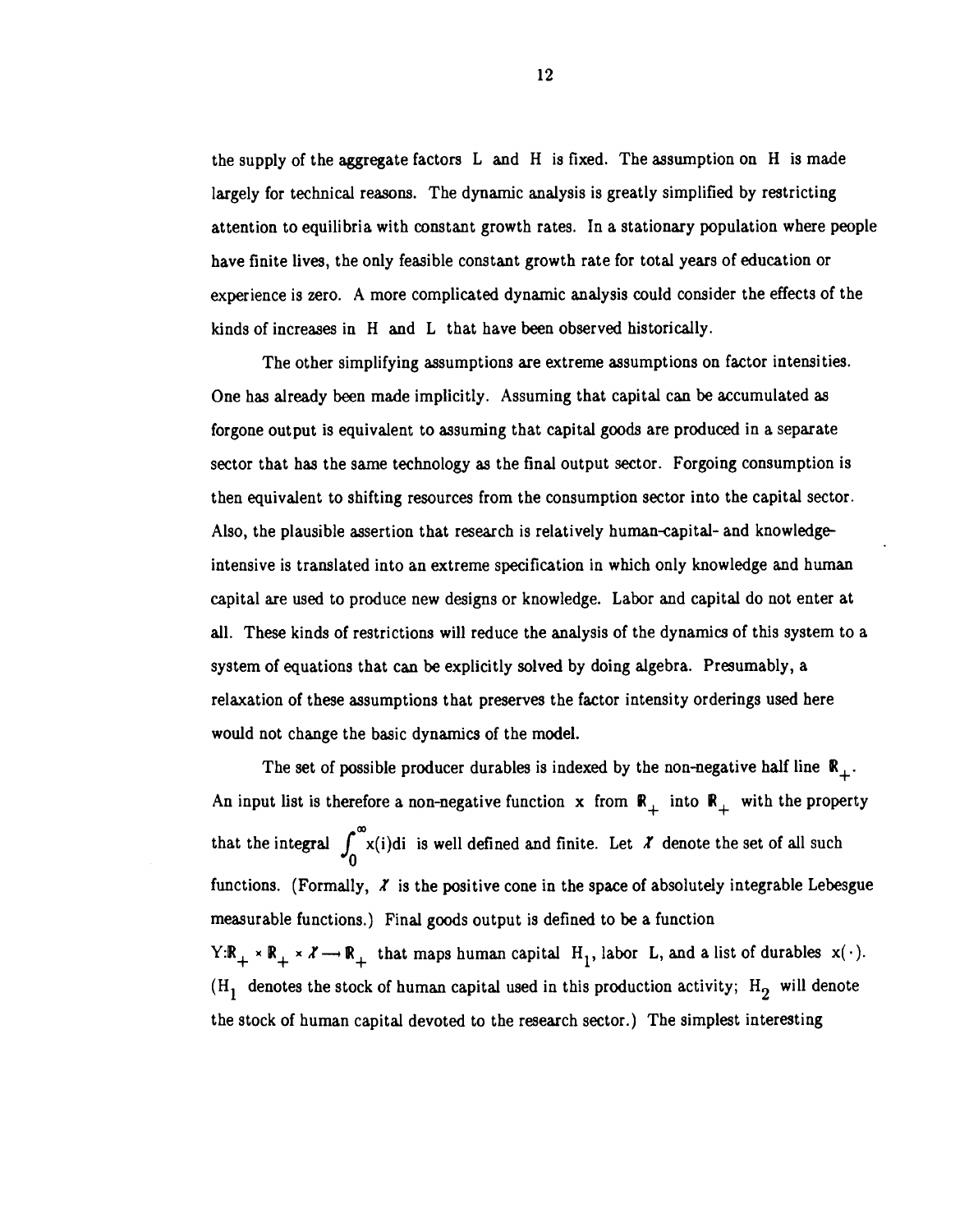functional form for Y is an extension of the Cobb-Douglas production function,

(1) 
$$
Y(H_1, L, x) = H_1^{\alpha} L^{\beta} \int_0^{\infty} x(i)^{1 - \alpha - \beta} di.
$$

This function is defined on an unusually large space of potential inputs, but it is a well behaved, constant-returns-to-scale production function.

The interpretation of the input list  $x(i)$  is that it describes the usage of all of the possible types of capital equipment that could enter into production. Thus,  $x(10)$  could describe the number of dump trucks in use,  $x(17)$  the number of computers, ... The analysis of the model would be almost exactly the same if the goods  $x(\cdot)$  were indexed by the integers rather than by the continuum (and the integral replaced by a sum), but this would force explicit consideration of integer constraints that are are avoided in the continuum case. At any time t, only a subset of all possible producer durables will be available for sale. Since  $A(t)$  will be used to denote the range of goods for which designs exist at time t, any feasible input list at time t will have  $x(i) = 0$  for all i greater than  $A(t)$ .

Because of the constant returns to scale, output in this sector can be described in terms of the actions of a single, aggregate, price-taking firm. Because producing consumption goods is equivalent to producing capital goods, the evolutionof capital is given by

(2) K=Y-C.

For a firm in the intermediate input sector, the production of a new producer durable requires the acquisition of a design from the research sector. This represents a fixed cost in the sense that it must be incurred if any positive amount of a new good is to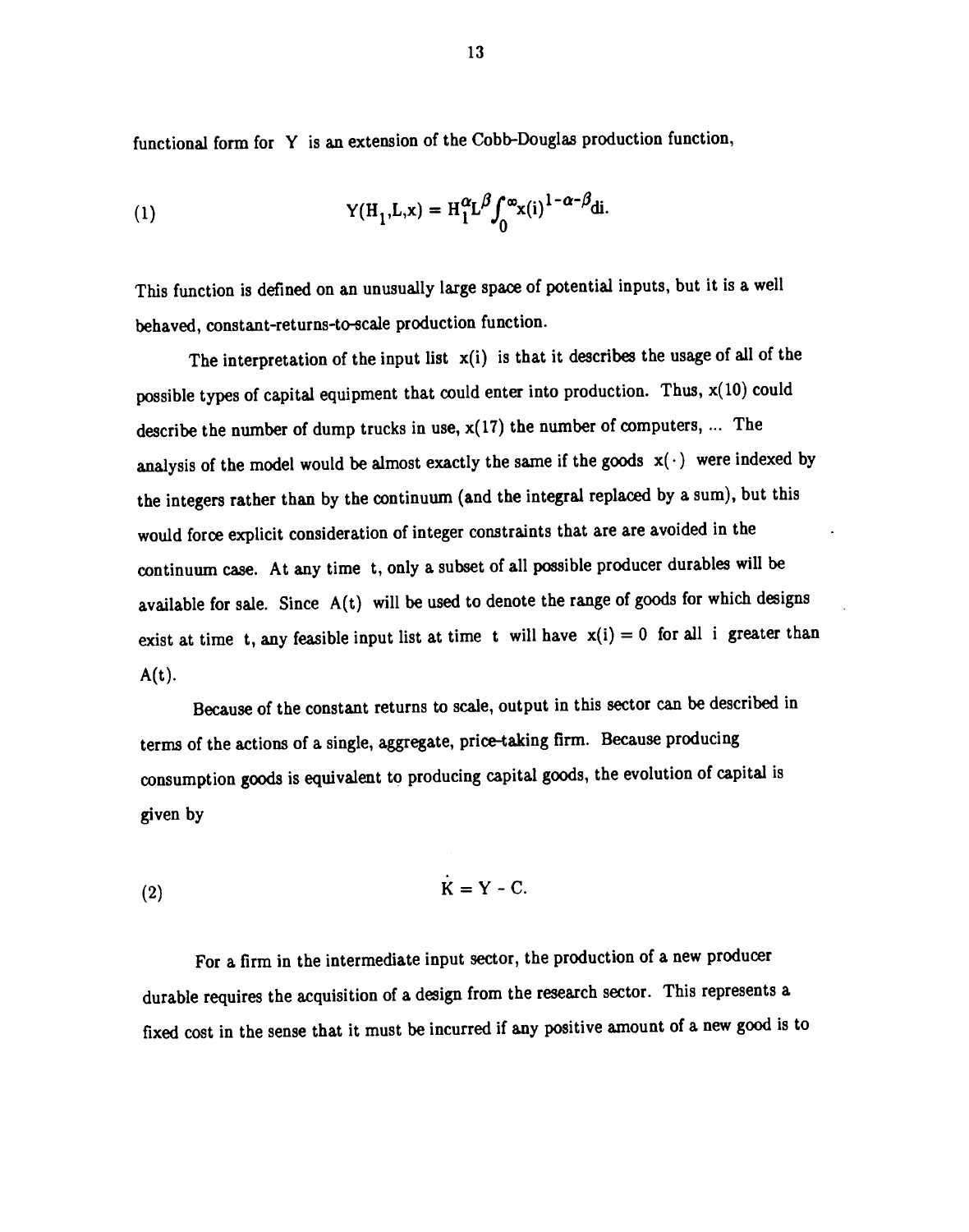be produced, but the cost is otherwise independent of the level of output. With one design, a firm is free to produce an arbitrary number of units of output. Production of these units of output also has a variable cost component; more capital is needed if more units are produced.

To make the functional forms as simple as possible, suppose that x units of a producer durable can be produced with an initial investment in one design and with  $\eta x$ units of capital. (Strictly speaking, because of the assumption that there is a continuum of goods, these quantities must be measured per unit length of the half line  $\mathbb{R}_+$ . Thus, producing durables on an interval of length  $\ell$  at the level x requires an initial purchase of  $\ell$  units of A and the use of  $\ell$ m units of physical capital.) This kind of formulation is close to that used by Judd (1985) in his discussion of patents. He also uses a continuum of goods to study a process whereby new goods are introduced as new patents are produced. The model here corresponds to Judd's discussion of the case where patents are infinitely lived. The main difference is that Judd treats the differentiated goods as consumption goods rather than producer durables and uses a form of exogenous technological change to generate growth.

There are many equivalent institutional arrangements that can support any given equilibrium. As was noted above, research and production of new goods could take place within the same firm, but it is easier to describe the equilibrium if the research department is treated as a separate firm and designs are transferred within the firm for an explicit transfer price. Similarly, the analysis that follows assumes that the firm that buys a design and manufactures a differentiated producer durable rents these durables instead of selling them outright. Nothing would change if the durables were sold or if the producer of the design charged a licensing fee per unit sold instead of selling the design. The analysis is further simplified by assuming that the durables no not depreciate. Adding depreciation would merely add a familiar term to the user cost of capital.

Thus H and L are fixed, and K grows by the amount of forgone consumption. It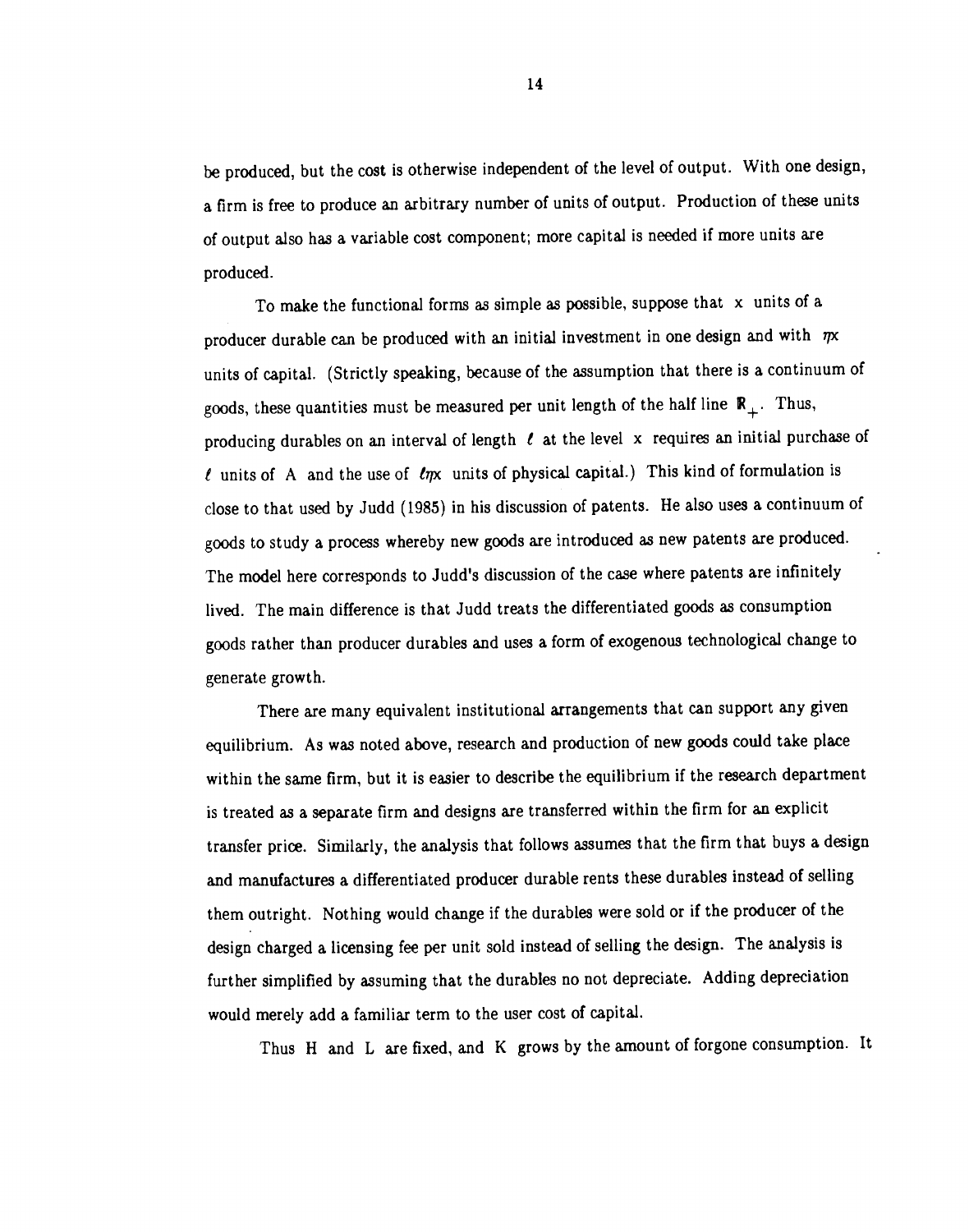remains to specify the process for the accumulation of new designs; that is, for the growth of A(t). As noted above, research output depends on the amount of human capital devoted to research. It also depends on the stock of knowledge that is available to an individual doing research. Thus, if individual i devotes human capital  $H^i$  to research and has access to an amount  $A^i$  of the total stock of knowledge, the rate of production of new knowledge will be  $\delta H^i A^i$  where  $\delta$  is a productivity parameter.

Although other assumptions about secrecy and property rights could be made, the equilibrium here will be based on the idea that anyone engaged in research has free access to the entire stock of knowledge. This is feasible because the knowledge is a nonrival input. All researchers can take advantage of A at the same time. The output of individual i is therefore  $\delta H^{\dot{1}}A$ . Summing across all individuals engaged in research, the aggregate stock of knowledge evolves according to

$$
A = \delta H_2 A.
$$

This equation captures two substantive assumptions and two functional form assumptions. The first substantive assumption is that devoting more human capital to research leads to a higher rate of production of new designs. The second is that the higher is the total stock of designs and knowledge, the higher is the productivity of an engineer working in the research sector. According to this specification, a college educated engineer working today and one working 100 years ago have the same human capital. The engineer working today is more productive because he or she can take advantage of a larger stock of knowledge that accumulated as large numbers of design problems were solved over the last 100 years.

The two functional form assumptions are that output of designs is linear in each of  $H_2$  and A when the other is held constant. These assumptions, like the exclusion of the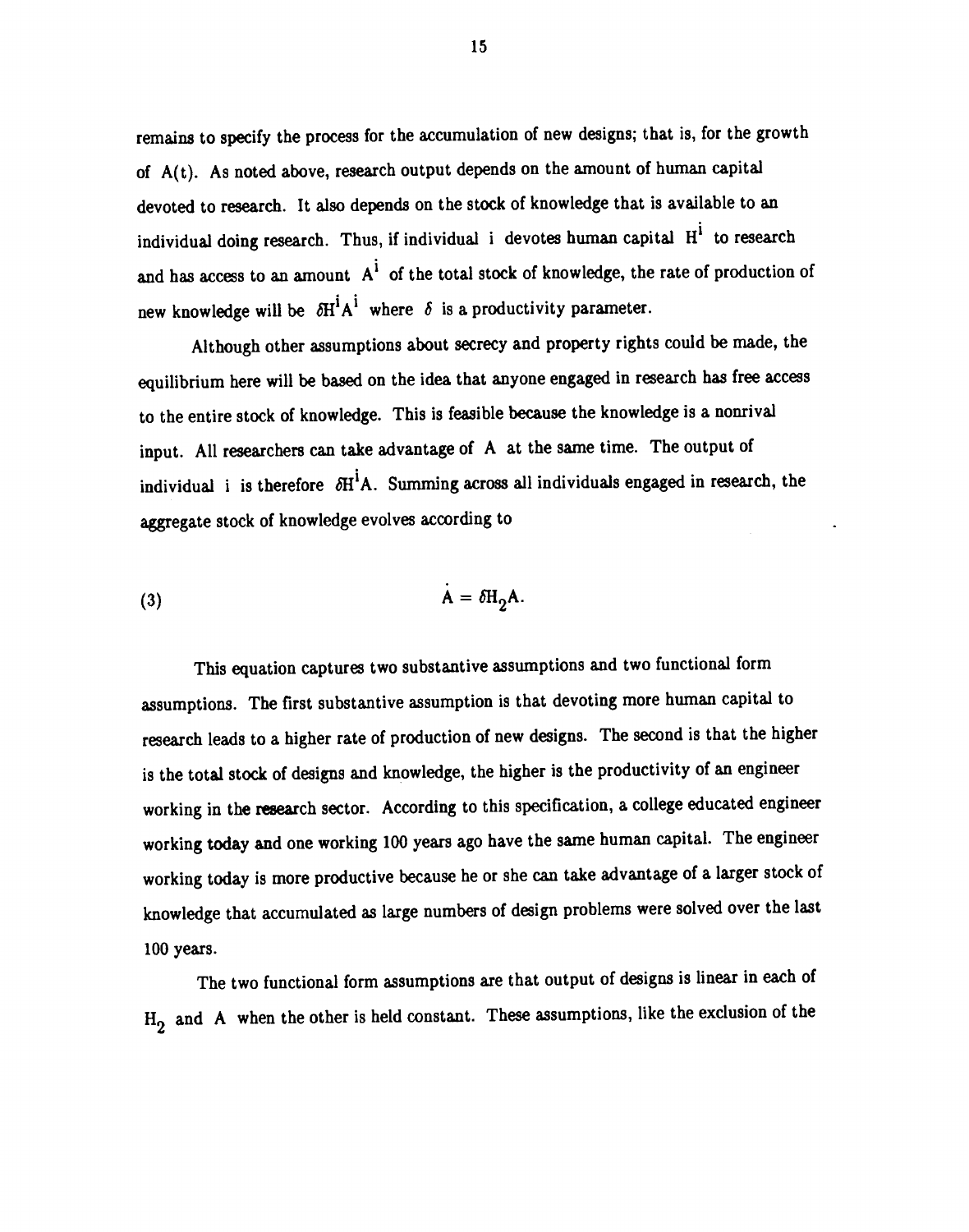inputs L and  $x(\cdot)$ , is made for analytical convenience. They could be weakened, at the expense of complicating the dynamic analysis. Any extension, however, should preserve the nonconvexity in equation (3). As emphasized in section 2, replication implies homogeneity of degree one in the rival inputs in any production activity. If there are productive nonrival inputs as well, nonconvexities must be present.

A crucial feature of the specification used here is that knowledge enters into production in two distinct ways. A new design enables the production of a new good that can be used to produce output. A new design also increases the total stock of knowledge, and thereby increases the productivity of human capital in the research sector. By assumption, the benefits of from the first productive role for a design are completely excludable, and the benefits from the second completely nonexcludable. In an overall sense, this makes new designs nonrival inputs that are partially excludable. The equilibrium concept used in the analysis that follows is based on the idea that the owner of a design has property rights over its use in the production of a new producer durable but not over its use in the research sector. If an inventor has a patented design on widgets, no one can make or sell widgets without signing a contract with the inventor. On the other hand, other inventors are free to spend time studying the patent application for the widget. In so doing, they may learn knowledge that helps in the design of wodgets. The inventor of the widget has no ability to stop the inventors of wodgets from learning from the design of a widget

In theory and in practice, there is always some ambiguity about what constitutes a design for a new and different good and what constitutes a copy of an existing design. In the model, this ambiguity is artificially resolved by the form of the production function Y. This functional form implies that new goods are never close substitutes for existing goods since all of the producer durables enter into production in an additively separable fashion. (See Pascoa, [1987] for a discussion of this general property of "no neighboring goods.") Although it greatly simplifies the analysis, this is not a realistic feature of the model. In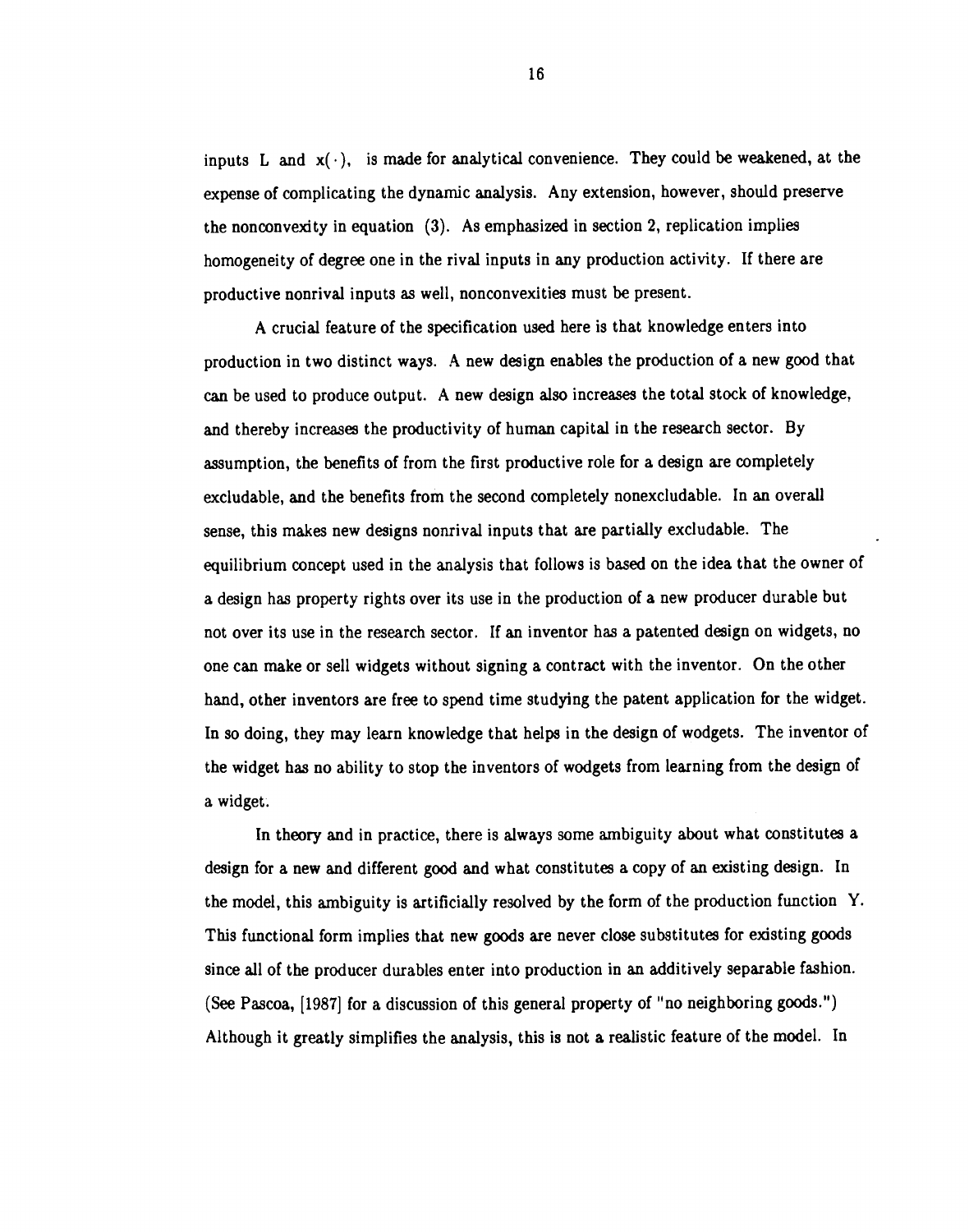particular, it rules out the possibility of obsolescence. Nonetheless, the general results here should be robust to more careful modeling of the nature of the interaction between different specialized producer durables inputs. What matters for the results is that the knowledge is a nonrival good that is partially excludable and privately provided.

At the aggregate level,  $H_1$  and  $H_2$  are related by the constraint

$$
H_1 + H_2 = H.
$$

The interpretation of these equations is that any person can devote human capital to either the final output sector or the research sector. Implicitly this formulation neglects the fact that L and H are supplied jointly. To take the equations used here literally, one must imagine that there are some skilled persons who specialize in human capital accumulation and supply no labor.

To fix notation for prices, let spot prices at any point in time be measured in units of current output and let r denote the interest rate on loans denominated in goods. Let  $P_A$  denote the price of new designs, and let  $W_H$  denote the rental rate per unit of human capital. Because goods can be converted into capital one-for-one, the spot price for capital is 1 and its rate of return is r. Because of the assumption that anyone engaged in research can freely take advantage of the entire existing stock of designs in doing research to produce new designs, it follows from equation (3) that  $P_A$  and  $W_H$  are related by

$$
\mathbf{w}_{\mathbf{H}} = \mathbf{P}_{\mathbf{A}} \delta \mathbf{A}.
$$

Once a design has been produced, a large number of potential suppliers of the new good bid for the right to do so. Each of these firms takes the price  $P_A$  for designs, the price of 1 for capital goods, and the interest rate as given, but if it begins production it sets prices to maximize profits. Formally, it helps to let the rental price p(i) for the i'th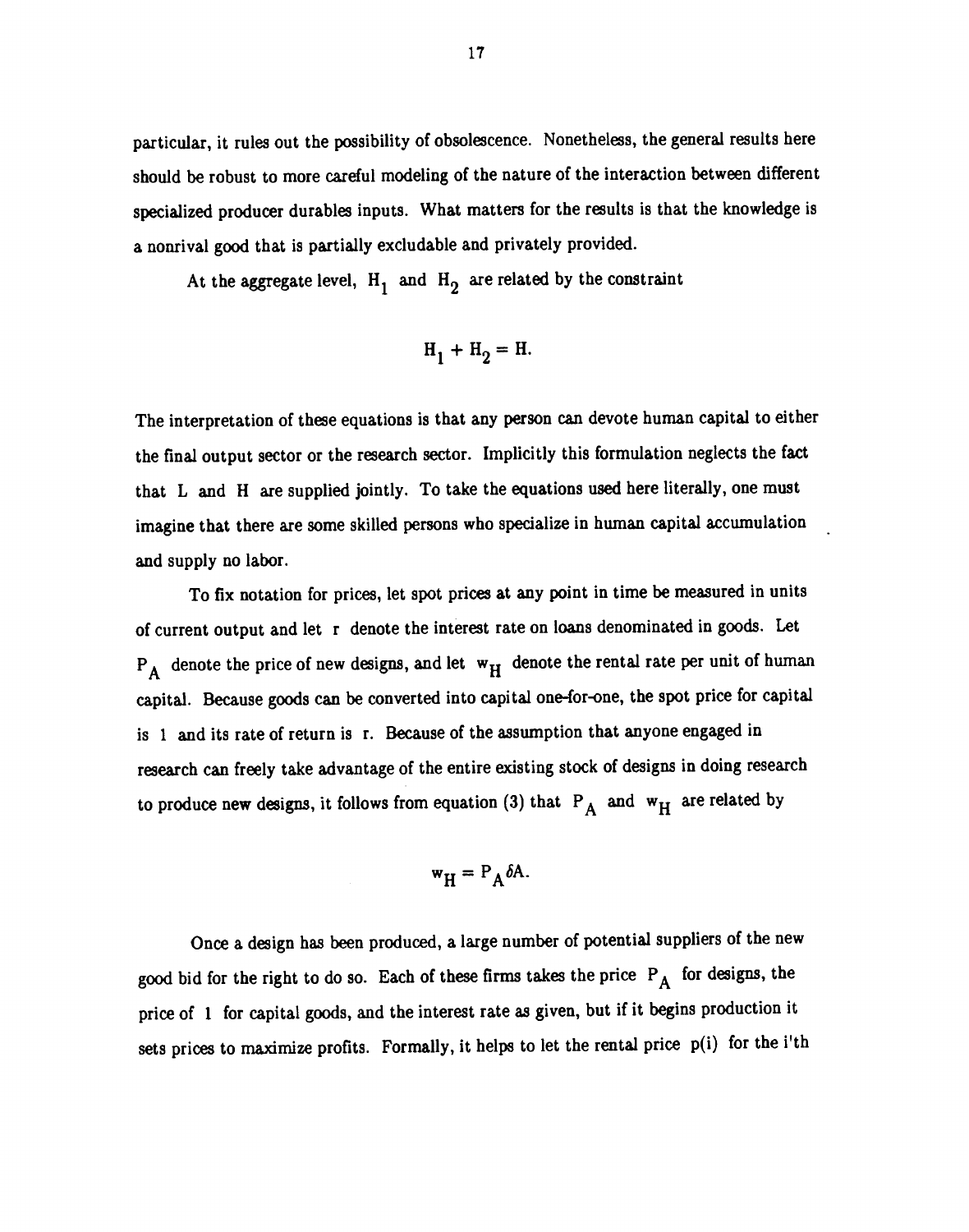durable lie in the range  $\mathbb{R}_+ \cup \{ \infty \}$  for its durable good. If no firm produces good i, its price can be understood to be  $p(i) = \infty$ .

Faced with a price list  $\{p(i): i \in \mathbb{R}_+\}$  for all of the producer durables, including infinite prices for the durables that have not been invented yet, the representative final output firm chooses a profit maximizing quantity x(i) for each durable. Because it is a constant-returns-to-scale firm, its input demands are defined only after the scale of operation is pinned down. Let L and  $H_1$  be the total amounts of labor and human capital that are used in the production of final output goods. (The split of total H between  $H_1$  and  $H_2$  remains to be determined.) Given values for  $H_1$  and L, it is possible to derive the aggregate demand for the durables from a maximization problem that is conditional on them:

$$
\max_{x \in \mathcal{X}} \int_0^\infty [H_1^{\alpha} L^{\beta} x(i)^{1-\alpha-\beta} - p(i)x(i)] \, \mathrm{d}i.
$$

By differentiating under the integral sign, this leads to an inverse demand function

(4) 
$$
p(i) = (1 - \alpha - \beta)H_1^{\alpha}L^{\beta}x(i)^{-\alpha - \beta}.
$$

(There is an important technical issue about what it means to the final goods producer if prices change on a set of values of i that has measure zero. Because of the symmetry in this model, equation (4) can readily be derived by a limiting argument. For a general discussion of this issue, see Pascoa [1987,1990].)

The demand curve in equation (4) is what the producer of each specialized durable takes as given in choosing the profit-maximizing price to set. Faced with given values  $H_1$ , L, and r, an firm that has already incurred the fixed-cost investment in a design will choose a level of output x to maximize its revenue minus variable cost at every date: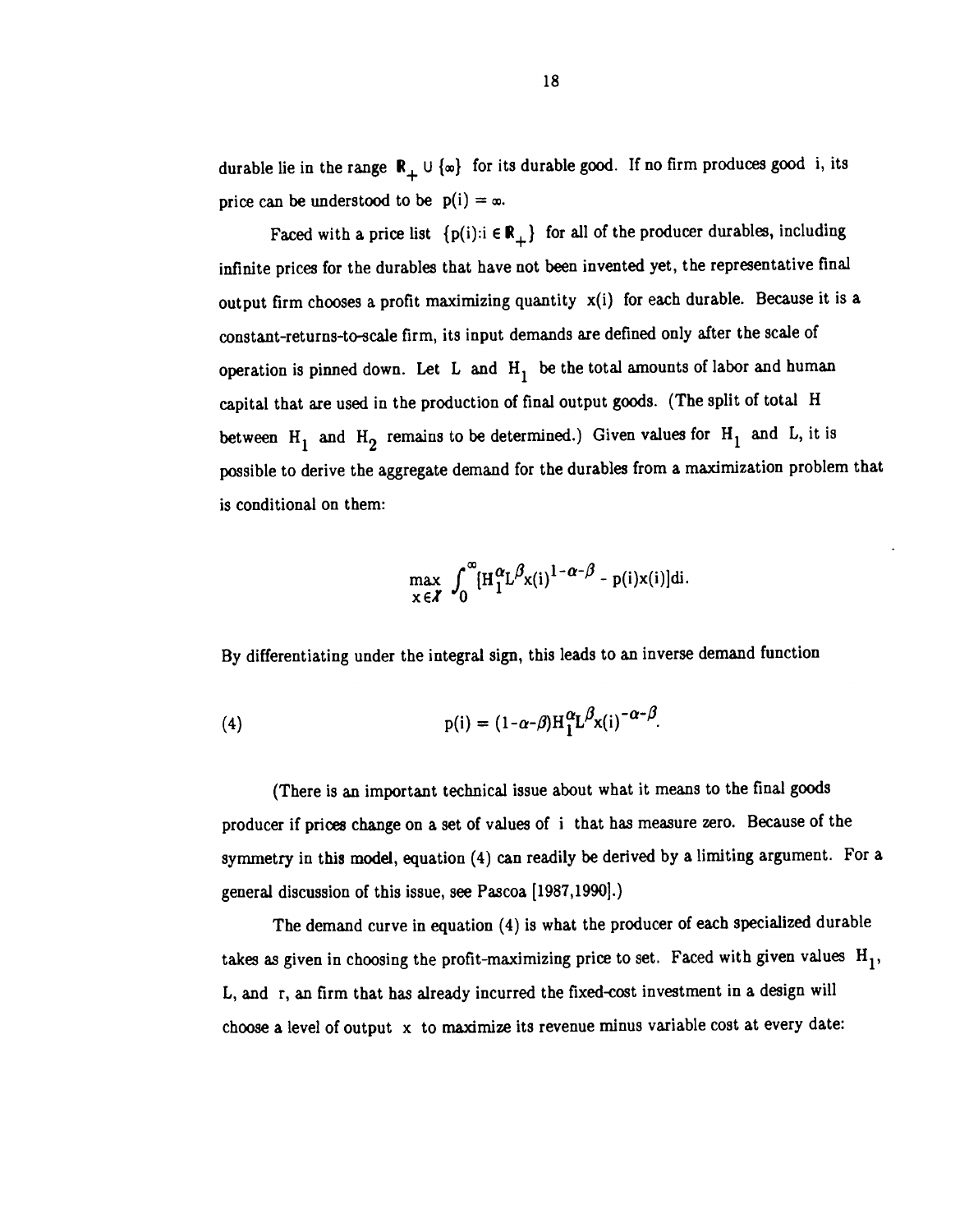(5) 
$$
\pi = \max_{\mathbf{x}} p(\mathbf{x})\mathbf{x} - \mathbf{r}\eta\mathbf{x} \n= \max_{\mathbf{x}} (1 - \alpha - \beta) \mathbf{H}_1^{\alpha} \mathbf{L}^{\beta} \mathbf{x}^{1 - \alpha - \beta} - \mathbf{r}\eta\mathbf{x}.
$$

By assumption, the firm can solve this problem at every point in time because it is is free to convert units of durables back into general capital and avoid the interest cost if it decides to rent fewer units. At any point in time, the only fixed cost is the initial expenditure on the design. Consequently, the conventional durable goods monopoly problem does not arise here. In equilibrium, demand for the durables will actually be stationary over time, so no disinvestment will actually take place.

Each producer of specialized durables must rent its output to a large number of final goods producers that can operate at any scale. By assumption, it is not possible for the producer to monitor the use of its durables. As a result, price discrimination is not feasible. The best the firm can do is charge the simple monopoly price.

The decision to produce a new specialized input depends on a comparison of the discounted stream of net revenue and the cost  $P_A$  of the initial investment in a design. Because the market for designs is competitive, the price for designs will be bid up until it is equal to the present value of the net revenue that a monopolist can extract. At every date t, it must therefore be true that

(6) 
$$
\int_t^{\infty} e^{-\int_t^t r(s) ds} \pi(\tau) d\tau = P_A(t).
$$

If  $P_A$  is constant (as it will be in the equilibrium described below) this condition can be put in a more intuitive form. Differentiating with respect to time t yields

$$
\pi(t) - r(t) \int_t^{\infty} e^{-\int_t^T r(s) ds} \pi(\tau) d\tau = 0.
$$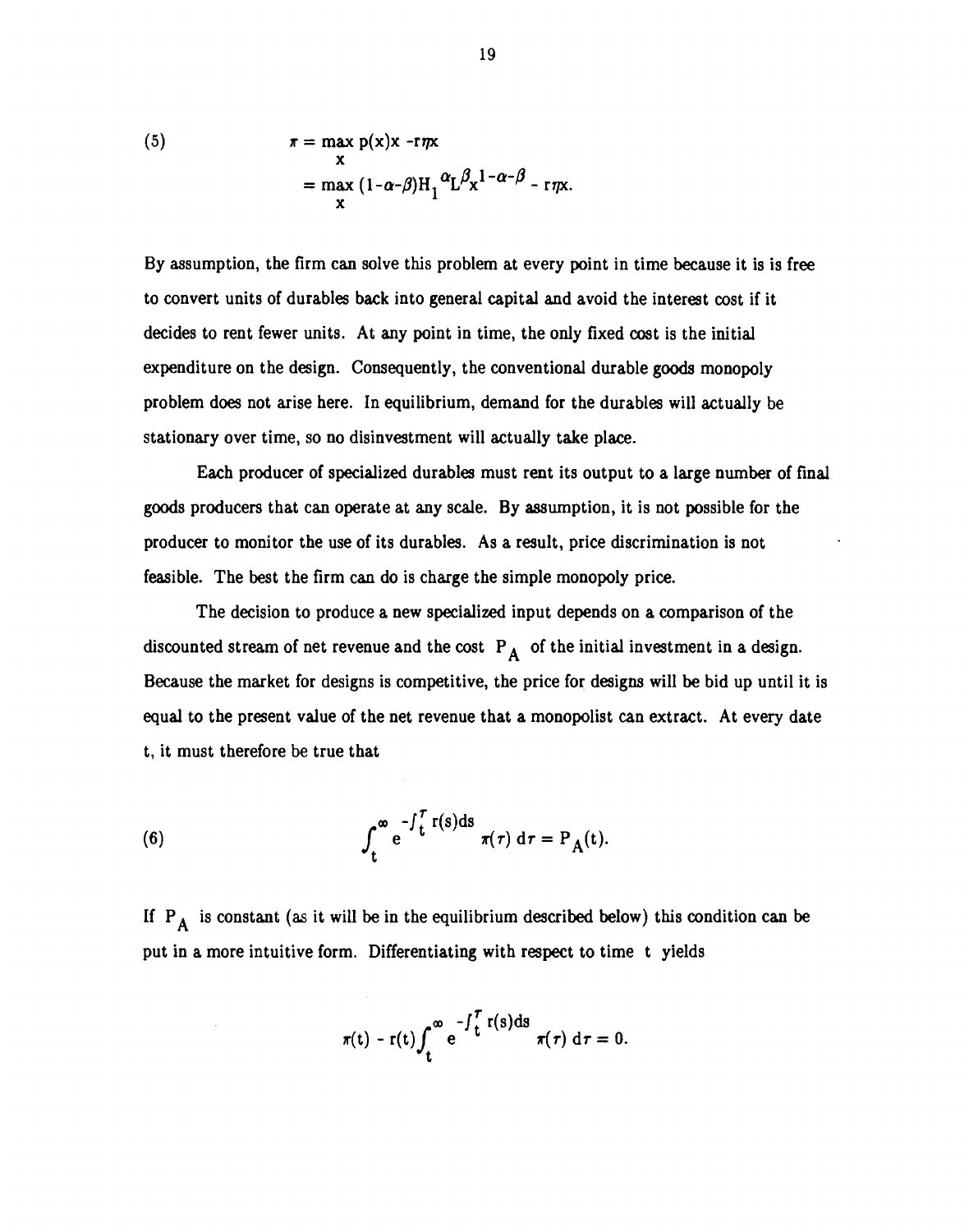Substituting in the expression for  $P_A$  from equation (6) yields

$$
\pi(t) = r(t)P_A.
$$

This equation says that at every point in time, the instantaneous excess of revenue over marginal cost must be just sufficient to cover the interest cost on the initial investment in a design. (This formulation of the intertemporal zero profit constraint is taken from Grossman and Helpman [1988].)

To complete the description of the model, it remains to specify preferences and endowments. Consumers have standard, discounted, constant elasticity preferencesin continuous time:

$$
\int_0^\infty U(C)e^{-\rho t}dt, \text{ with } U(C) = \frac{C^{1-\sigma}-1}{1-\sigma} \text{ for } \sigma \in [0,\infty).
$$

Consumers are endowed with fixed quantities of labor L and human capital H that are supplied inelasticly. At time 0, consumers own the existing durable goods producing firms, and the net revenues of these firms are paid to consumers as dividends. Final goods firms earn zero profits and own no assets, so they can be ignored in the specificationof endowments.

An equilibrium for this model will be paths for prices and quantities such that: i) consumers make savings and consumption decisions taking interest rates as given;

ii) holders of human capital decide whether to work in the research sector or the manufacturing sector taking the stock of total knowledge A, the price of designs

 $P_A$ , and the wage rate in the manufacturing sector  $w_A$  as given;

iii) final goods producers choose labor, human capital, and a list of differentiated durables taking prices as given;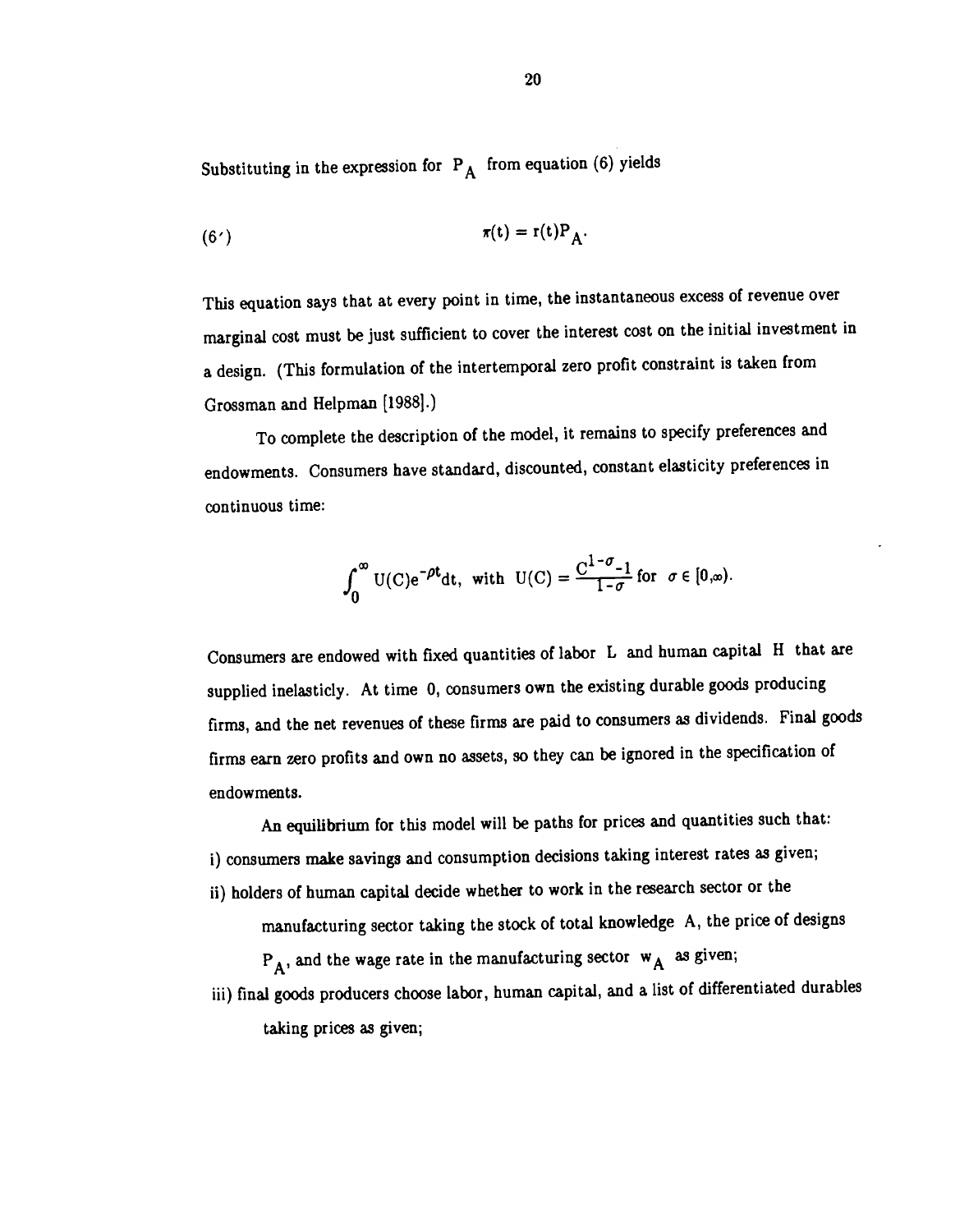- iv) each firm that owns a design and manufactures a producer durable maximizes profit taking the interest rate and the downward sloping demand curve it faces as given, and setting prices to maximize profits;
- v) firms contemplating entry into the business of producing a durable take prices for designs as given;
- vi) the supply of each good is equal to the demand.

### 4. Dicusion of the Mode!

A reasonable intuition for the behavior of this model can be inferred by considering the Solow model (1956) in which the evolution of A is given exogenously, and the Uzawa model (1965), in which the evolution of A is determined by the allocation of resources between a research sector and a final goods sector. For a fixed amount of A, and therefore a fixed set of producer durables, the model is almost identical to the Solow model. Because of the symmetry in the model, all the durable goods that are available are supplied at the same level, henceforth denoted as  $\bar{x}$ . If they were not, it would be possible to increase profits in the producer durable sector sector by reducing the output of high output firms and diverting the capital released in this way to low output goods. Since A determines the range of durables that can be produced and since  $\eta$  units of capital are required per unit of durable goods, it is possible to solve for  $\bar{x}$  from the equation  $K = A\bar{x}$ . Then output Y can be written as

(7)  
\n
$$
Y(H_1, L, x) = H_1^{\alpha} L^{\beta} \int_0^{\infty} x(i)^{1 - \alpha - \beta} di
$$
\n
$$
= H_1^{\alpha} L^{\beta} A \bar{x}^{1 - \alpha - \beta}
$$
\n
$$
= H_1^{\alpha} L^{\beta} A \left[ \frac{K}{\eta A} \right]^{1 - \alpha - \beta}
$$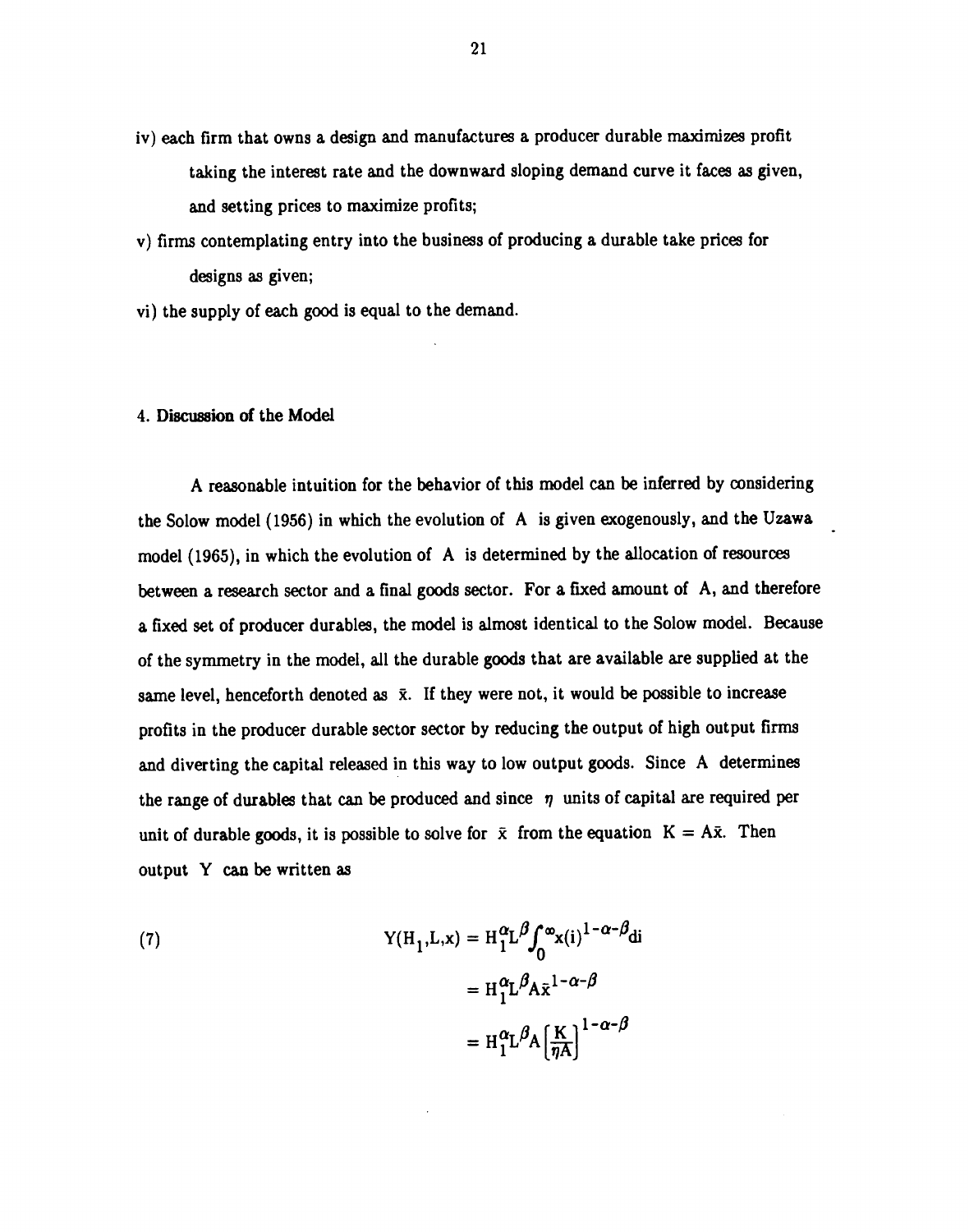$$
= (H1A)(LA)\beta(K)1-\alpha-\beta\eta^{\alpha+\beta-1}.
$$

The last line of this equation shows that the model behaves just like the neoclassical model with labor and human capital augmenting technological change. In particular, it exhibits the usual diminishing returns to capital accumulation; Given the assumed formof preferences, a fixed level of A will lead to an equilibrium with a steady state in which the level of K is determined by the requirement that the marginal product of capital is equal to the discount rate. If A grew at an exogenously specified exponential rate, the economy would converge to a path where K grows at the same exponential rate as A, just as it does in the Solow model.

The nonconvexity evident in the expression for final output as a function of the primary inputs of the model (H, L, K, and A) is supported in a decentralized equilibrium that relies on monopolistic competition. In contrast, the nonconvexity present in equation (3) describing output of designs is supported through competition with external effects that arise from knowledge spillovers. In each case, the nonconvexity arises because the nonrival good A is an input in production. In final output sector, A matters indirectly because of its effects on the availability of the new  $x(\cdot)$  goods. In the research sector, A enters directly.

Both spillovers and price-setting seem essential to capturing the features of knowledge in a model of growth. There is little doubt that much of the value to society of any given innovation or discovery is not captured by the inventor, and any model that missed these spillovers would miss important elements of the growth process. Yet it is still the case that private, profit-maximizing agents make investments in the creation of new knowledge and that they earn a return on these investments by charging a price for the resulting goods that is greater than the marginal cost of producing the goods.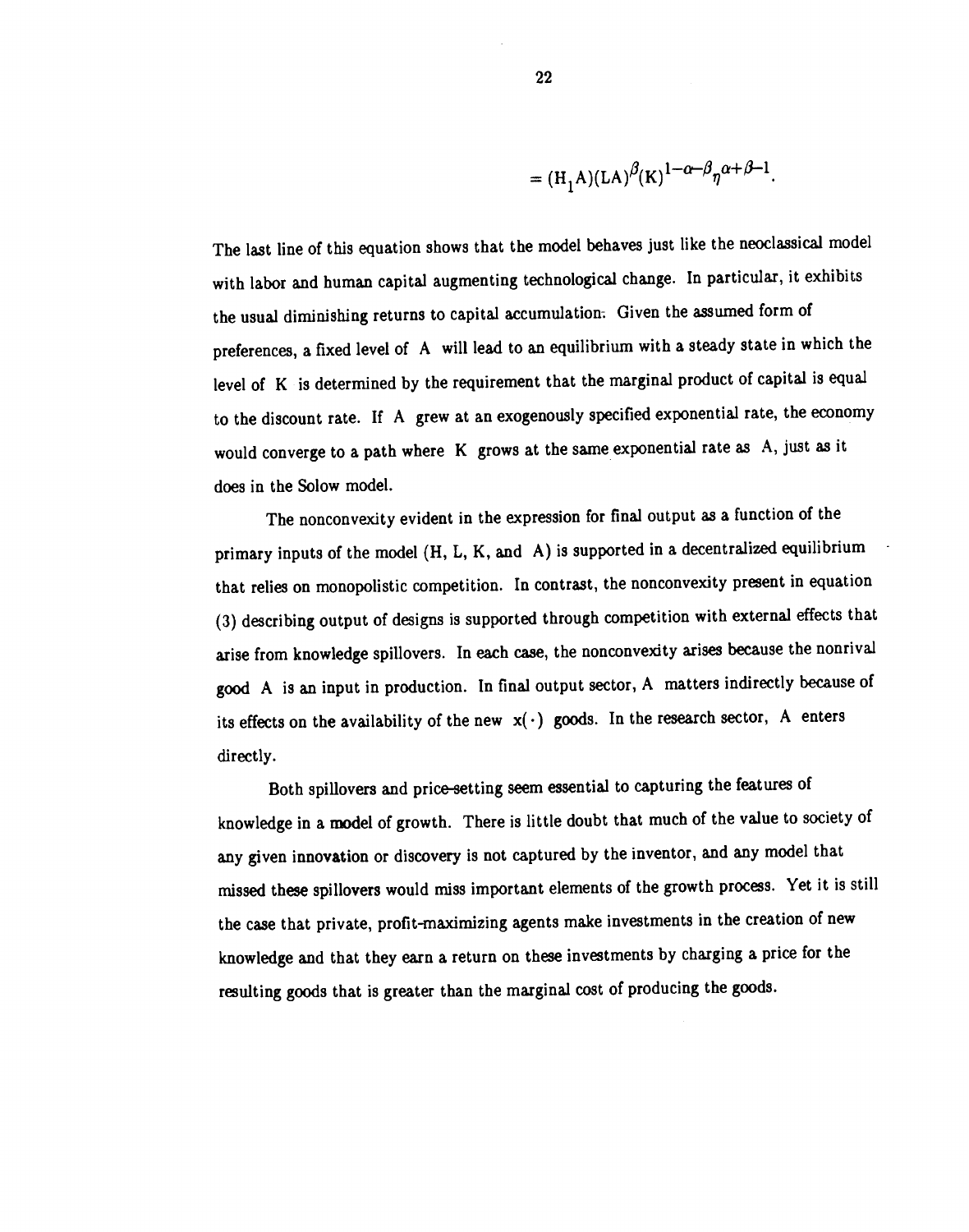### 5. Solution of the Model for a Balanced Growth Equilibrium

The strategy for characterizing the model that is followed here is to solve for an equilibrium in which the variables A, K, and Y grow at constant exponential rates. Following the accepted terminology, this will be referred to as a balanced growth equilibrium. The intuition from the Solow model suggests that such an equilibrium will exist if A grows at a constant exponential rate. The intuition from the Uzawa model suggests that it is possible for A to grow at an exponential rate because equation (3) for A is linear in A. It will grow at a constant rate if the amount of human capital  $H_2$  that is devoted to research stays constant. Verifying that a balanced growth equilibrium exists therefore reduces to the problem of showing that prices and wages are such that  $H_1$  and  $H<sub>2</sub>$  remain constant as Y, K, C, and A grow.

By focusing only on balanced growth paths, the analysis neglects the transient dynamics that arise when the economy starts from a ratio of K to A that differs from the ratio that is maintained along the balanced growth path. It should be a feasible to consider the process of convergence to the balanced growth ratio of K to A using the tools used for studying the Solow model and Uzawa model, but this analysis is not attempted here.

Given results from the previous models, it is easy to guess what the behavior for some of the prices and other quantity variables will be. Since output and investment grow at a constant rate, consumption grows at the same rate. Given the assumption of constant elasticity preferences, this will imply a constant interest rate. Results from my earlier model of differentiated inputs (Romer, 1987) suggest that along the balanced growth path, all the growth in K will be devoted to producing new goods rather than to increasing the quantities of the goods that are already being produced. Thus the balanced growth solution should also have a constant level  $\bar{x}$  for all inputs that are produced. Because of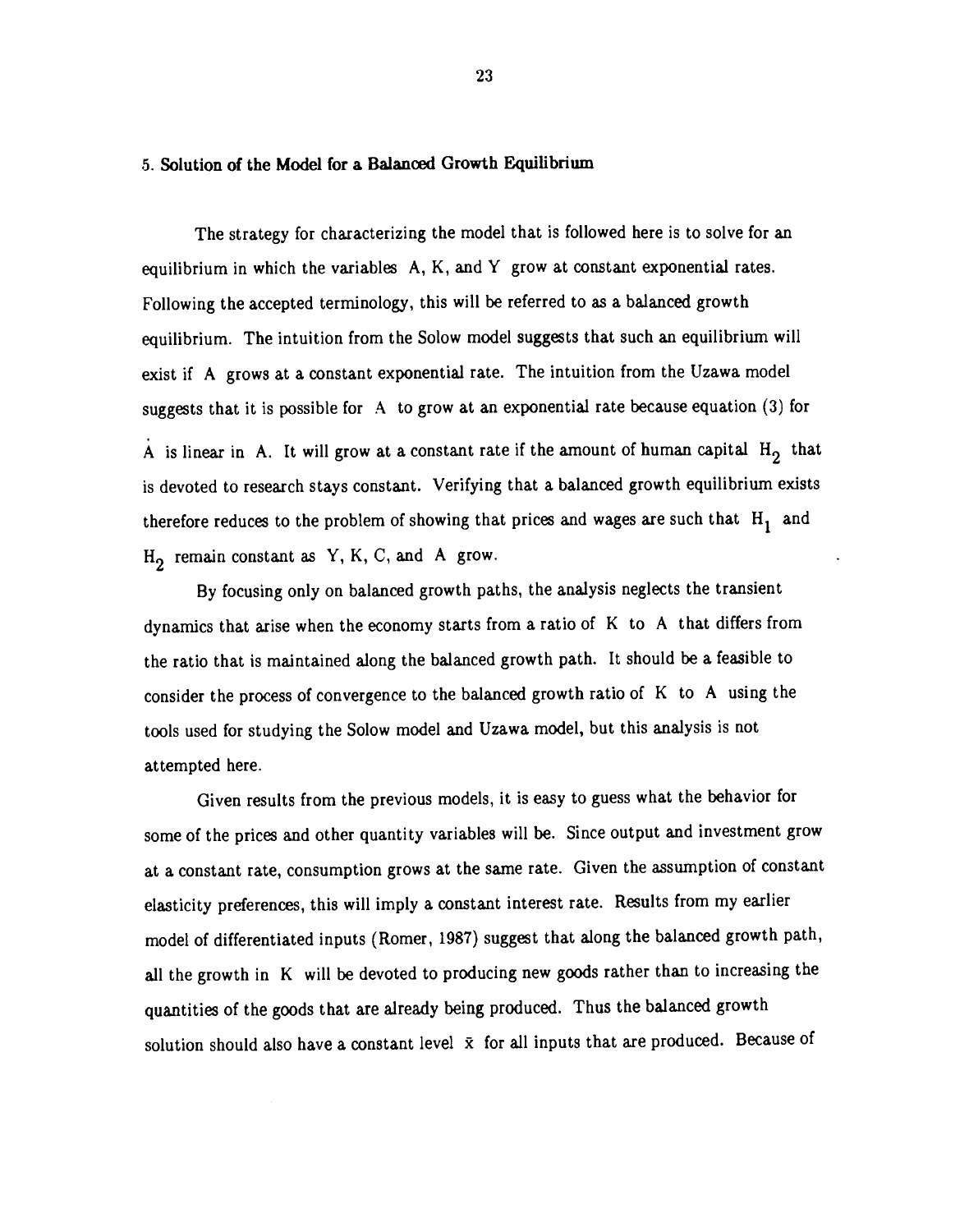the accumulation of K and A, the wage paid for human capital in the final output sector will grow, but the productivity of human capital in research also grows with A. If the productivity of human capital grows at the same rate in both sectors,  $H_2$  will remain constant if the price  $P_A$  for new designs is constant.

Figure 1 illustrates the behavior of the inputs in the model. All of the producer durables that have been designed up to time t are used at the level  $\bar{x}$  that indicates the height of the rectangle. The width is the measure of the number of designs or durables in use, A(t). The area A(t) $\bar{x}$  is equal to total capital divided by  $\eta$ . Over time,  $\bar{x}$  remains constant, and A grows at a constant exponential rate.

It remains to check that this description of a balanced growth path is consistent with all the equilibrium conditions. The condition determining the allocation of human capital between the final output and research sectors says that the wage paid to human capital in each sector must be the same. In the final output sector, the wage for human capital is its marginal product. In the research sector, the wage is  $P_A\delta A$ , and human capital receives all the income from this sector. To equalize returns to human capital in both sectors,  $H_2$  must be chosen so that

(8) 
$$
w_H = P_A \delta A = \alpha (H - H_2) \alpha^{-1} L^{\beta} \int_0^{\infty} x(i)^{1 - \alpha - \beta} di.
$$

Implicitly, the allocation of H between the two sectors is constrained by the requirement that H<sub>1</sub> and H<sub>2</sub> be non-negative. If either of these constraints is binding, equation (8) will hold as an inequality.

- Substituting the constraint relating  $H_1$  and  $H_2$  into equation (7) and retaining the variable  $\bar{x}$  gives

(9) 
$$
Y(H_1, L, x) = (H - H_2)^{\alpha} L^{\beta} \int_0^{\infty} x(i)^{1 - \alpha - \beta} di
$$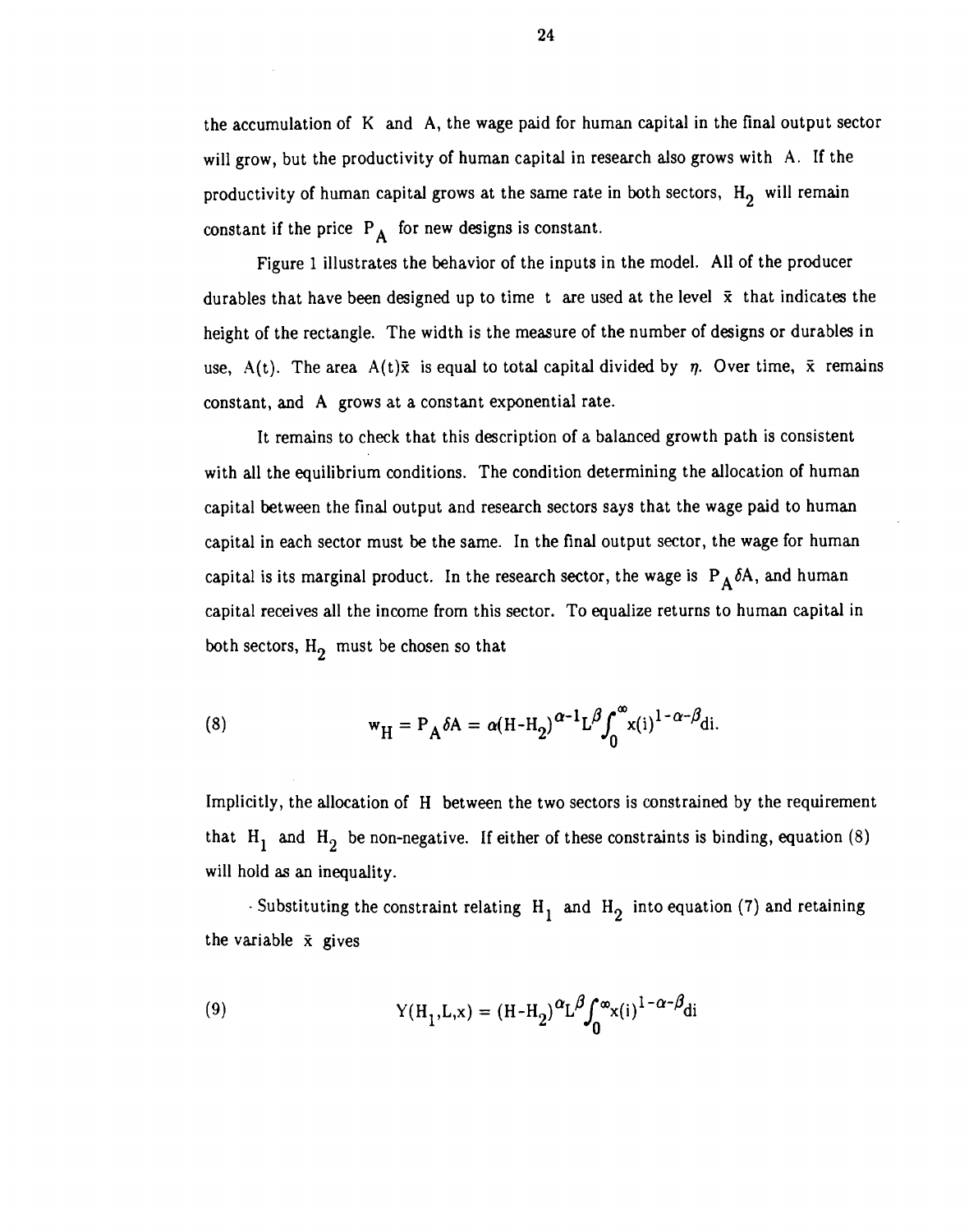$$
= (H - H_2)^{\alpha} L^{\beta} A(\bar{x})^{1 - \alpha - \beta}.
$$

When equations (8) and (9) are combined, the price for new knowledge can then be written as

(10) 
$$
P_{A} = \frac{\alpha}{\delta} (H - H_2)^{\alpha - 1} L^{\beta} (\bar{x})^{1 - \alpha - \beta}
$$

For a given value of H<sub>2</sub>, the implied exponential growth rate for A is  $\delta H_2$ . By equation (9), Y must grow at the same rate as A if L, H<sub>1</sub>, and  $\bar{x}$  are fixed. If  $\bar{x}$  is fixed, then K must grow at the same rate as A, because total usage of capital is  $A\bar{x}\eta$ . Let g denote the growth rate of A, Y and K. Since  $K/Y$  is a constant, the ratio  $\frac{C}{Y} = 1 - \frac{K}{Y} = 1 - \frac{K}{K} \frac{K}{Y}$  must also be constant. The common growth rate g for all these variables is therefore

$$
g = \frac{C}{C} = \frac{Y}{Y} = \frac{K}{K} = \frac{A}{A} = \delta H_2.
$$

From the form of preferences, it then follows that the constant interest rate for this equilibrium is

(11) 
$$
r = \rho + \sigma \frac{\dot{C}}{C} = \rho + \sigma \delta H_2.
$$

Equations (10) and (11) form two of the four equations needed to solve for the four values  $H_2$ ,  $P_A$ ,  $\bar{x}$ , and r that should be constant in a balanced growth equilibrium. One of the remaining two equations comes from the zero profit condition for the firms producing durable goods. Rewriting the intertemporal zero profit condition in equation  $(6')$ , we have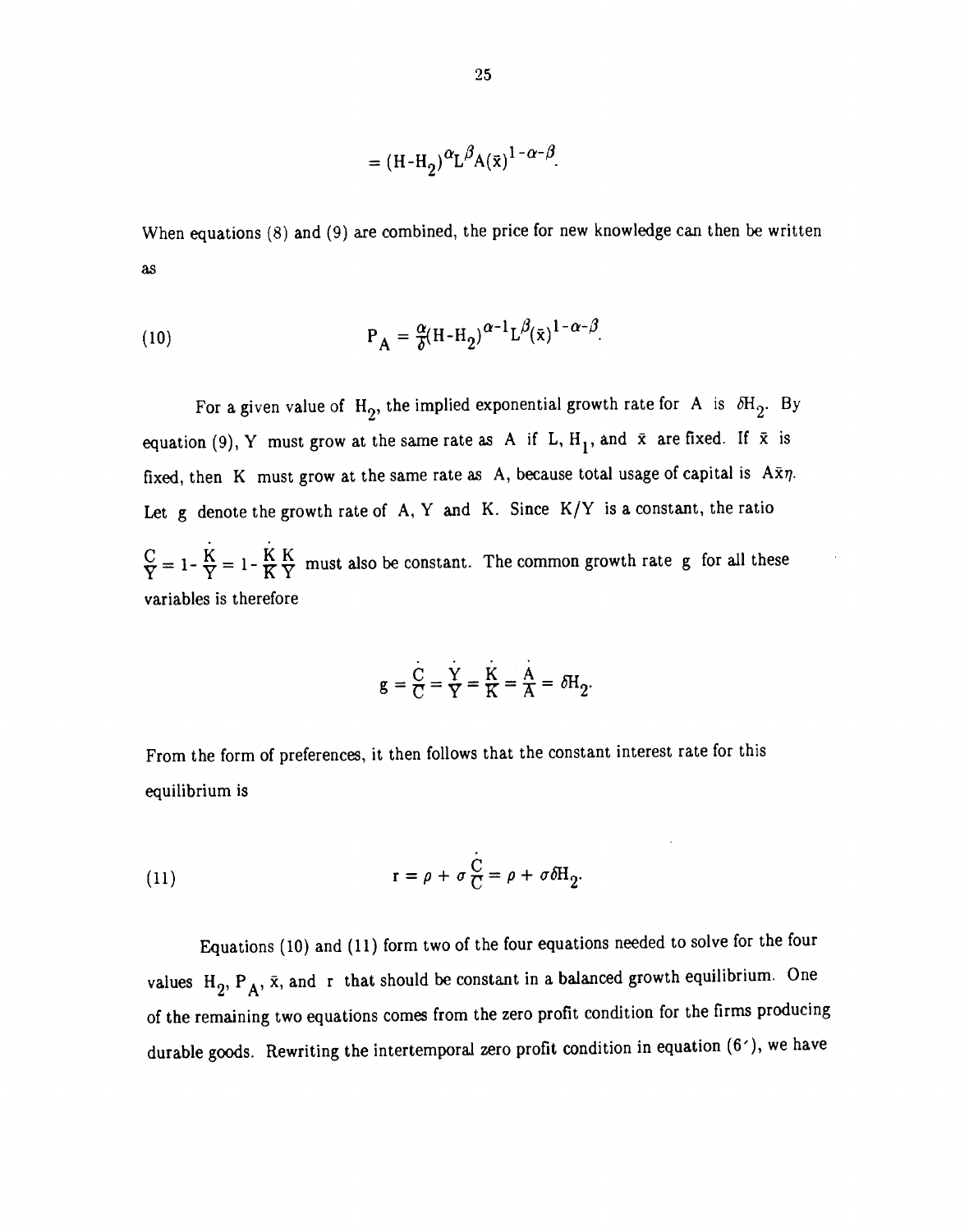$$
\pi = rP_{\mathbf{A}}.
$$

The other equation comes from the first order condition for the profit maximization problem for an individual firm in that industry. From equation (5), the instantaneous profit maximization problem of a firm that produces durables is

$$
\pi(H-H_2,L,r) = \max_{\mathbf{x}} (1-\alpha-\beta)(H-H_2)^{\alpha}L^{\beta}x^{1-\alpha-\beta} - r\eta x.
$$

The first order condition for this problem is

(13) 
$$
r = \frac{1}{\eta} (1 - \alpha - \beta)^2 (H - H_2) {\alpha_L \beta(\bar{x})}^{-\alpha - \beta}.
$$

Equations (10), (11), (12), and (13) form the system of equations that can be solved for the four variables  $H_2$ ,  $P_A$ ,  $\bar{x}$ , and r. Because of the exclusion restrictions built into the model, this system of equations can be explicitly solved. The details are given in the appendix.

The main result from the solution is the expression for the growth rate as a function of the underlying parameters:

$$
g = \frac{\delta H - \Lambda \rho}{\Lambda \sigma + 1},
$$

where  $\Lambda$  is the constant

(15) 
$$
\Lambda = \frac{\alpha}{(1-\alpha-\beta)(\alpha+\beta)}.
$$

The expression for the growth rate suggests a minor technical restriction. For the integral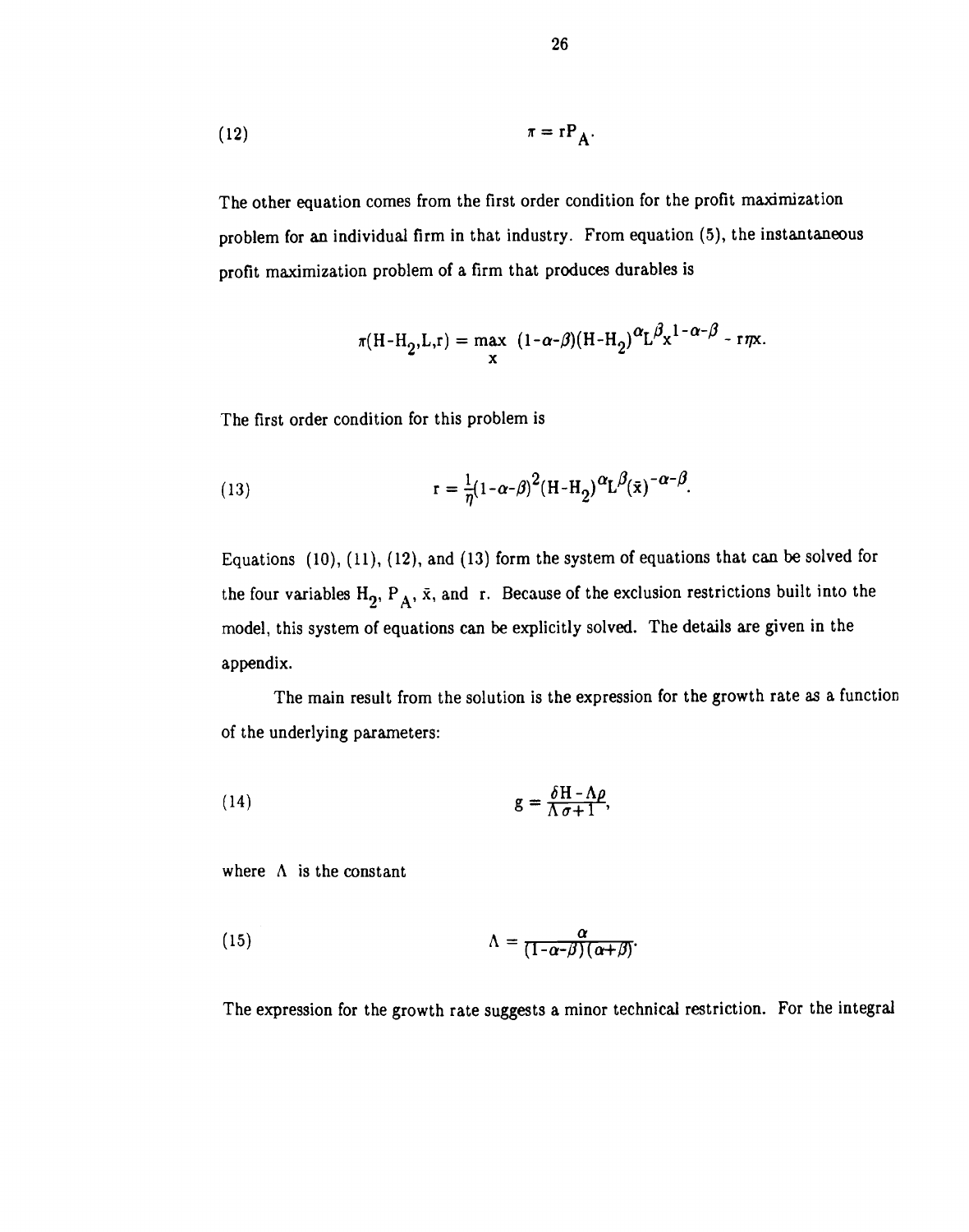in the consumer's preferences to be finite, the rate of growth of current utility  $(1-\sigma)g$ must be less than the discount rate  $\rho$ . Thus, for  $\sigma \in [0,1)$ ,  $\frac{(1-\sigma)\delta H}{\Delta+1}$  must be less than the discount rate  $\rho$ . If this does not hold, the integral can be infinite and some kind of overtaking criterion must be used to describe the behavior of the consumer.

As one would expect from the original Uzawa model, the preference parameters  $\sigma$ and  $\rho$  both influence the growth rate. A reduction in  $\sigma$  or in  $\rho$ , either of which makes people more willing to substitute consumption today for consumption tomorrow, will lead to faster growth. What may be more surprising is that the growth rate does not depend on the size of the labor force L. This result stands in contrast to the implausible result from my earlier paper (Romer 1987) that growth rates are monotonically increasing in L, and it confirms the conjecture that adding human capital as a separate variable and specifying a more reasonable research technology removes the dependence of the growth rate on L.

The growth rate also is independent of the parameter  $\eta$  that determines the cost in forgone output of producing a unit of a durable. The fact that changes in  $\eta$  do not affect the long run rate of growth of knowledge has implications for policies designed to encourage physical capital accumulation. Like Arrow's model of learning-by-doing (1962a) and my earlier model (Romer, 1986), both of which that tie the rate of growth of A to that of K, this model has the property that  $A/A$  is equal to  $K/K$  along an equilibrium path. In the earlier models, the ratio of A to K was fixed, so any intervention that increased the accumulation of K also increased the accumulation of A and therefore increased the rate of growth. Here, the ratio of K to A is determined endogenously. If the government offers a subsidy to the accumulation of capital that is financed by a lump sum tax, this has the same effect on growth rates as a reduction in  $\eta$ . (To see a demonstration of this kind of result, see Romer 1989). In the model constructed here, a subsidy will have the effect of increasing the ratio of K to A, but it will not affect the rate of accumulation of A. It therefore will not affect growth rates in the long run.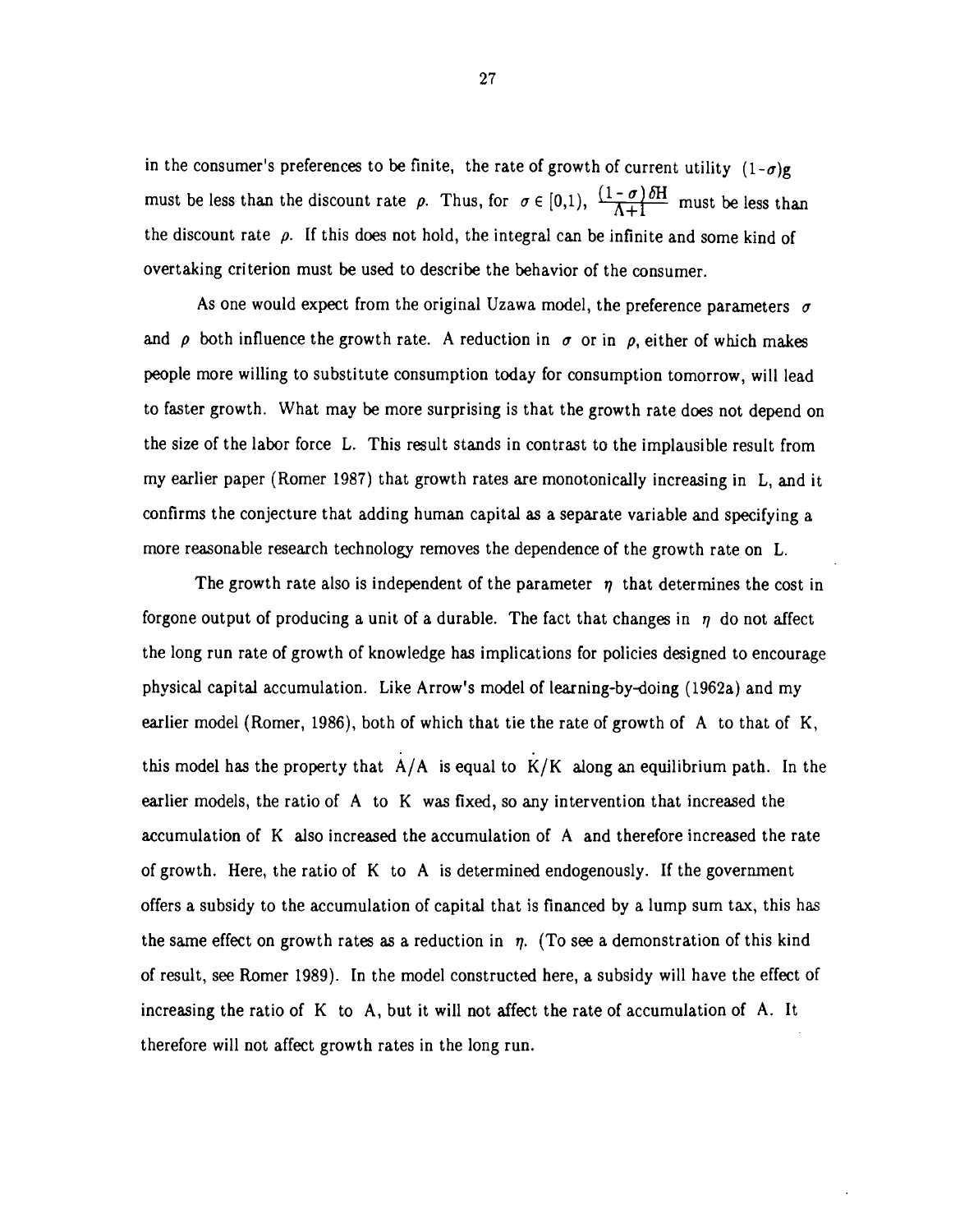Another interesting feature of this expression for the growth rate is that it suggests the possibility of stagnation if there is not enough human capital. Strictly speaking, the negative growth rates suggested in the formula will not be observed, for they correspond to choices of H<sub>2</sub> that are negative. Since the growth rate g is equal to  $\delta H_2$ , equation (14) can be restated as an expression for  $H_2$  in terms of H:

(16) 
$$
H_2 = \frac{H - \rho \frac{\Lambda}{\delta}}{\Lambda \sigma + 1}.
$$

If time units are chosen so that  $\delta$  is equal to 1, g is equal to H<sub>2</sub>, and the plot for each is given in figure 2. If H is too low, the non-negativity constraint on  $H_2$  is binding and growth does not take place. In this case, all of the feasible growth rates for A are too small relative to the discount rate to justify the sacrifice in current output necessary for growth to take place. If H is like income, research in this model is like a luxury good:  $H_2$ increases more than proportionally with increases in H.

This result is offers one possible way to explain the wide variation in growth rates observed among countries and for the fact that in some countries growth in per capita income has been close to zero. This explanation is reminiscent of the explanation for the absence of growth in prehistoric time that is offered by some historians and anthropologists: civilization, and hence growth, could not begin until human capital could be freed from the daily struggle for survival. This model cannot offer a complete explanation for these observations because it treats the stock of H (and of L) as given, but it does suggest directions for further work.

The expression from the appendix for  $P_A$  is

(17) 
$$
P_{A}^{\alpha+\beta} = \frac{\Gamma}{\delta \alpha} \left[ \frac{\delta \sigma \Lambda H + \Lambda \rho}{\sigma \Lambda + 1} \right]^{\alpha-1} L^{\beta} \eta^{\alpha+\beta-1}
$$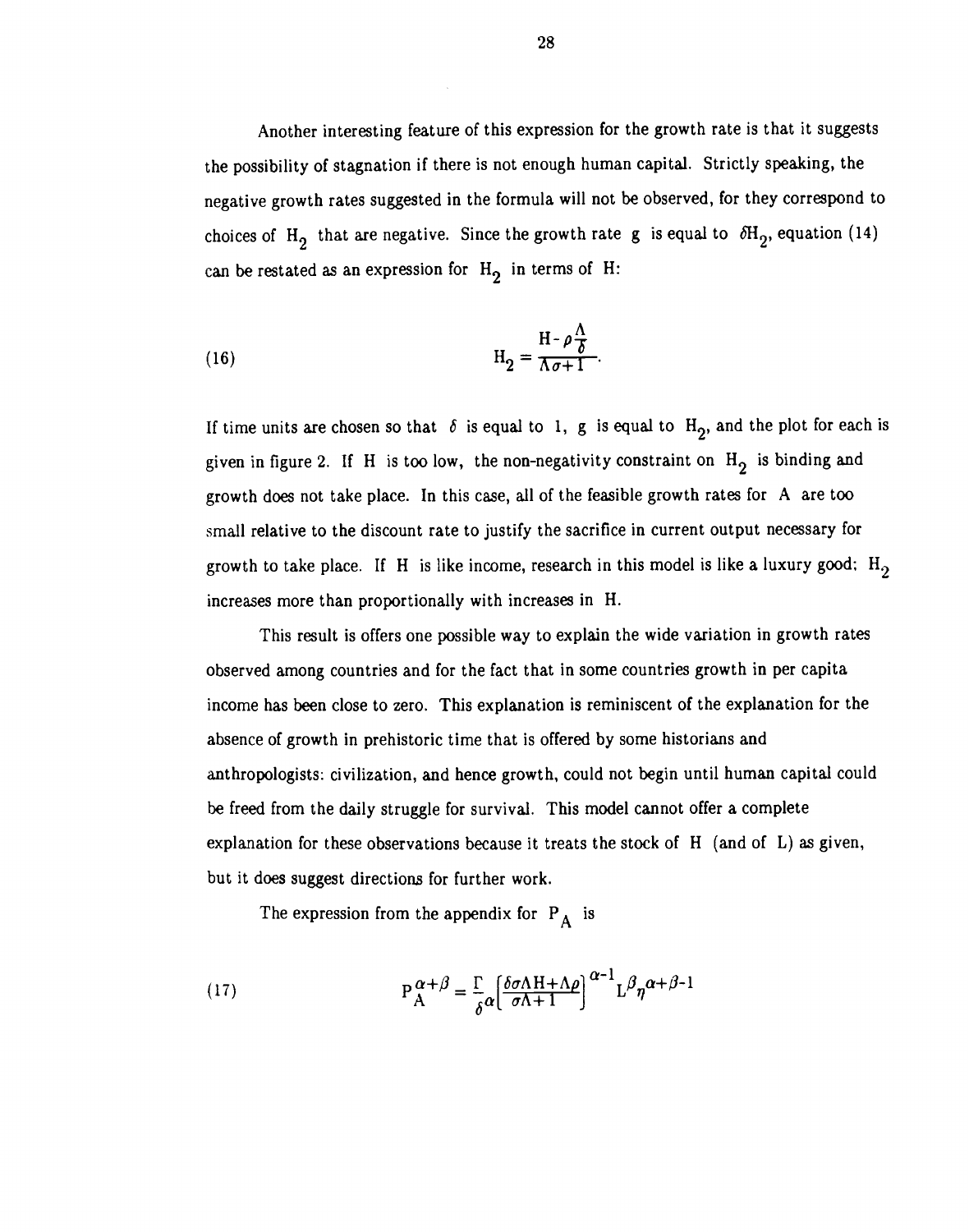where  $\Gamma$  is the constant

$$
\Gamma = [\alpha(1-a-\beta)]^{1-\alpha-\beta}(\alpha+\beta)^{\alpha+\beta}.
$$

From this it follows that although  $\eta$  and L do not affect the growth rate, they do affect the relative price of designs; an increase in L or a decrease in  $\eta$  causes an increase in  $P_A$ . This causes the producer durable sector to substitute away from A towards K, as indicated by an increase in  $\bar{x}$ . The expression for  $\bar{x}$  in terms of  $P_A$  is

(18) 
$$
\overline{x} = \frac{1}{\eta} P_A \frac{1 - \alpha - \beta}{\alpha + \beta}.
$$

An increase in L or a decrease in  $\eta$  will therefore cause both  $\bar{x}$  and the ratio of K to A to increase.

The effects of a subsidy to capital can be contrasted with a policy designed to encourage research. A subsidy to employment in the research sector that is financed through lump-sum taxes has the same effects on growth as an increase in the productivity parameter  $\delta$  in equation (3). In the long run, this will cause an increase in the growth rate, a fall in  $P_A$ , and a reduction in  $\bar{x}$  and in the ratio of K to A.

Because of the externality associated with the production of knowledge, there is a presumption that this kind of subsidy to the accumulation of A will improve welfare, but demonstrating this result rigorously forces the analysis to depart from consideration of balanced growth paths. Any intervention designed to move an economy from one balanced growth path to another must consider the transition dynamics along the way, and an explicit analysis of these dynamics is beyond the scope of this paper.

It is easy, however, to compare growth rates along the balanced growth path that emerges from the equilibrium and the one that would emerge from the solution to a social planning problem. The symmetry arguments that lead up to equation (7) imply that the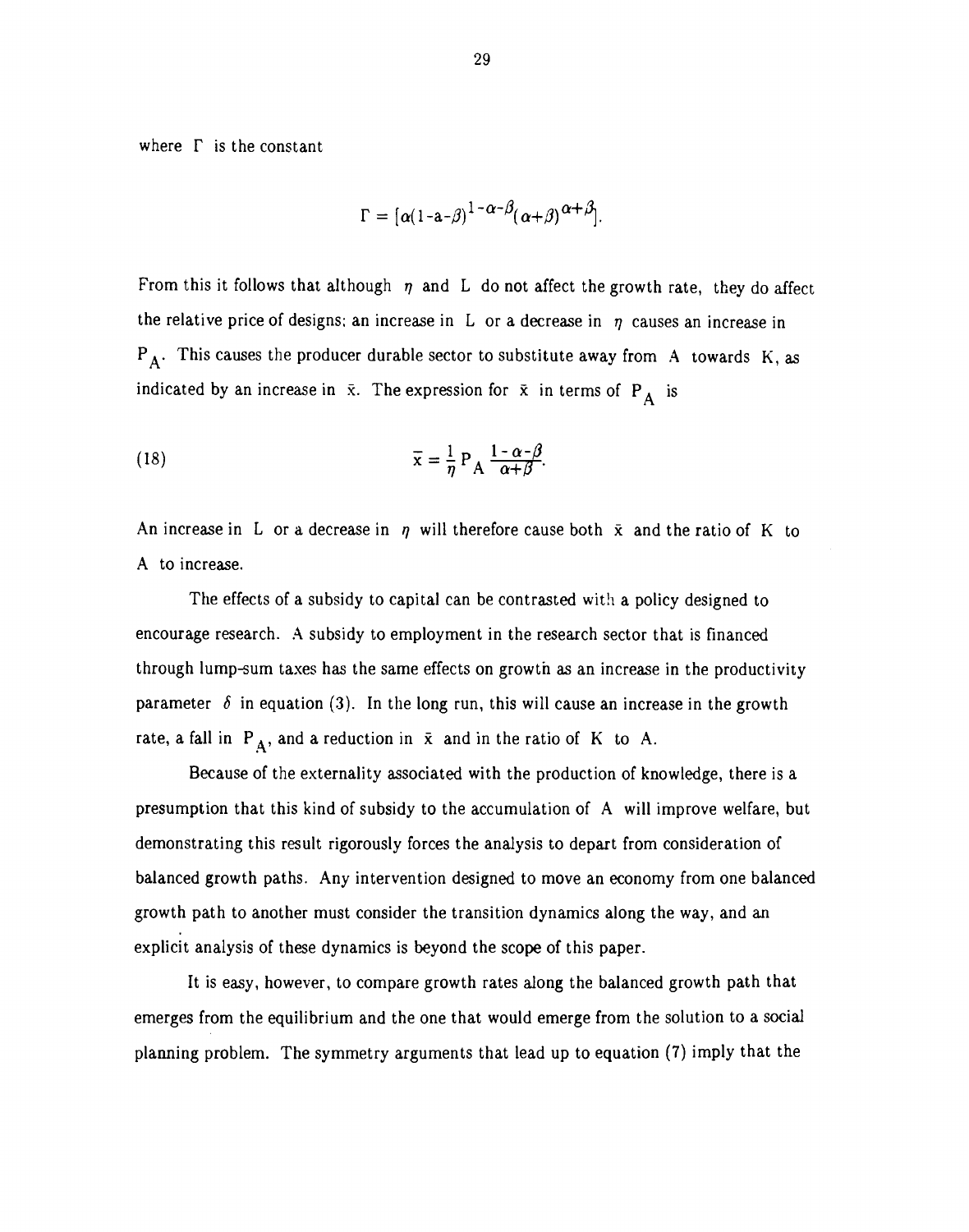social planning problem for this economy can be written as:

$$
\max \int_0^\infty \frac{C^{1-\sigma} - 1}{1-\sigma} e^{-\rho t} dt
$$
  
s.t.  $K = \eta^{\alpha+\beta-1} A^{\alpha+\beta} H_1^{\alpha} L^{\beta} K^{1-\alpha-\beta} - C$   
 $A = \delta H_2 A$   
 $H_1 + H_2 \leq H.$ 

As is shown in the appendix, the balanced growth solution to the first order necessary conditions for this problem has a growth rate  $g^*$  that is given by

(19) 
$$
g^* = \frac{\delta H - \Theta \rho}{\Theta \sigma + (1 - \Theta)},
$$

where  $\Theta = \frac{\alpha}{\alpha + \beta}$ . Since  $\Theta$  is less than the corresponding coefficient  $\Lambda$  in equation (14) and since  $1-\Theta$  is less than 1, it follows that the socially optimal growth rate is greater than the growth rate in the decentralized equilibrium. In the social optimum, more human capital is devoted to research and less to the production of final output goods.

### 6. Growth, Trade, and Research

The final observations about this model pertain to its implications for growth, trade, and research. These can be seen most simply by comparing the balanced growth equilibrium for two identical closed economies that operate in isolation with the balanced growth equilibrium that would obtain if the economies had always been fully integrated. In isolation, the common growth rate is given by g from equation (16), with H set equal to the amount of human capital in each country. In the second case, the growth rate is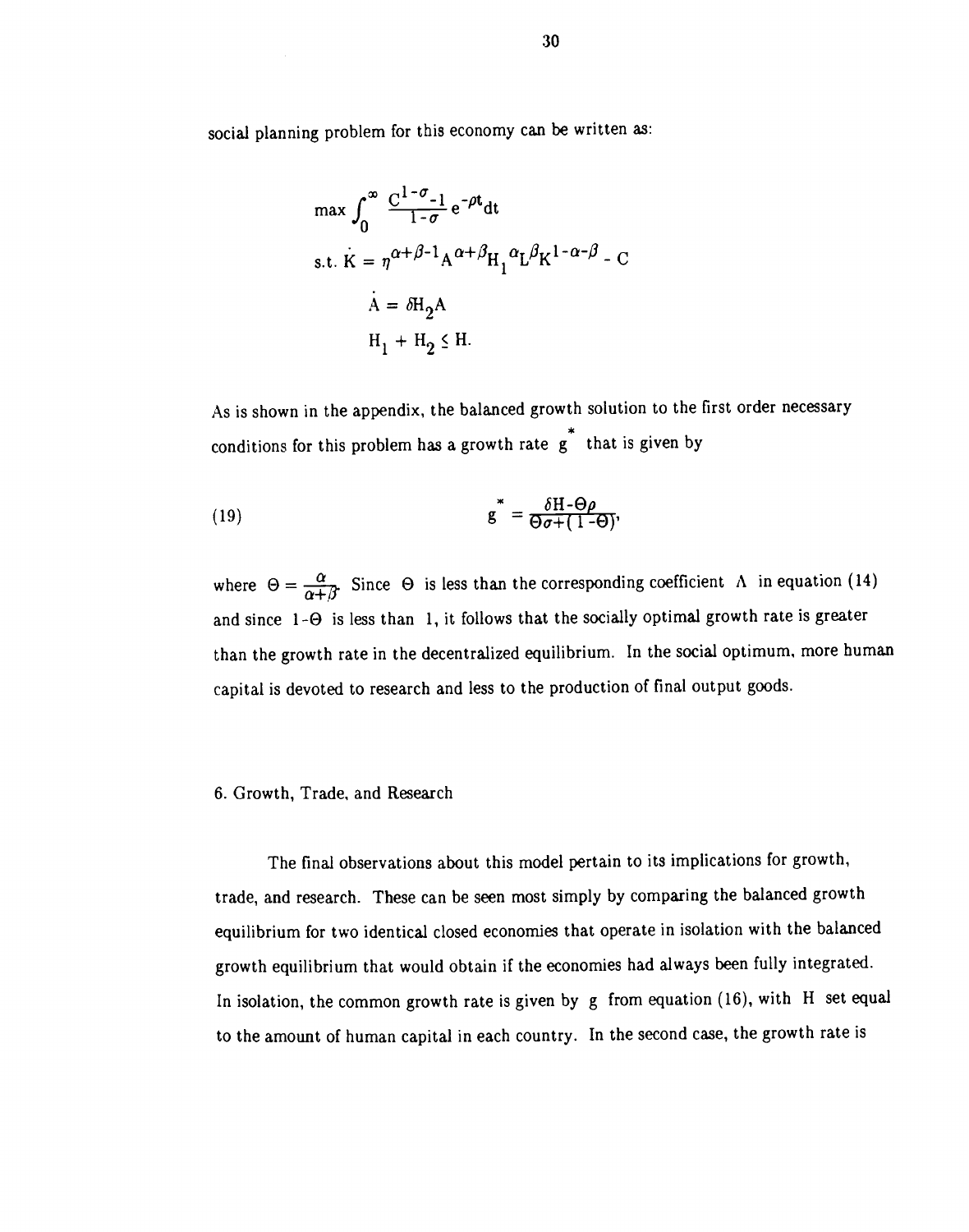found by replacing H by total worldwide human capital, 2H. Growth goes up, as does the fraction  $H_2/H$  of total worldwide human capital devoted to research.

This thought experiment suggests why a decision to engage in trade may be important even for very large economies like that of China or India. If access to a large number of workers or consumers were all that mattered, having a large population would be a good substitute for trade with other nations. The model here suggests that what is important for growth is integration not into an economy with a large number of people but rather into one with a large amount of human capital. Many of the details of trade between different economies of this kind remain to be worked out,2 but based on the observation that growth does seem to be correlated with the degree of integration into worldwide markets but not closely related to population size or density, the results from this model seem promising.

Finally, the most direct test of the implications of the model would come from a controlled experiment in which the level of research activity was monitored both before and after a country was opened to trade with the rest of the world. Sokoloff (1988) reports historical data on a natural experiment that comes close to this test. He finds crosssectional variation that is supportive of the model; counties in the the United States in the early 19'th century that had access to navigable waterways had higher rates of patenting than counties that did not. More convincingly, he shows that over time, the introduction of a water transportation (either because of the construction of a new canal or the dredging of a river) is followed by a sharp increase in the rate of patenting in counties adjacent to the waterway.

In subsequent work with Zorina Khan (1989), he examines the time series variability in patenting for specific individuals to show that there was a substantial group of people with broad general knowledge who moved in and out of the research in response

<sup>2</sup>Since the first draft of this paper was written, Grossman and Helpman have explored detailed models of trade and growth with this kind of underlying technolgy (1989a, 1989b).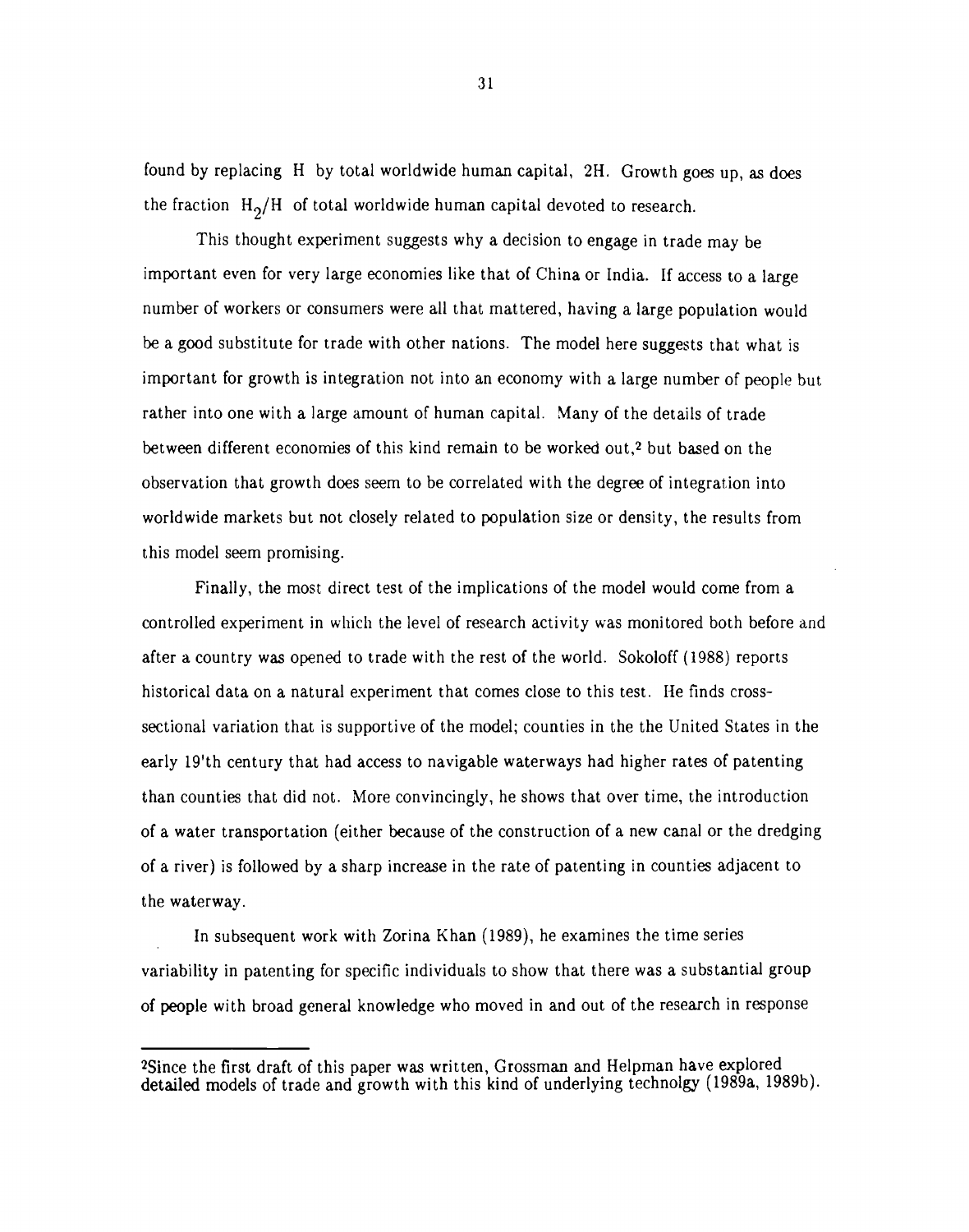to aggregate disturbances (primarily business cycles and a trade embargo by the British) just as one would expect if human capital that could be used to do research had alternative uses in manufacturing and commercial trade. They conclude that at least in the 19'th century, there was a fairly elastic short-run supply of human capital for use in research. Combined with the prior evidence that patenting activity does respond to changesin the size of the market, this offers some assurance that the basic mechanisms described in the model are relevant for historical experience.

 $\bar{\mathcal{A}}$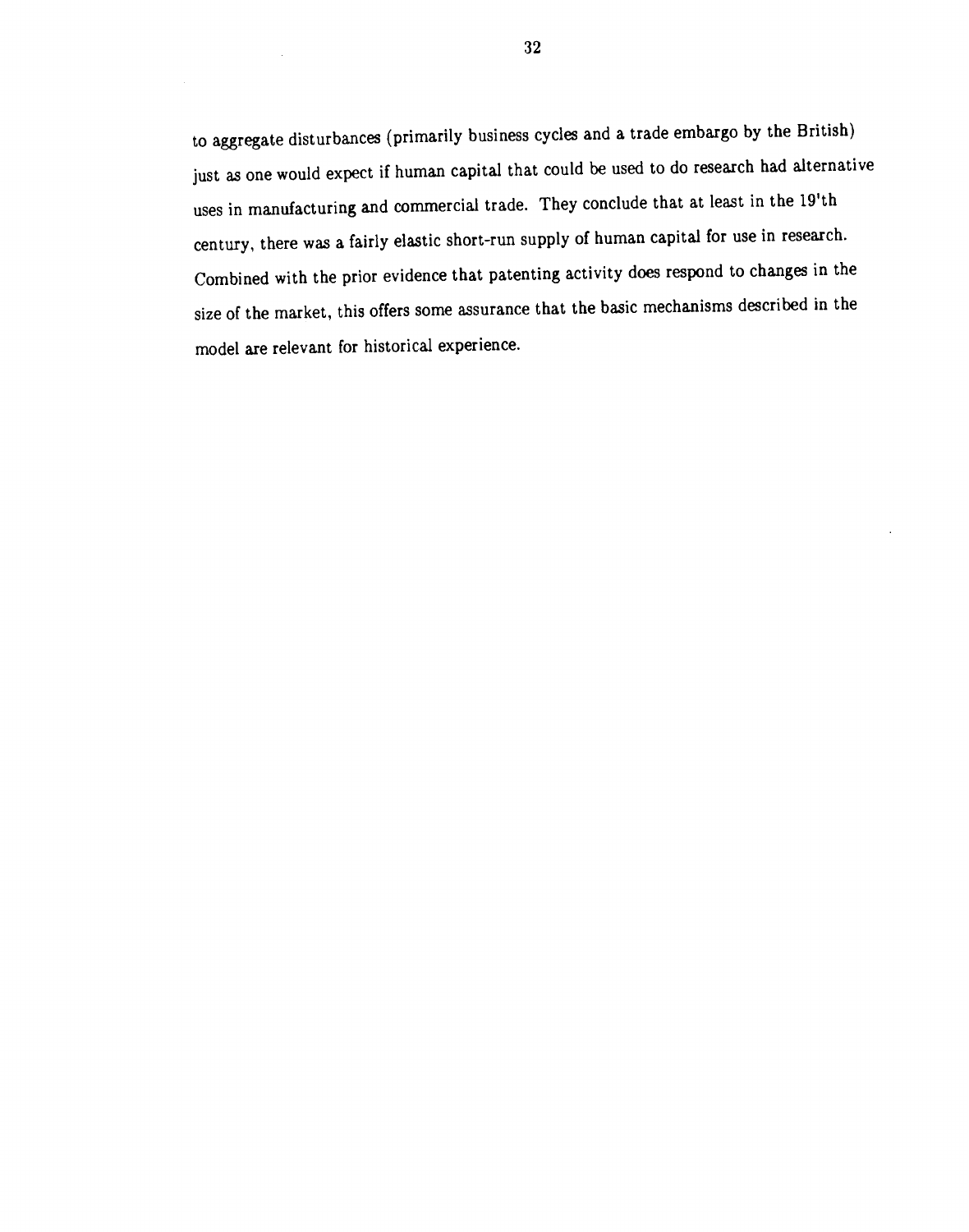### Appendix

### Al. Calculation of the Balanced Growth Equilibrium

Equations (10), (11), (12), and (13) can be solved for the variables  $\bar{x}$ ,  $P_A$ , r, and  $H_2$ , by first substituting out the variables  $\bar{x}$  and  $H_2$ , leaving two equations in  $P_A$  and r. By inserting equation (13) into the expression (5) for  $\pi$ , equation (12) can be written as

$$
\bar{x} = P_A \frac{1 - \alpha - \beta}{\eta(\alpha + \beta)}.
$$

Solving equation (11) for  $H_2$  in terms of r yields,

$$
H_2 = \frac{r - \rho}{\sigma \delta}.
$$

Substituting the expressions from equations (A.1) and (A.2) for  $\bar{x}$  and H<sub>2</sub> into equation (13) gives  $P_A$  implicitly as a function of r:

(A.3) 
$$
P_{A}^{\alpha+\beta} = \frac{\Omega}{r} L^{\beta} \Big[ H - \frac{r-\rho}{\sigma \delta} \Big]^{\alpha} \eta^{\alpha+\beta-1}.
$$

The constant  $\Omega$  in this expression is a function of the exponents  $\alpha$  and  $\beta$ :

$$
\Omega = (1 - \alpha - \beta)^{2 - \alpha - \beta} (\alpha + \beta)^{\alpha + \beta}.
$$

The second equation for  $P_{A}^{\alpha+\beta}$  in terms of r follows by substituting the expressions for  $H_2$  and  $\bar{x}$  into equation (10), the equation describing equality of returns to human capital in both the final output and research sectors. The result can be written as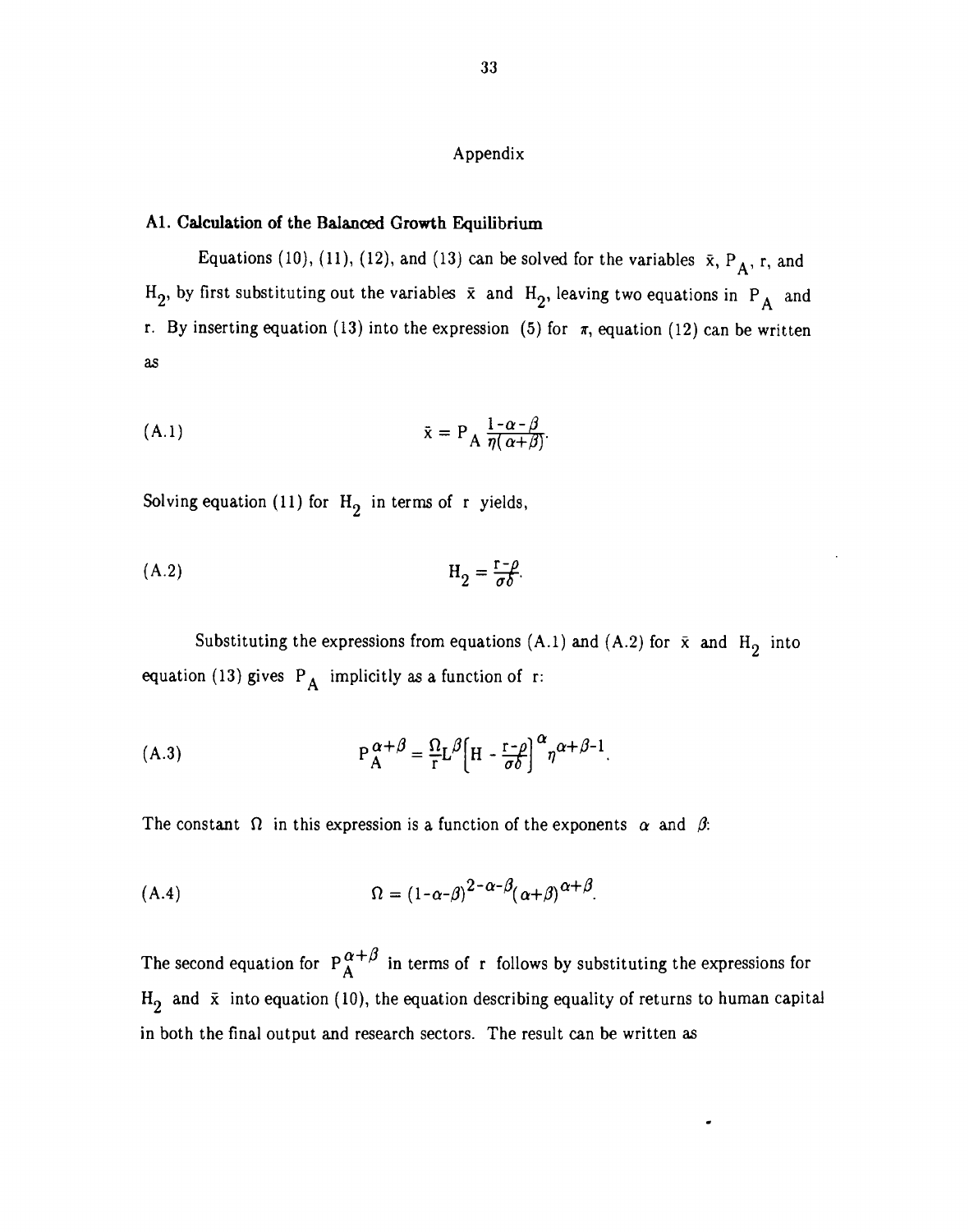(A.5) 
$$
P_{A}^{\alpha+\beta} = \frac{\Gamma}{\delta} L^{\beta} \Big[ H - \frac{r-\rho}{\sigma \delta} \Big]^{\alpha-1} \eta^{\alpha+\beta-1},
$$

where the constant  $\Gamma$  is given by

$$
\Gamma = \alpha (1-\alpha-\beta)^{1-\alpha-\beta} (\alpha+\beta)^{\alpha+\beta-1}.
$$

Equating equations (A.4) and (A.5) and simplifying gives the expression

$$
r = \frac{\sigma \, \delta H + \rho}{\sigma \Lambda + 1},
$$

where  $\Lambda$  is as defined in the text. Using the relationship between r and  $H_2$  to solve for  $H_2$ , then multiplying to get  $g = \delta H_2$  gives equation (14) in the text,

$$
g=\frac{\delta H-\Lambda\rho}{\Lambda\sigma+1}.
$$

Substituting equation (A.6) into equation (A.5) and simplifying gives equation (17) in the text,

$$
P_{A}^{\alpha+\beta} = \frac{\Gamma}{\delta} \alpha \left[ \frac{\delta \sigma \Lambda H + \Lambda \rho}{\sigma \Lambda + 1} \right]^{\alpha-1} L^{\beta} \eta^{\alpha+\beta-1}.
$$

Equation  $(18)$  in the text follows from equation  $(A.1)$ .

 $\mathcal{L}$ 

 $\ddot{\phantom{0}}$ 

# A2. Calculation of the Balanced Growth Social Optimum

To derive the necessary conditions for the social optimization problem PS, construct the current valued Hamiltonian: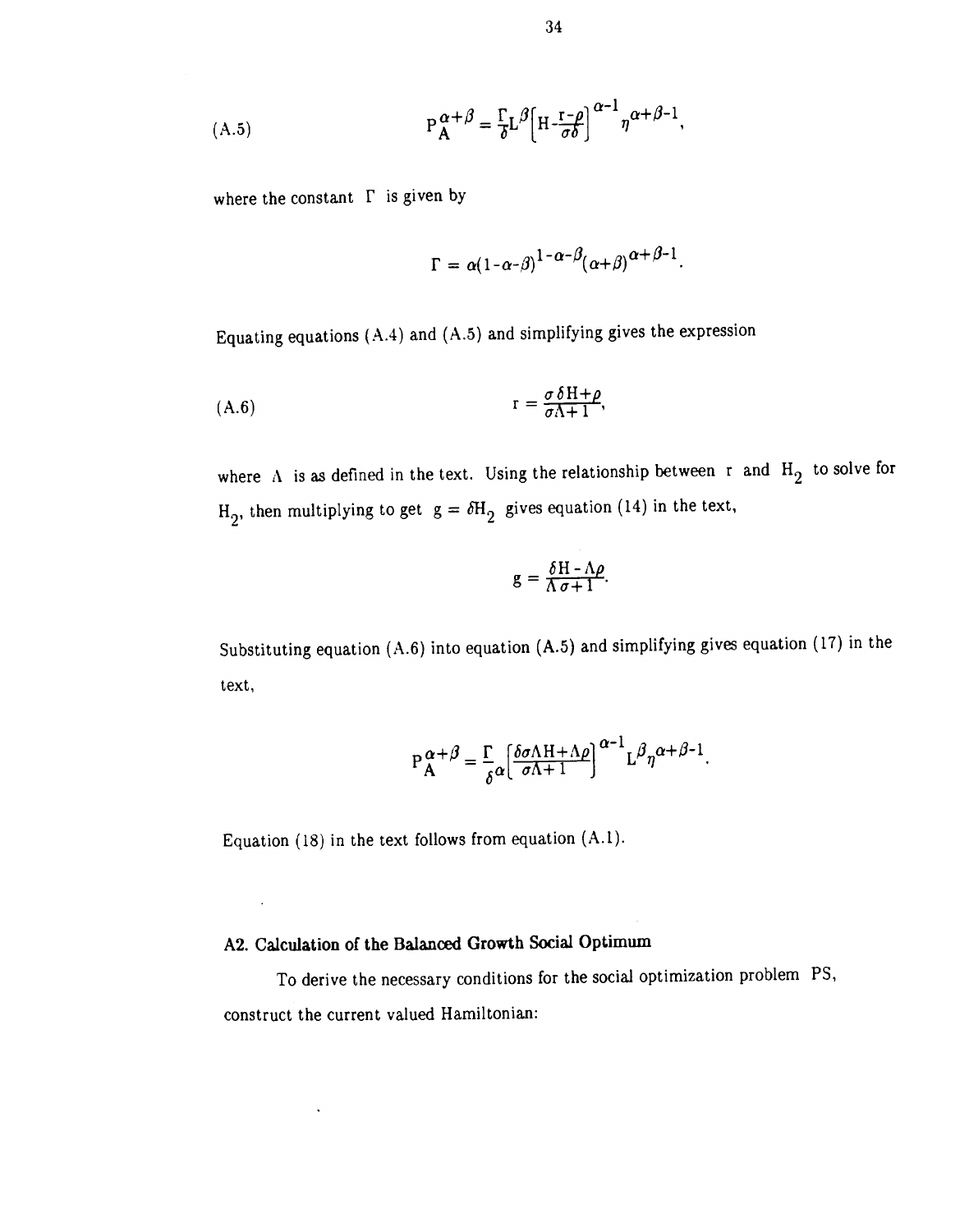$$
\mathcal{K} = \frac{C^{1-\sigma}}{1-\sigma} + \lambda \left[ \eta^{\alpha+\beta-1} A^{\alpha+\beta} (H - H_2)^{\alpha} L^{\beta} K^{1-\alpha-\beta} - C \right] + \mu \delta H_2 A.
$$

The necessary conditions follow by maximizing  $\mathcal X$  with respect to the control variables C and H<sub>2</sub>, and from the equations for the evolution of the multipliers  $\lambda$  and  $\mu$ :

$$
\lambda = \rho \lambda - \frac{\partial \mathcal{K}}{\partial K}, \quad \mu = \rho \mu - \frac{\partial \mathcal{K}}{\partial K}
$$

The first order condition for maximizing  $\mathcal X$  with respect to C gives the usual expression relating marginal utility and the multiplier  $\lambda$ :

$$
C^{-\sigma} = \lambda.
$$

If the symbol  $\Delta$  is used to represent the term  $\eta^{\alpha+\beta-1}A^{\alpha+\beta}(H-H_2)^{\alpha}L^{\beta}K^{1-\alpha-\beta}$  from the Hamiltonian, the first order condition for maximizing  $\mathcal K$  with respect to H<sub>2</sub> can be written as

$$
\Delta = (H - H_2) \frac{\delta \mu}{\alpha \lambda} A.
$$

Then using equation (A.8), the evolution equation for  $\mu$  can be simplified to yield

$$
\mathcal{L}_{\mu} = \rho - \delta \left[ \frac{\alpha + \beta}{\alpha} \mathbf{H} - \frac{\beta}{\alpha} \mathbf{H}_2 \right].
$$

For a balanced growth equilibrium, it must be the case that  $\frac{\mu}{\mu} = \frac{\lambda}{\lambda}$  and that  $\frac{1}{2} = \frac{A}{A}$ . Using equation (A,7), these can be combined to yield  $\sigma \frac{A}{A} = \frac{\mu}{\mu}$ . Then combining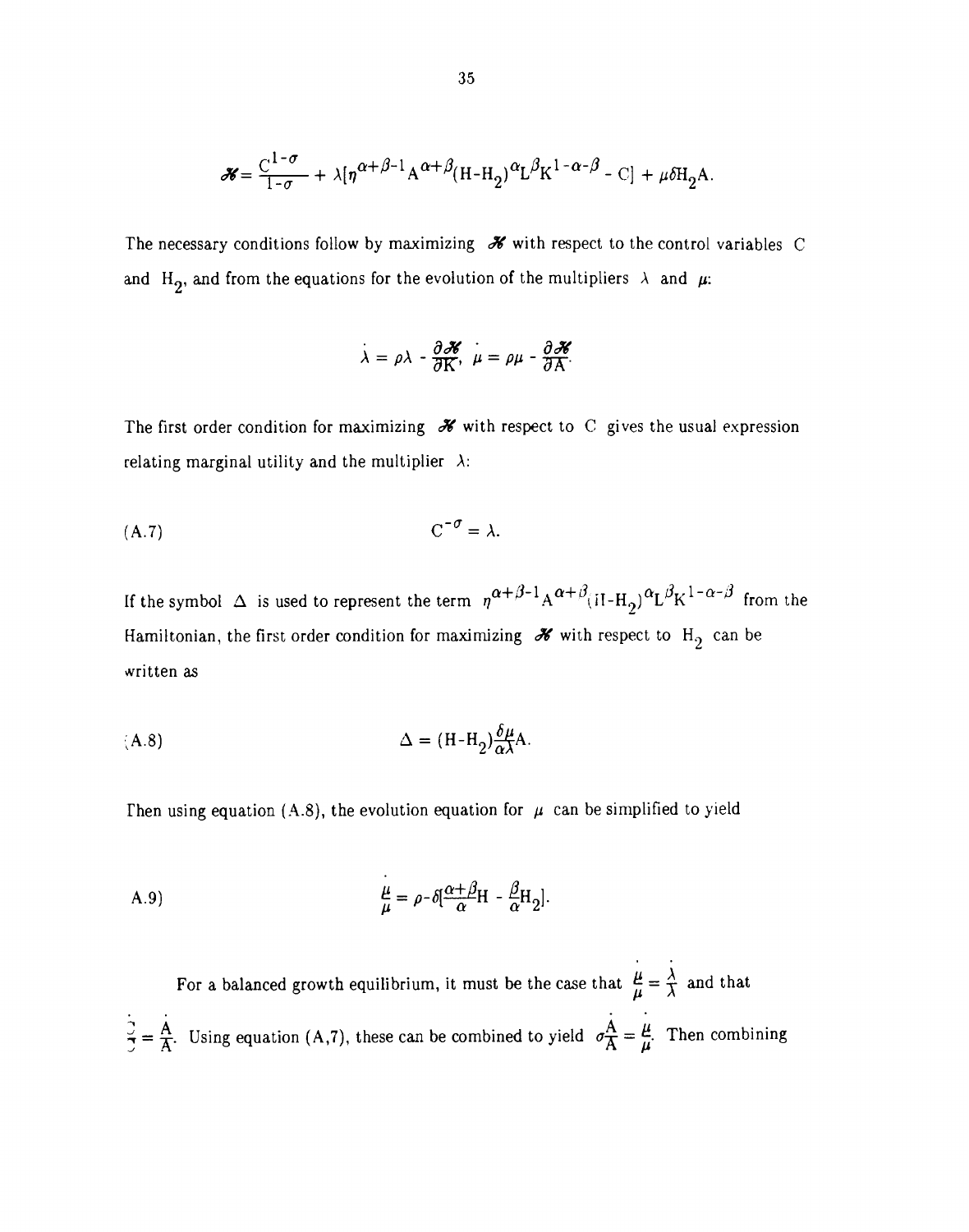the evolution equation for A,  $\frac{A}{A} = \delta H_2$ , with equation (A.9) gives an equation in H,  $H_2$ , and the basic parameters of the model:

(A.10) 
$$
\delta H_2 = \rho - \delta \left[ \frac{\alpha + \beta}{\alpha} H - \frac{\beta}{\alpha} H_2 \right].
$$

 $\epsilon$ 

Equation (19) in the text can be derived from this equation by solving for  $H_2$  and using the fact that the growth rate g is given by  $g = \delta H_2$ .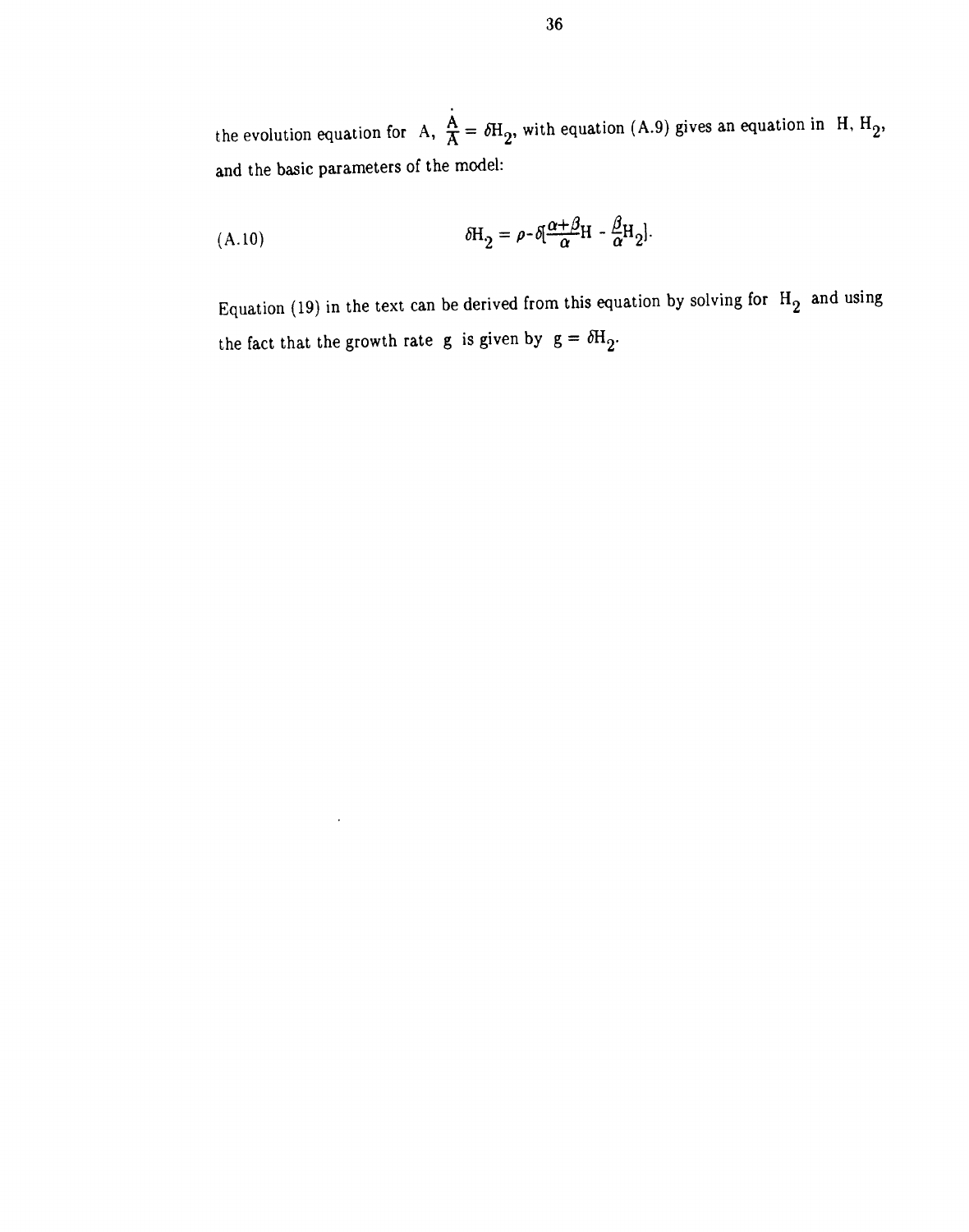### REFERENCES

- Abromowitz, Moses. "Resource and Output Trends in the U.S. since 1870." American Economic Review 46, (March, 1956): 5—23.
- Arrow, Kenneth J. "The Economic Implications of Learning by Doing." Review of Economic Studies 29 (June 1962a): 155—173.
- \_\_\_\_\_\_\_\_\_\_\_\_\_\_\_\_\_\_\_ 'Economic Welfare and the Allocation of Resources For Invention." In The Rate and Direction of Inventive Activity. Richard Nelson ed. Princeton: NBER and Princeton University Press, 1962b.
- ecker, Gary S. Murphy, Kevin M., Tamura, Robert. "Economic Growth, Human Capital. and Population Growth. Journal of Political Economy, this issue.
- 'ornes, Richard and Sandler, Todd. The Theory of Externalities, Public Goods, and Club Goods. Cambridge: Cambridge University Press, 1986.
- asgupta, Partha, and Joseph Stiglitz. "Learning-By-Doing, Market Structure, and Industrial and Trade Policies." Oxford Economic Papers 40, (June 1988): 246–268.
- )ixit, Avinash, and Stiglitz, Joseph. "Monopolistic Competition and Optimum Product Diversity." American Economic Review 76 (June 1977): 389—405.
- thier, Wilfred J. "National and International Returns to Scale in the Modern Theory of International Trade." American Economic Review 72, (June 1982): 389—405.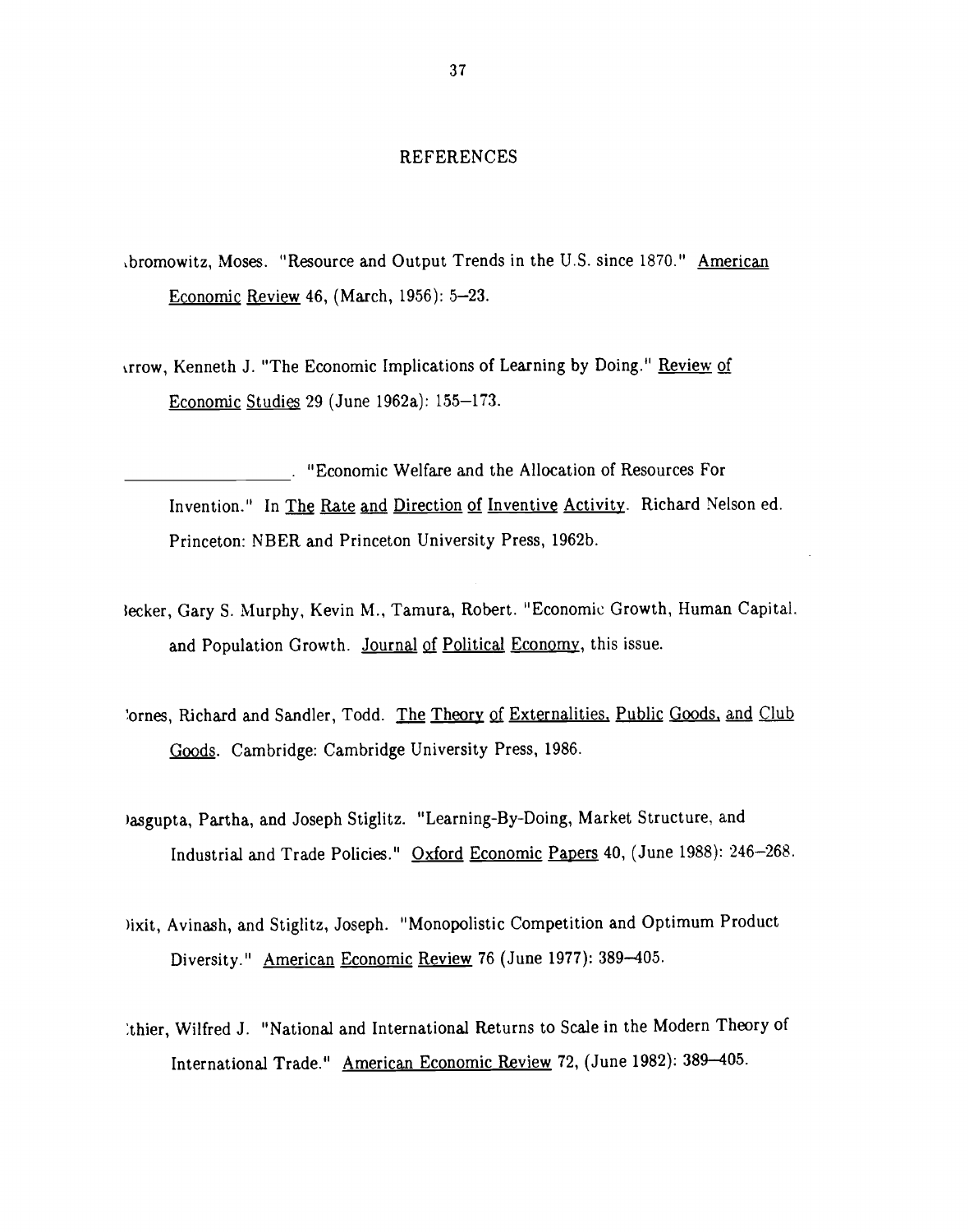- Gollop, Frank M. and Dale W. Jorgenson. U.S. Productivity Growth by Industry. In New Developments in Productivity Measurement and Analysis, John W. Kendrick and Beatrice N. Vaccara (eds.) Chicago: NBER and University of Chicago Press, 1980.
- Griliches, Zvi, "Issues in Assessing the Contribution of Research and Development to Productivity Growth." The Bell Journal of Economics 10 (Spring 1979): 92-116.
- Grossman, Gene M. and Helpman, Elhanan. "Product development and international trade." NBER Working paper No. 2809, 1988.

\_\_\_\_\_\_\_\_\_\_\_\_\_\_\_\_ "Comparative Advantage and Long Run Growth" NBER Working paper No. 2540, 1989a.

**Example 20** Indiana Welfare in a Small Open Economy." NBER Working paper No. 2970, 1989b.

- Heckman, James J. "A Life Cycle Model of Earnings, Learning, and Consumption." Journal of Political Economy 84 (August 1976): S11-S44.
- Helpman, Elhanan and Krugman, Paul. Market Structure and Foreign Trade. Cambridge: MIT Press, 1985.
- Jones, Larry and Manuelli, Rodi. "A Model of Optimal Economic Growth." Stanford University working paper, 1988.

Judd, Kenneth L., "On the Performance of Patents," Econometrica 53 (May 1985):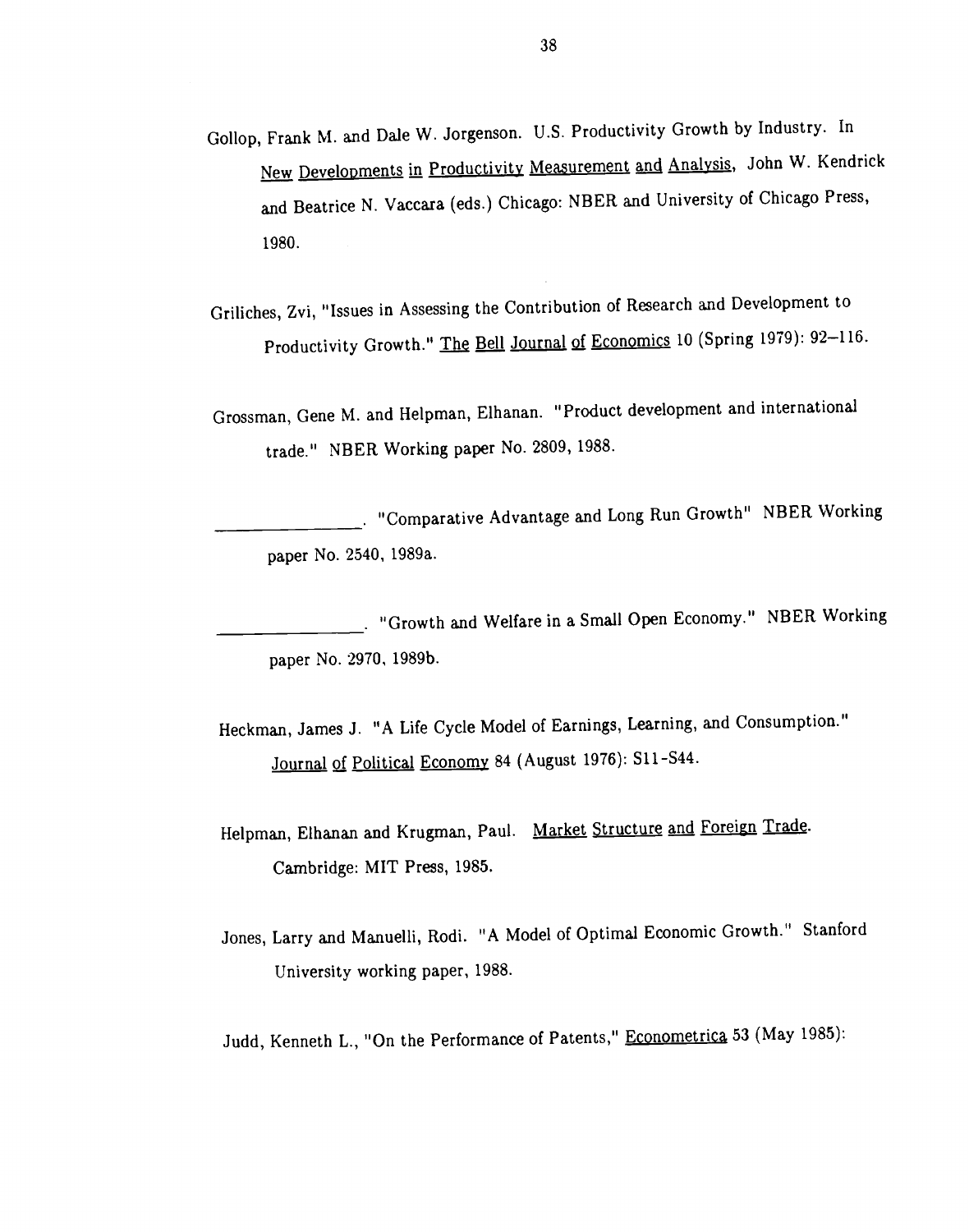567—85.

- Kendrick, John. "Productivity Trends: Capital and Labor." Review of Economics and Statistics 39 (1956): 248—57.
- King, Robert G. and Sergio Rebelo, "Business Cycles with Endogenous Growth," University of Rochester working paper, 1987.
- Maddison, Angus. Phases of Capitalist Development, Oxford University Press: Oxford, 1982.
- Nordhaus, William. Invention, Growth, and Welfare. Cambridge MA: MIT Press, 1969.
- Lucas, Robert E. Jr., "On the Mechanics of Economic Development." Journal of Monetary Economics 22 (1988): 3—42.
- Pascoa, Mario. "Monopolistic Competition and No-Neighboring-Goods." CARESS working paper #86-14, University of Pennsylvania, 1986.
	- \_\_\_\_\_\_\_\_\_\_\_\_\_\_\_ "Noncooperative Equilibrium and Chamberlinian Monopolistic Competition." Forthcoming Journal of Economic Theory, 1990.
- Rebelo, Sergio. "Long Run Policy Analysis and Long Run Growth." University of Rochester working paper, 1988.
- Romer, Paul M. "Increasing Returns and Long—Run Growth." Journal of Political Economy 94 (October 1986): 1002—1037.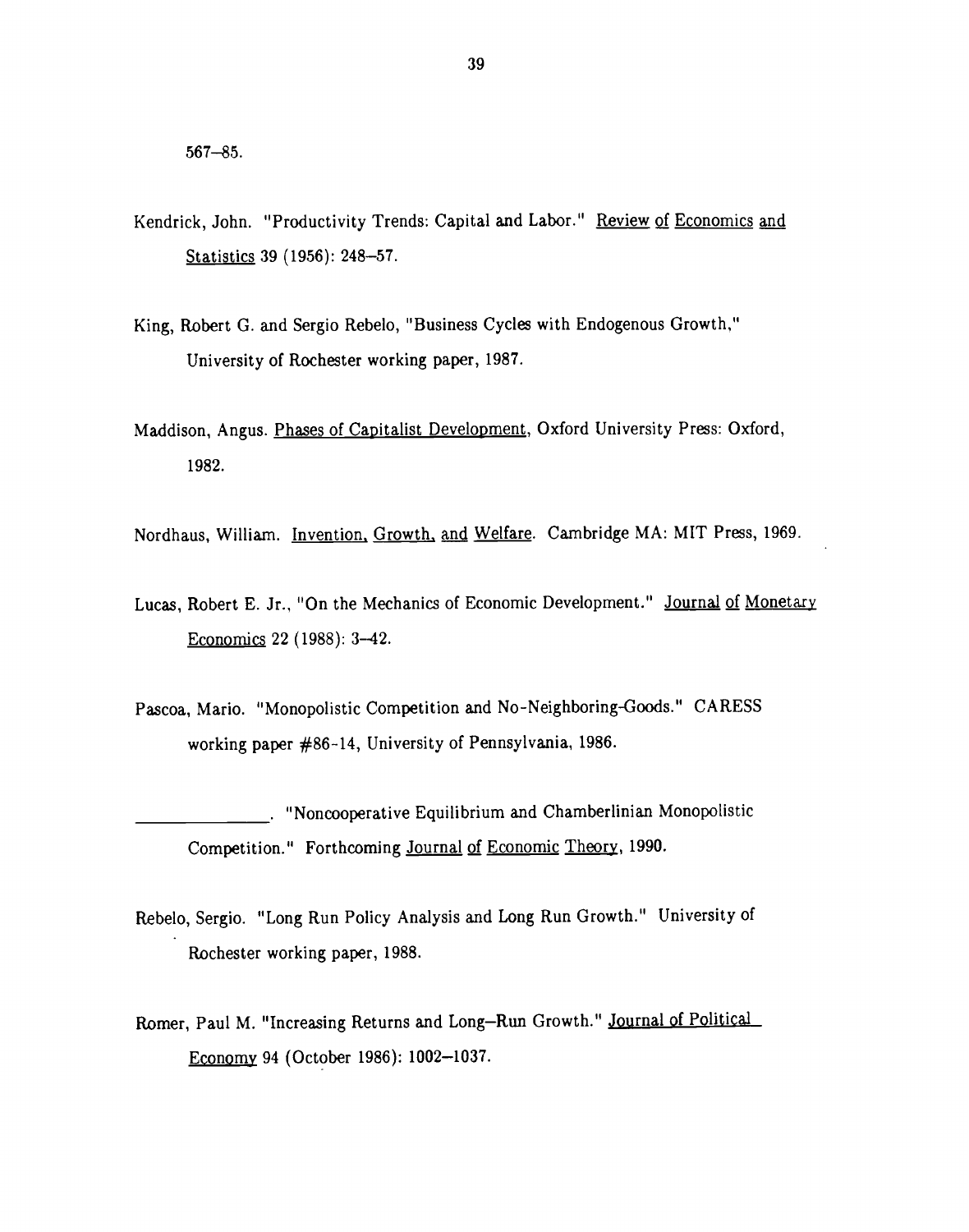\_\_\_\_\_\_\_\_\_\_\_\_\_\_\_ "Growth Based on Increasing Returns Due to Specialization." American Economic Review 77 (May 1987): 56-62.

\_\_\_\_\_\_\_\_\_\_\_\_\_\_\_ "Capital Accumulation in the Theory of Long Run Growth." Modern Business Cycle Theory, Robert Barro (ed.), Cambridge MA: Harvard University Press, 1989.

- Rosen, Sherwin, "A Theory of Life Earnings." Journal of Political Economy 84 (August 1976): S45-S68.
- Schumpeter, Joseph. Capitalism, Socialism, and Democracy. New York: Harper Brothers 1942.
- Shell, Karl. "Toward a Theory of Inventive Activity and Capital Accumulation." American Economic Review 56 (May 1966):62—8.

\_\_\_\_\_\_\_\_\_\_\_\_\_\_\_\_• "A Model of Inventive Activity and Capital Accumulation," in Essays in the Theory of Optimal Economic Growth, Karl Shell, ed. Cambridge, Mass: MIT Press, 1967.

\_\_\_\_\_\_\_\_\_\_\_\_\_\_\_\_\_• "Inventive Activity, Industrial Organization and Economic Growth." In Models of Economic Growth, Mirrlees, J. and Stern, N. eds. New York: John Wiley and Sons, 1973.

Sokoloff, Ken. "Inventive Activity in Early Industrial America: Evidence From Patent Records, 1790—1846." Journal of Economic History 48 (December 1988): 813—850.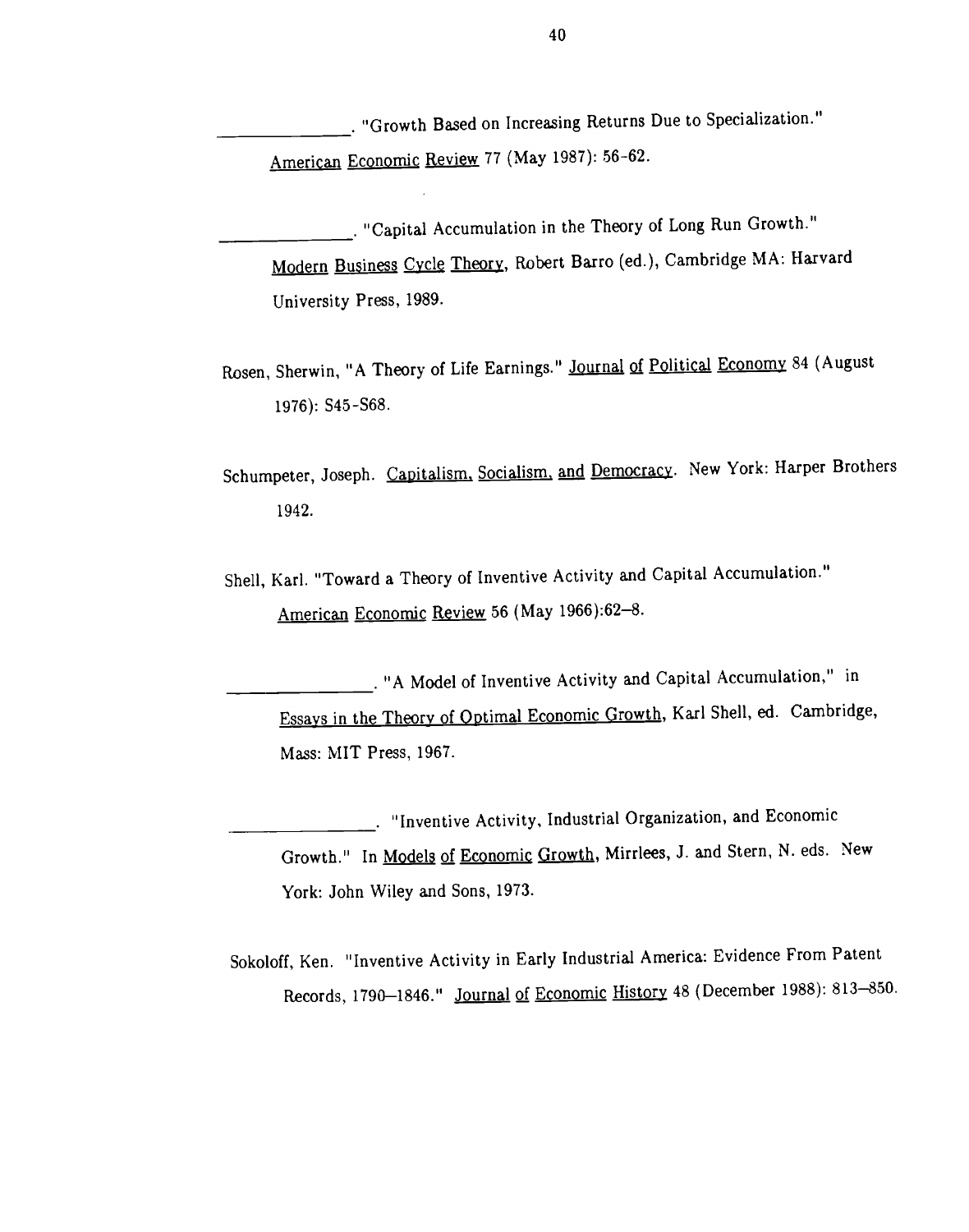and Khan, Zorina. "The Democratization of Invention During Early Industrialization: Evidence From the United States, 1790—1846." University of California at Los Angeles working paper, 1989.

 $solv$ , Robert M. "A Contribution to the Theory of Economic Growth." Quarterly Journal of Economics 70 (February 1956): 65-94.

. "Technical Change and the Aggregate Production Function." Review of Economics and Statistics, 39 (1957): 312-320.

- Jzawa, Hirofumi. "Optimum Technical Change in an Aggregative Model of Economic Growth." International Economic Review 6 (January 1965): 18—31.
- Wilson, Robert. "Informational Economies of Scale." Bell Journal of Economics 6 (Spring 1975): 184-195.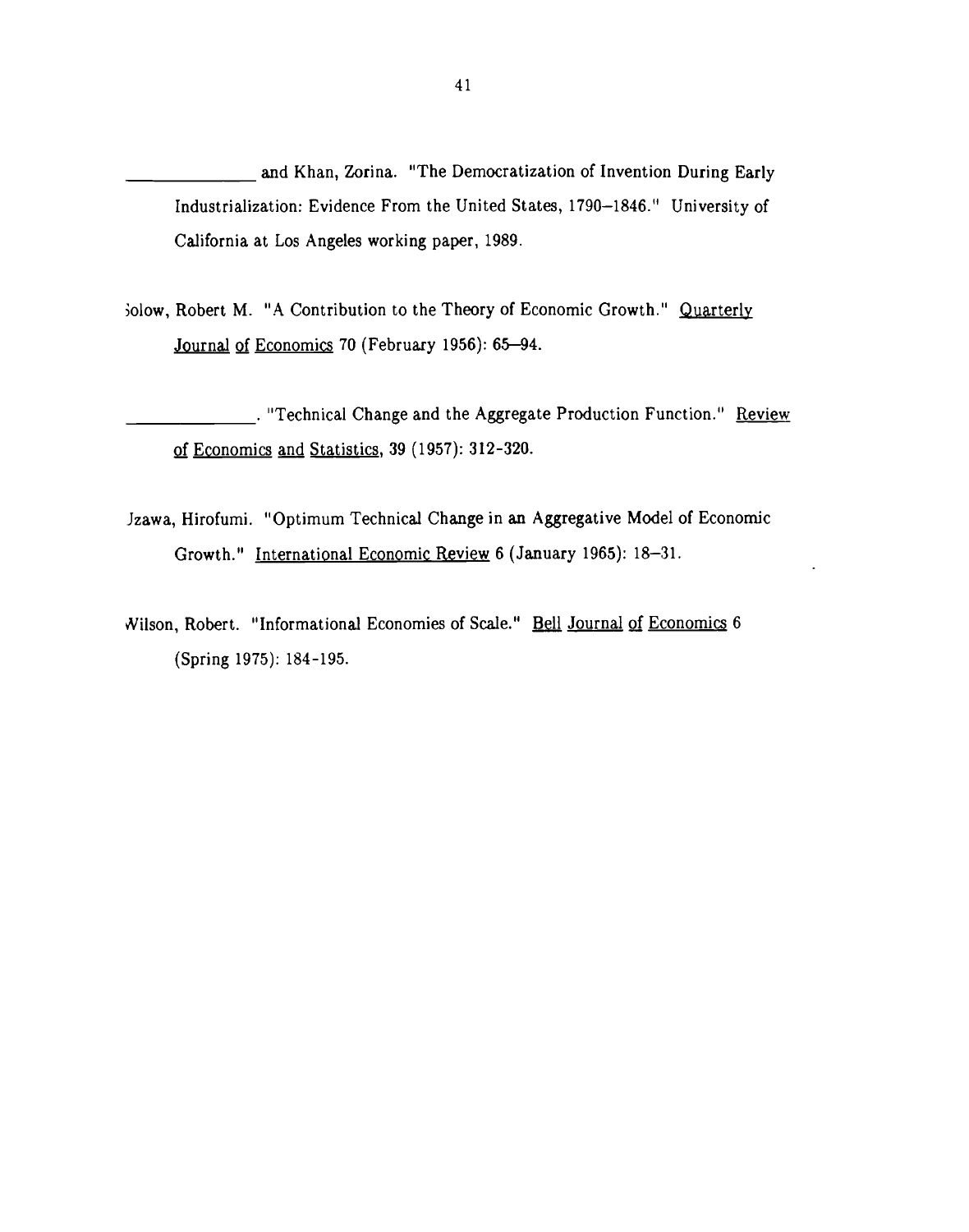

Figure 1: Producer durables used in production at time t and t' > t.